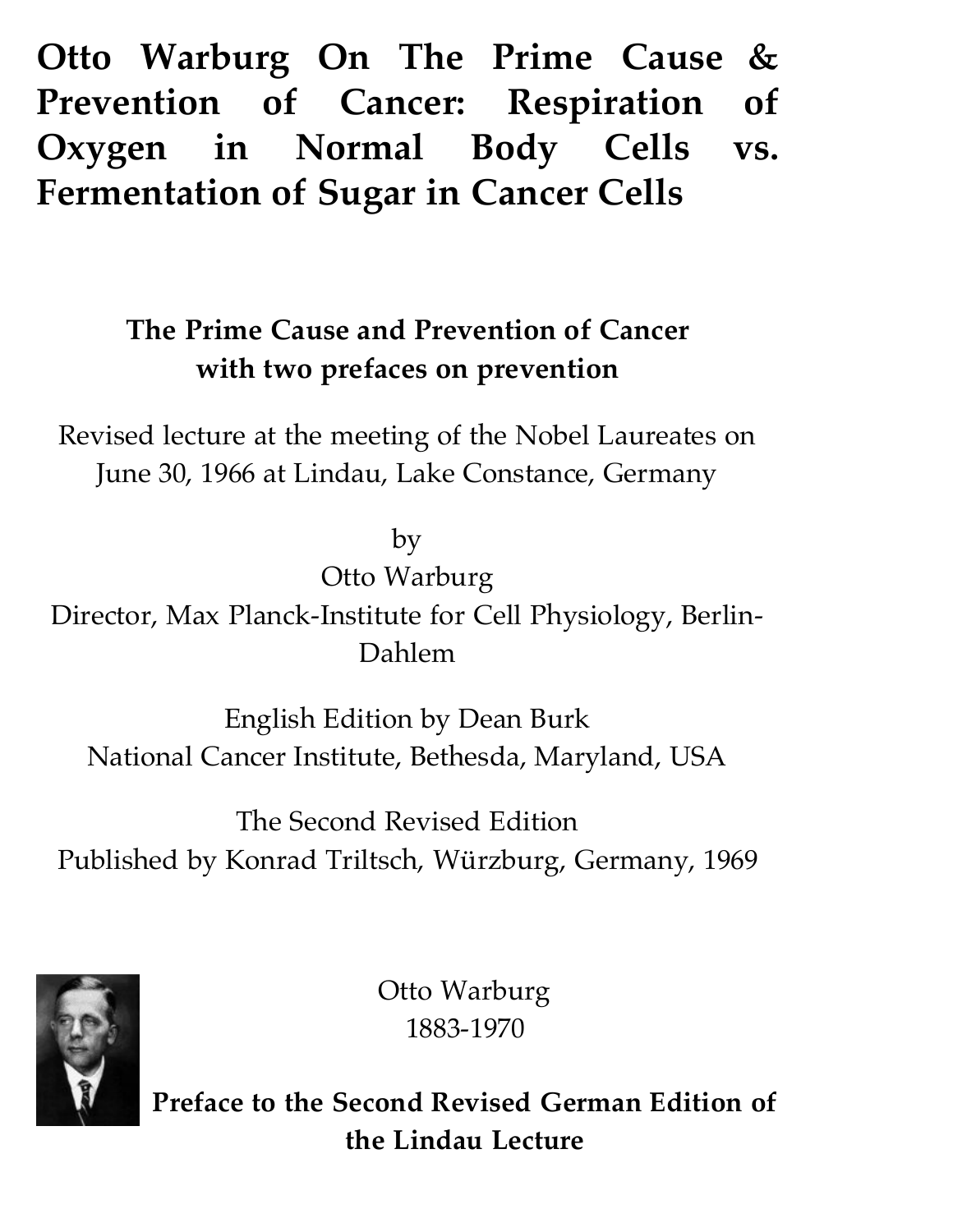#### **(The way to prevention of cancer)**

Since the Lindau lecture of June 1966 many physicians have examined - not unsuccessfully - the practical consequences of the anaerobiosis of cancer cells. The more who participate in these examinations, the sooner will we know what can be achieved. It is a unique aspect of these examinations that they can be carried out on human patients, on the largest scale, without risk; whereas experiments on animals have been misleading many times. The cure of human cancer will be the resultant of biochemistry of cancer and of biochemistry of man.

A list of selected active groups of respiratory enzymes will soon be published, to which we recently added cytohemin and d-amino-Levulinic acid, the precursor of oxygentransferring hemins. In the meantime commercial vitamin preparations may be used that contain, besides other substances, many active groups of the respiratory enzymes. Most of these may be added to the food. Cytohemin and vitamin B 12 may be given subcutaneously. (A synonym of "active group" is "prosthetic" group of an enzyme.)

There exists no alternative today to the prevention of cancer as proposed at Lindau. It is the way that attacks the prime cause of cancer most directly and that is experimentally most developed. Indeed millions of experiments in man, through the effectiveness of some vitamins, have shown, that cell respiration is impaired if the active groups of the respiratory enzymes are removed from the food; and that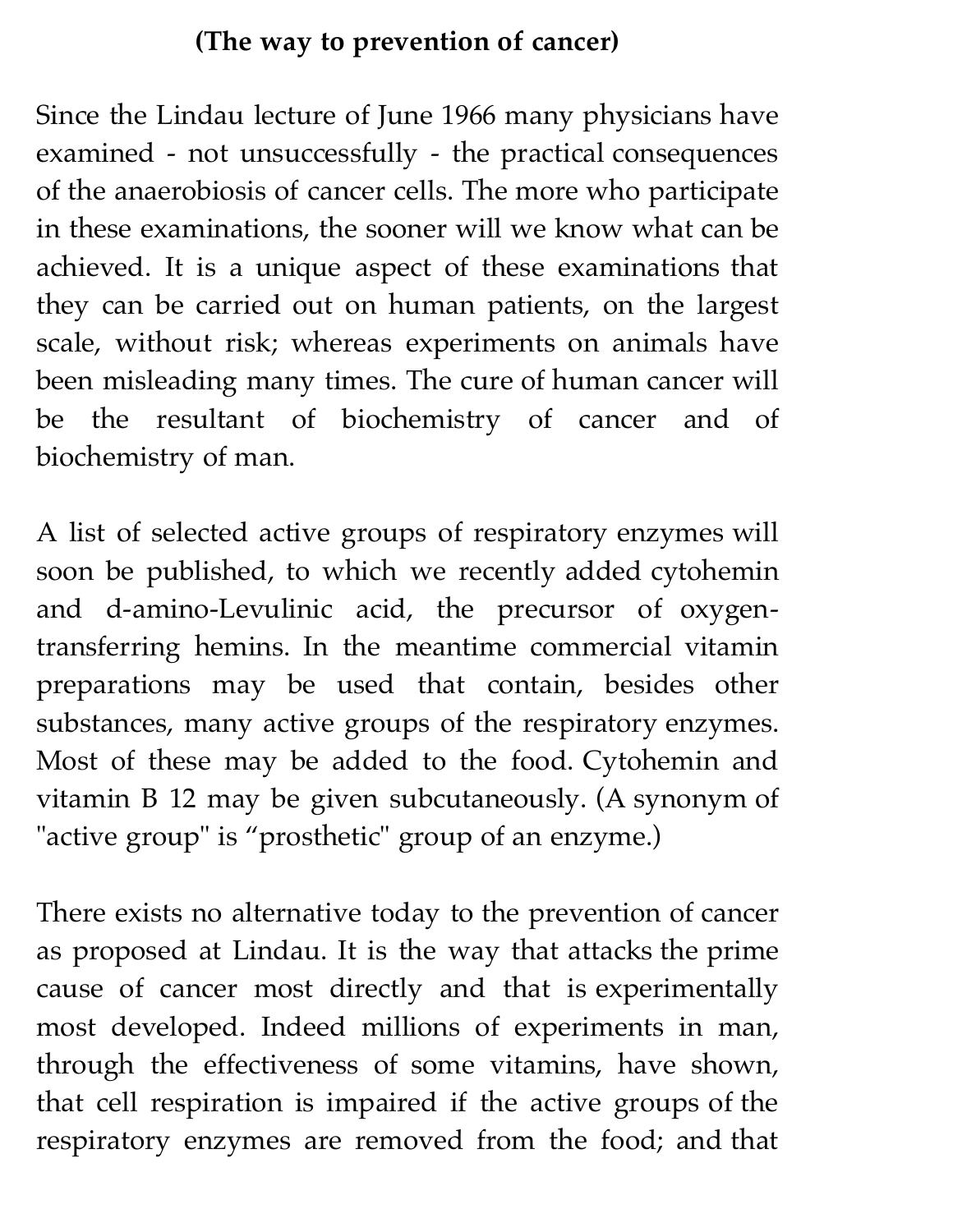cell respiration is repaired at once, if these groups are added again to the food. No way can be imagined that is scientifically better founded to prevent and cure a disease, the prime cause of which is an impaired respiration. Neither genetic codes of anaerobiosis nor cancer viruses are alternatives today, because no such codes and no such viruses in man have been discovered so far; but anaerobiosis has been discovered. $8$ 

What can be achieved by the active groups, when tumors have already developed? The answer is doubtful, because tumors live in the body almost anaerobically, that is under conditions that the active groups cannot act.

On the other hand, because young metastases live in the body almost aerobically, inhibition by the active groups should be possible. Therefore we propose first to remove all compact tumors, which are the anaerobic foci of the metastasis. Then the active group should be added to the food, in the greatest possible amount, for many years, even for ever. This is a promising task. If it succeeds, then cancer will be a harmless disease.

Moreover, we discovered recently<sup>a)</sup> in experiments with growing cancer cells in vitro that very low concentrations of some selected active groups inhibit fermentation and the growth of cancer cells completely, in the course of a few days. From these experiments it may be concluded that dedifferentiated cells die if one tries to normalize their metabolism. It is a result that is unexpected and that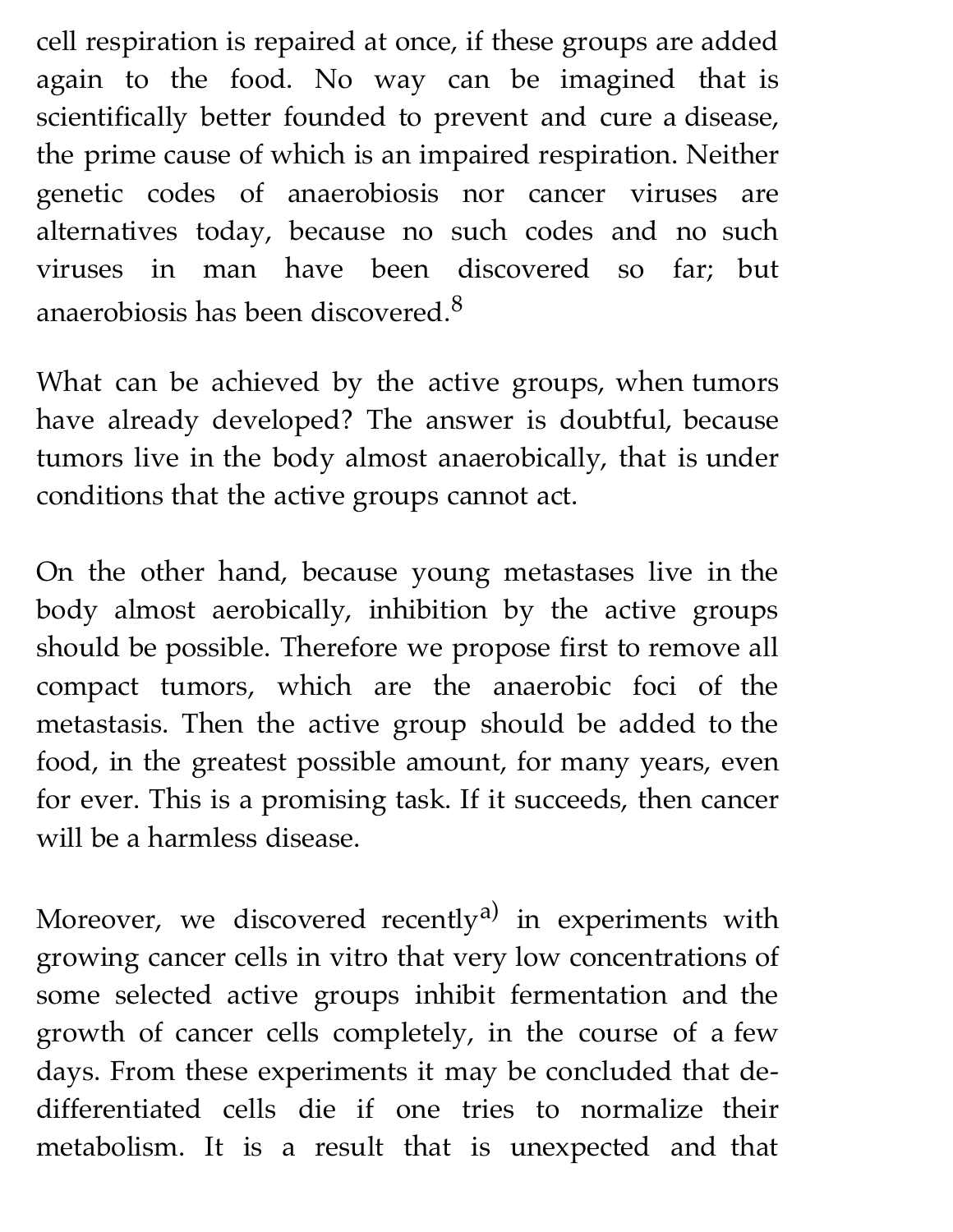encourages the task of inhibiting the growth of metastases with active enzyme groups.

As emphasized, it is the first precondition of the proposed treatment that all growing body cells be saturated with oxygen. It is a second precondition that exogenous carcinogens be kept away, at least during the treatment. All carcinogens impair respiration directly or indirectly by deranging capillary circulation, a statement that is proved by the fact that no cancer cell exists, the respiration of which is not impaired. Of course, respiration cannot be repaired if it is impaired at the same time by carcinogens.

It has been asked after the Lindau lecture why the repair of respiration by the active groups of the enzymes was proposed as late as 1966, although the fermentation of the cancer cell was discovered as early as 1923. Why was so much time lost?

He who asked this questions ignored that in 1923 the chemical mechanism of enzyme action was still a secret of living nature alone.<sup>1</sup> The first active group of an enzyme, "Iron, the Oxygen-Transferring Part of the Respiratory Enzyme" was discovered in  $1924^2$ . There followed in two decades the discoveries of the O2-transferring metalloproteins, the flavoproteins and the pyridinproteins, a period that was concluded by the "Heavy Metals as Prosthetic Groups of Enzymes"<sup>3</sup> and by the "Hydrogen Transferring Enzymes"<sup>4</sup> in 1947 to 1949.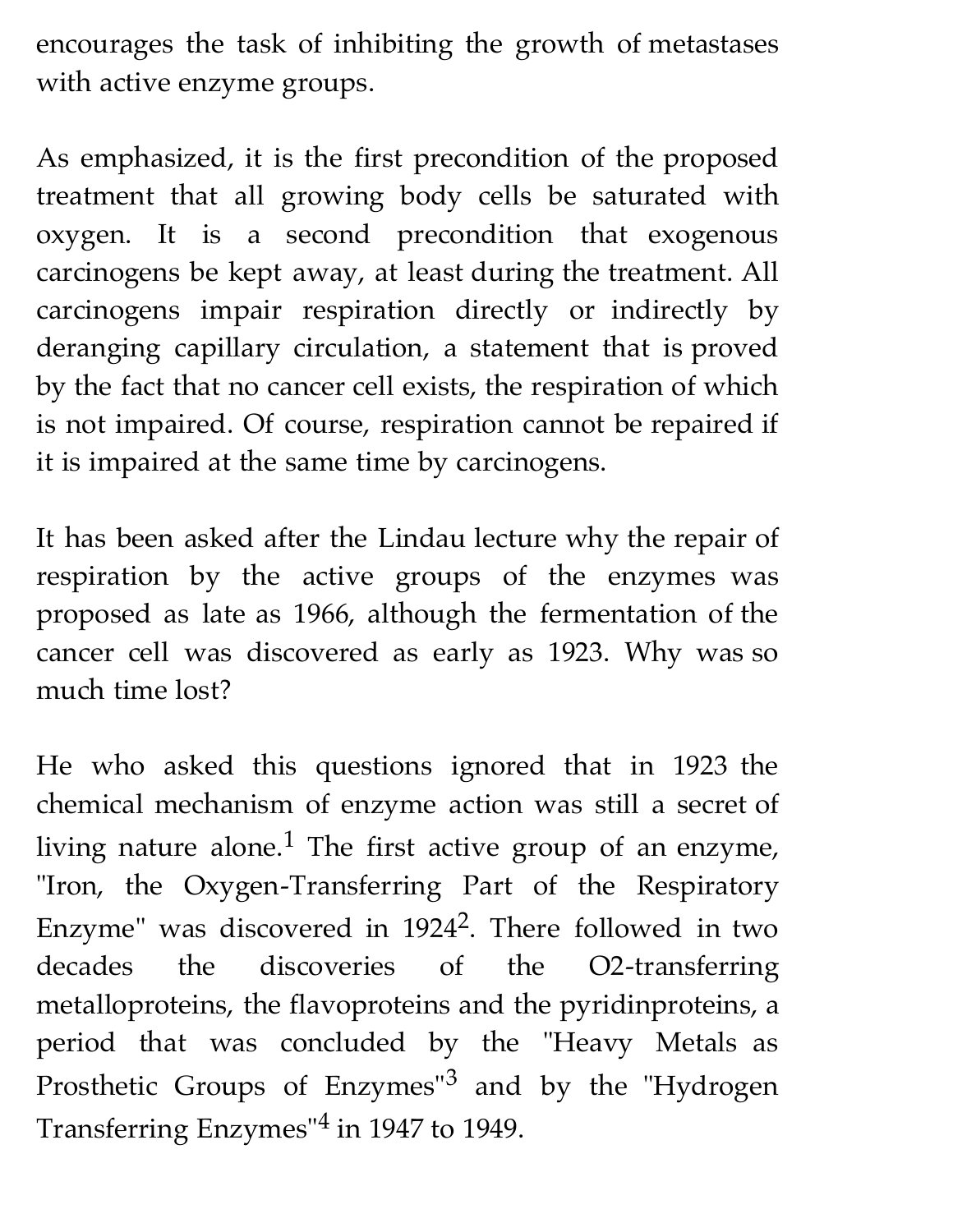Moreover, during the first decades after 1923 glycolysis and anaerobiosis were constantly confused, so that nobody knew what was specific for tumors. The three famous and decisive discoveries of DEAN BURK and colleagues<sup>5</sup> of the National Cancer Institute at Bethesda were of the years 1941, 1956 and 1964: first, that the metabolism of the regenerating liver, which grows more rapidly than most tumors, is not cancer metabolism, but perfect aerobic embryonic metabolism; second, that cancer cells, descended in vitro from one single normal cell, were in vivo the more malignant, the higher the fermentation rate; third, that in vivo growing hepatomas, produced in vivo by different carcinogens, were in vivo the more malignant, the higher the fermentation rate. Furthermore, the very unexpected and fundamental fact, that tissue culture is carcinogenic and that a too low oxygen pressure is the intrinsic cause were discovered<sup>6-8</sup> in the years 1927 to 1966. Anaerobiosis of cancer cells was an established fact only since 1960 when methods were developed<sup>7</sup> to measure the oxygen pressure inside of tumors in the living body.

This abridged history shows that even the greatest genius would not have been able to propose in 1923, what was proposed at Lindau in 1966. As unknown as the prime cause of cancer was in 1923 was the possibility to prevent it.

Life without oxygen in a living world that has been created by oxygen<sup>9</sup> was so unexpected that it would have been too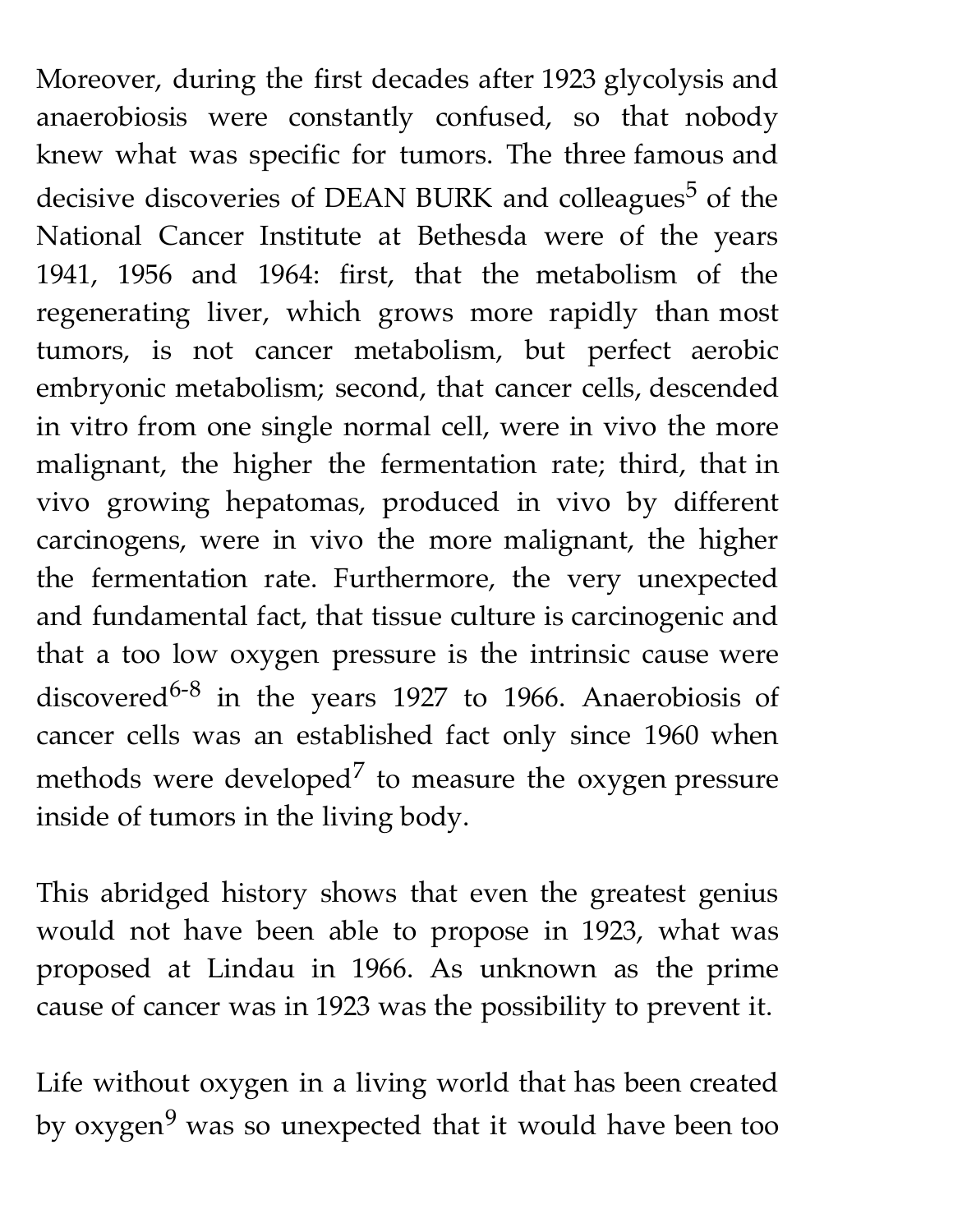much to ask that anaerobiosis of cancer cells should be accepted at once by all scientists. But most of the resistance disappeared when at Lindau it was explained that on the basis of anaerobiosis there is now a real chance to get rid of this terrible disease, if man is willing to submit to experiments and facts. It is true that more than 40 years were necessary to learn how to do it. But 40 years is a short time in the history of science.<sup>10</sup>

## Wiesenhof über Idar-Oberstein, August 1967 OTTO WARBURG

a) In press in Hoppe-Seylers Zeitschrift für Physiologische Chemie 1967. 10 g riboflavin per ccm or 10 g d-Aminolevulinic acid inhibit in vitro growth and fermentation completely but inhibit respiration less. As expected, ascites cancer in vivo is not cured.

Two years after the Lindau lecture LINUS PAULING (Science Vol. 160, Page 265, 1968) proposed to control mental diseases by adding to the food the active groups of respiratory enzymes. But here the experimental basis was lacking. No mental disease is known so far, the prime cause of which is an impairment of the respiration of brain cells.

## **Preface to the First Edition (Prevention of endogenous cancer)**

Most experts agree that nearly 80% of cancers could be prevented, if all contact with the known exogenous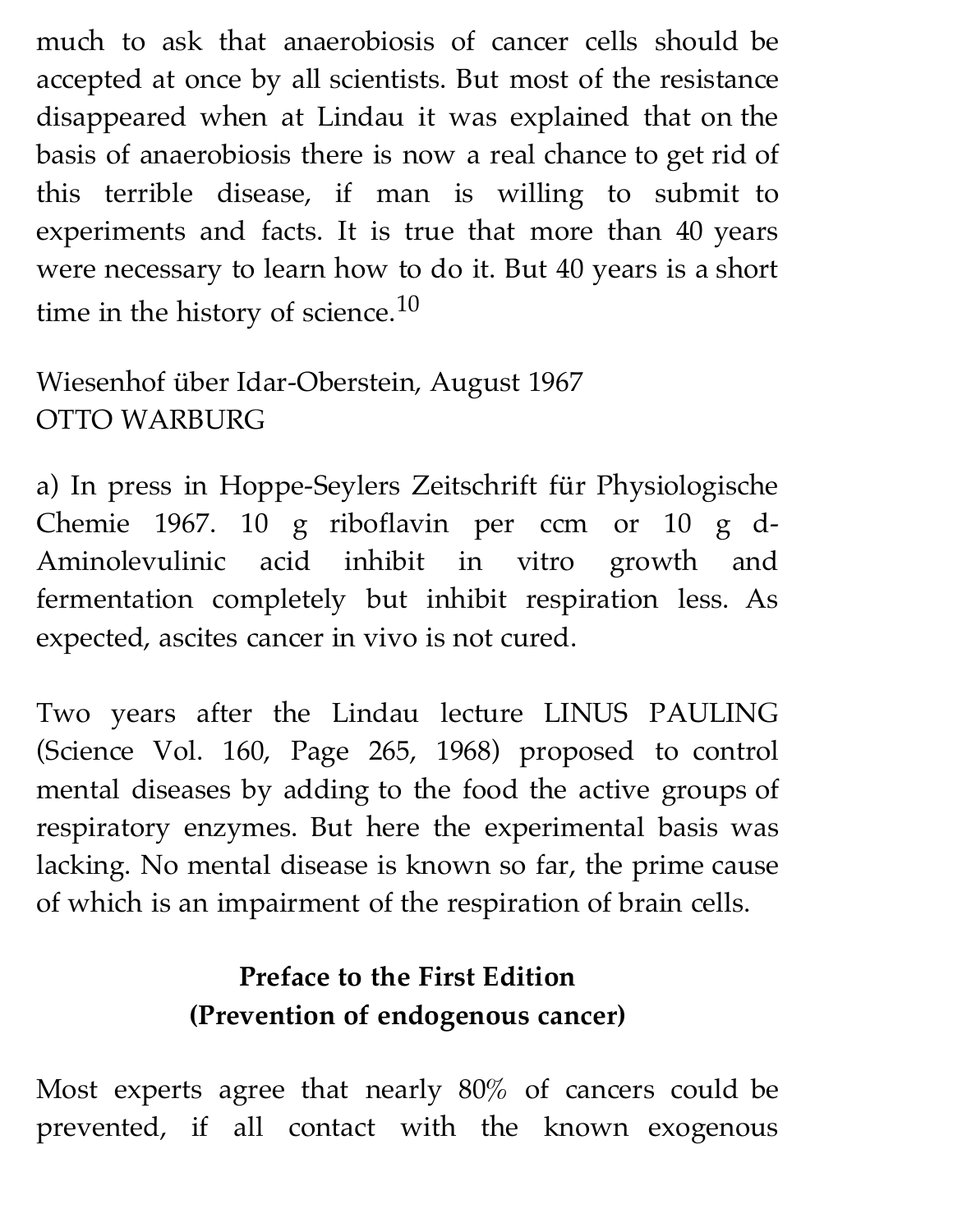carcinogens could be avoided. But how can the remaining 20%, the endogenous or so-called spontaneous cancers, be prevented?

Because no cancer cell exists, the respiration of which is intact<sup>1</sup>, it cannot be disputed that cancer could be prevented if the respiration of the body cells would be kept intact.

Today we know two methods to influence cell respiration.<sup>1</sup> The first is to decrease the oxygen pressure in growing cells. If it is so much decreased that the oxygen transferring enzymes are no longer saturated with oxygen, respiration can decrease irreversibly and normal cells can be transformed into facultative anaerobes.

The second method to influence cell respiration in vivo is to add the active groups of the respiratory enzymes to the food of man. Lack of these groups impairs cell respiration and abundance of these groups repairs impaired cell respiration - a statement that is proved by the fact that these groups are necessary vitamins for man.<sup>2</sup>

To prevent cancer it is therefore proposed first to keep the speed of the blood stream so high that the venous blood still contains sufficient oxygen; second, to keep high the concentration of hemoglobin in the blood; third to add always to the food, even of healthy people, the active groups of the respiratory enzymes; and to increase the doses of these groups, if a precancerous state<sup>3</sup> has already **PERTH [Therapy](http://new-planet.net/wp/perth-therapy/pulsed-magnetic-therapy/)**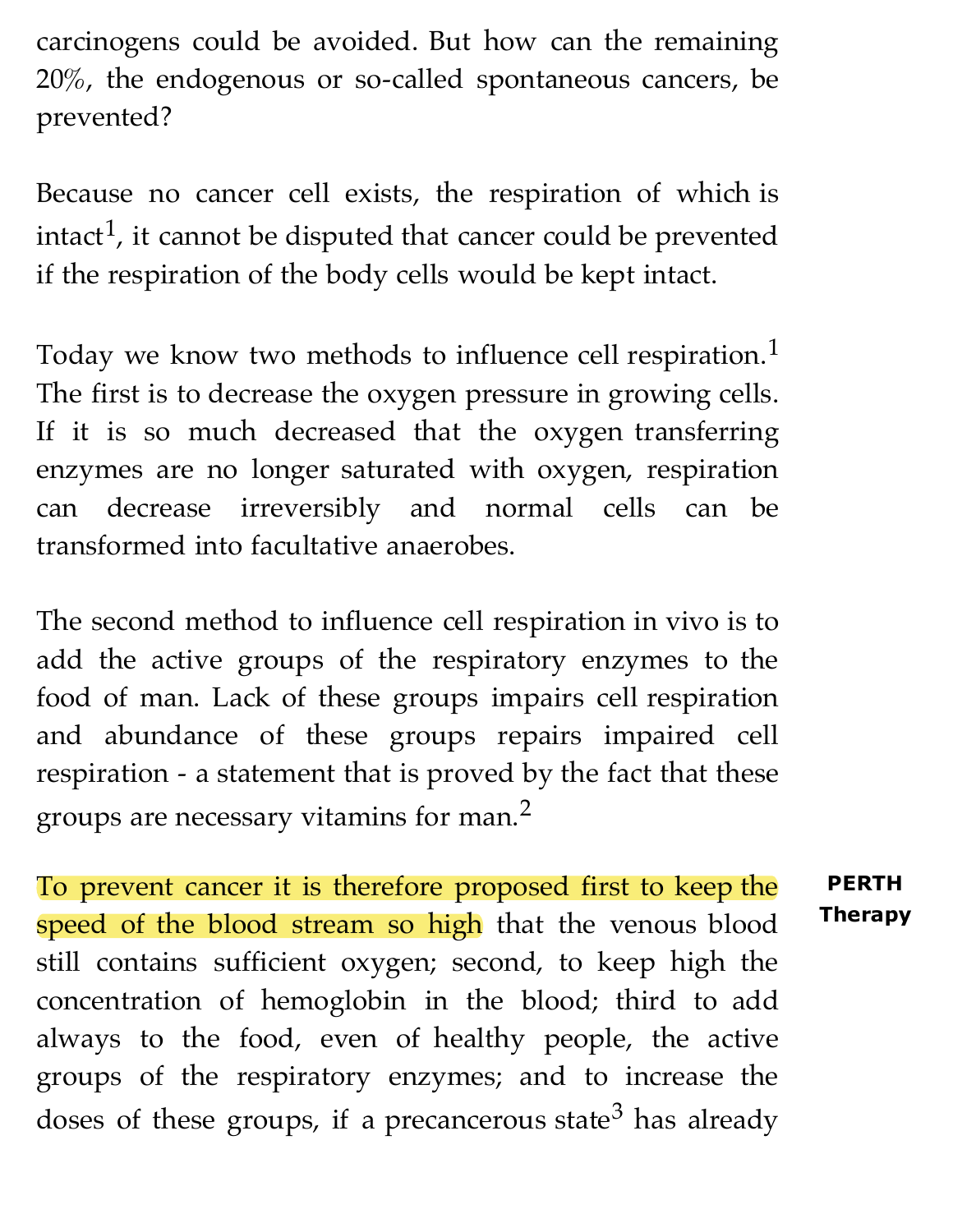developed. If at the same time exogenous carcinogens are excluded rigorously, then most cancers may be prevented today.

These proposals are in no way utopian. On the contrary, they may be realized by everybody, everywhere, at any hour. Unlike the prevention of many other diseases the prevention of cancer requires no government help, and no extra money.

Wiesenhof, August 1966 Otto Warburg

### **The Prime Cause and Prevention of Cancer**

(Revised Lindau Lecture)

By OTTO WARBURG

(Director, Max Planck Institute for Cell Physiology, Berlin-Dahlem, Germany) English Edition by DEAN BURK\*), National Cancer Institute, Bethesda, Maryland\*)

Note by DEAN BURK: Adapted from a lecture originally delivered by O. Warburg at the 1966 annual meeting of Nobelists at Lindau, Germany. O. Warburg won the Nobel Prize in Medicine in 1931 for his discovery of the oxygentransferring enzyme of cell respiration, and was voted a second Nobel Prize in 1944 for his discovery of the active groups of the hydrogen transferring enzymes. Many universities, like Harvard, Oxford, Heidelberg have offered him honorary degrees. He is a Foreign member of the Royal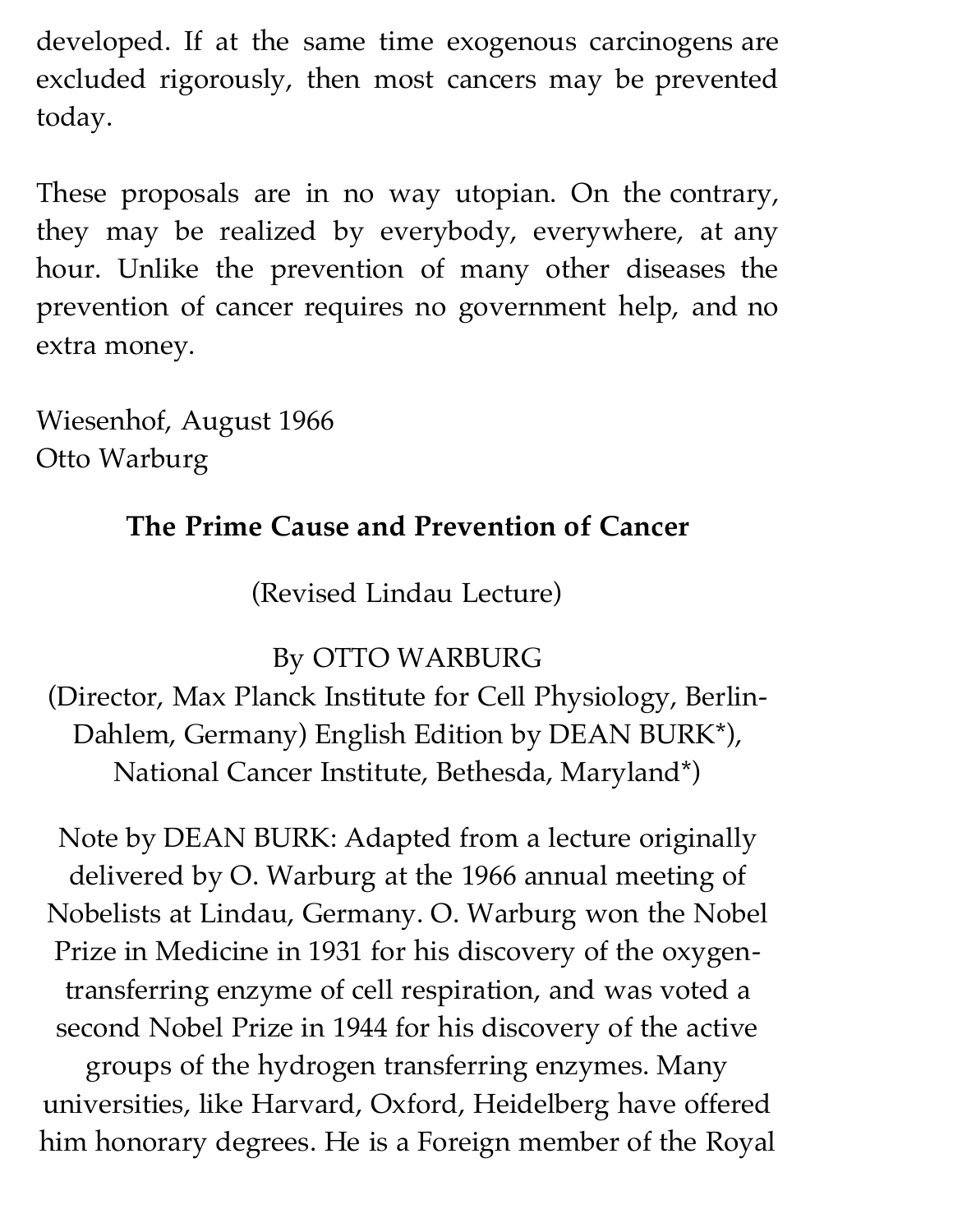Society of London, a Knight of the Order of Merit founded by Frederick the Great, and was awarded the Great Cross with Star and Shoulder ribbon of the Bundesrepublik. His main interests are Chemistry and Physics of Life. In both fields no scientist has been more successful.

There are prime and secondary causes of diseases. For example, the prime cause of the plague is the plague bacillus, but secondary causes of the plague are filth, rats, and the fleas that transfer the plague bacillus from rats to man. By a prime cause of a disease I mean one that is found in every case of the disease.

**pH** 

**[Balance](http://new-planet.net/wp/ionized-water-health-benefits/)** 

**to Alkaline**

Cancer, above all other diseases, has countless secondary causes. But, even **for cancer, there is only one prime cause. Summarized in a few words, the prime cause of cancer is the replacement of the respiration of oxygen in normal body cells by a fermentation of sugar. All normal body cells meet their energy needs by respiration of oxygen, whereas cancer cells meet their energy needs in great part by fermentation.** All normal body cells are thus obligate aerobes, whereas all cancer cells are partial anaerobes. From the standpoint of the physics and chemistry of life this difference between normal and cancer cells is so great that one can scarcely picture a greater difference. Oxygen gas, the donor of energy in plants and animals is dethroned in the cancer cells and replaced by an energy yielding reaction of the lowest living forms, namely, a fermentation of glucose.

The key to the cancer problem is accordingly the energetics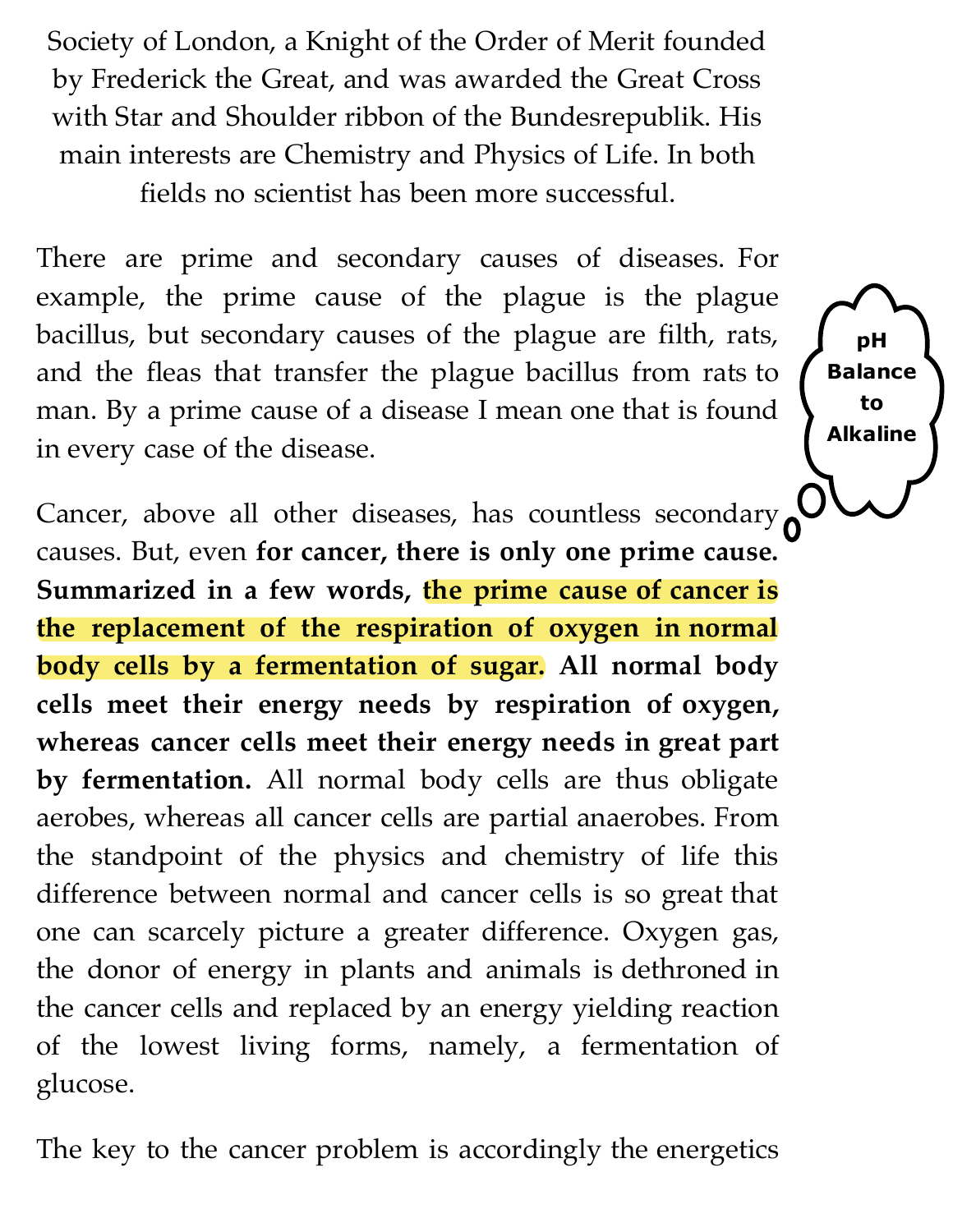of life, which has been the field of work of the Dahlem institute since its initiation by the Rockefeller Foundation about 1930. In Dahlem the oxygen transferring and hydrogen transferring enzymes were discovered and chemically isolated. In Dahlem the fermentation of cancer cells was discovered decades ago; but only in recent years has it been demonstrated that cancer cells can actually grow in the body almost with only the energy of fermentation. Only today can one submit, with respect to cancer, all the experiments demanded by PASTEUR and KOCH as proof of the prime causes of a disease. If it is true that the replacement of oxygen-respiration by fermentation is the prime cause of cancer, then all cancer cells without exception must ferment, and no normal growing cell ought to exist that ferments in the body.

An especially simple and convincing experiment performed by the [US] Americans MALMGREN and FLANEGAN confirms the view. If one injects tetanus spores, which can germinate only at very low oxygen pressures, into the blood of healthy mice, the mice do not sicken with tetanus, because the spores find no place in the normal body where the oxygen pressure is sufficiently low. Likewise, pregnant mice do not sicken when injected with the tetanus spores, because also in the growing embryo no region exists where the oxygen pressure is sufficiently low to permit spore germination. However, if one injects tetanus spores into the blood of tumor-bearing mice, the mice sicken with tetanus, because the oxygen pressure in the tumors can be so low that the spores can germinate. These experiments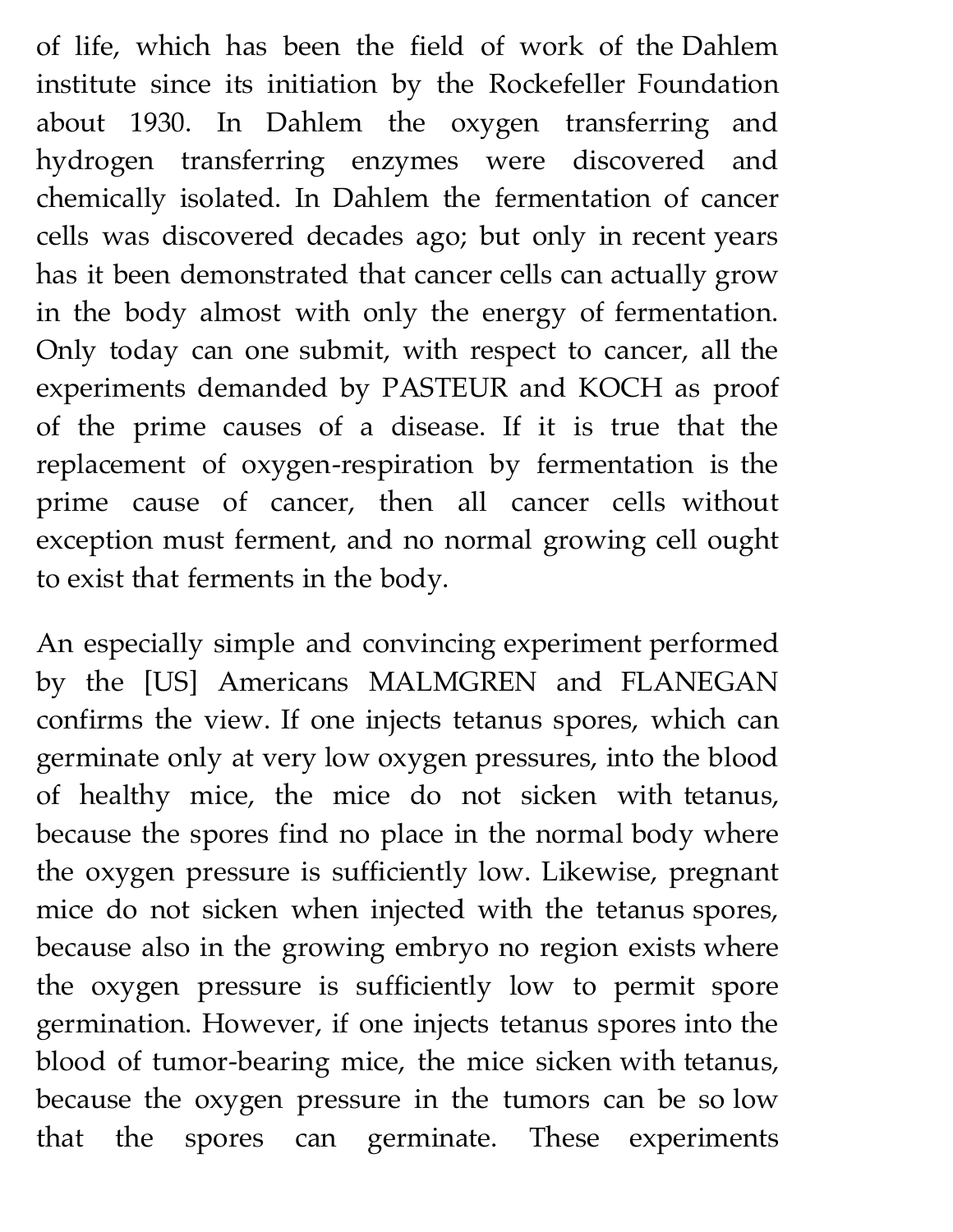demonstrate in a unique way the anaerobiosis of cancer cells and the non-anaerobiosis of normal cells, in particular the non-anaerobiosis of growing embryos.

#### **The Fermentation of Morris Hepatomas**

A second type of experimentation demonstrates a quantitative connection between fermentation of tumors and growth rate of tumors.

If one injects rats with cancer-inducing substances of different activities, one can create, as HAROLD MORRIS of the National Cancer Institute in Bethesda has found, liver cancers (hepatomas) of very different degrees of malignancy. Thus, one strain of tumor may double its mass in three days, another strain may require 30 days. Recently DEAN BURK and MARK WOODS 3), also of the National Cancer Institute, measured the in vitro rates of anaerobic fermentation in different lines of these hepatomas, and obtained a curve (Fig. 1) that shows a quantitative relationship between fermentation and growth rate, and therefore between fermentation and malignancy, in these various tumor strains. The fermentation increases with the malignancy, and indeed the fermentation increases even faster than the malignancy.

Special interest attaches to the fermentation of the most slowly growing hepatomas, because several investigators in the United States believed that they had found \*) that such tumors had no fermentation; that is that anaerobiosis cannot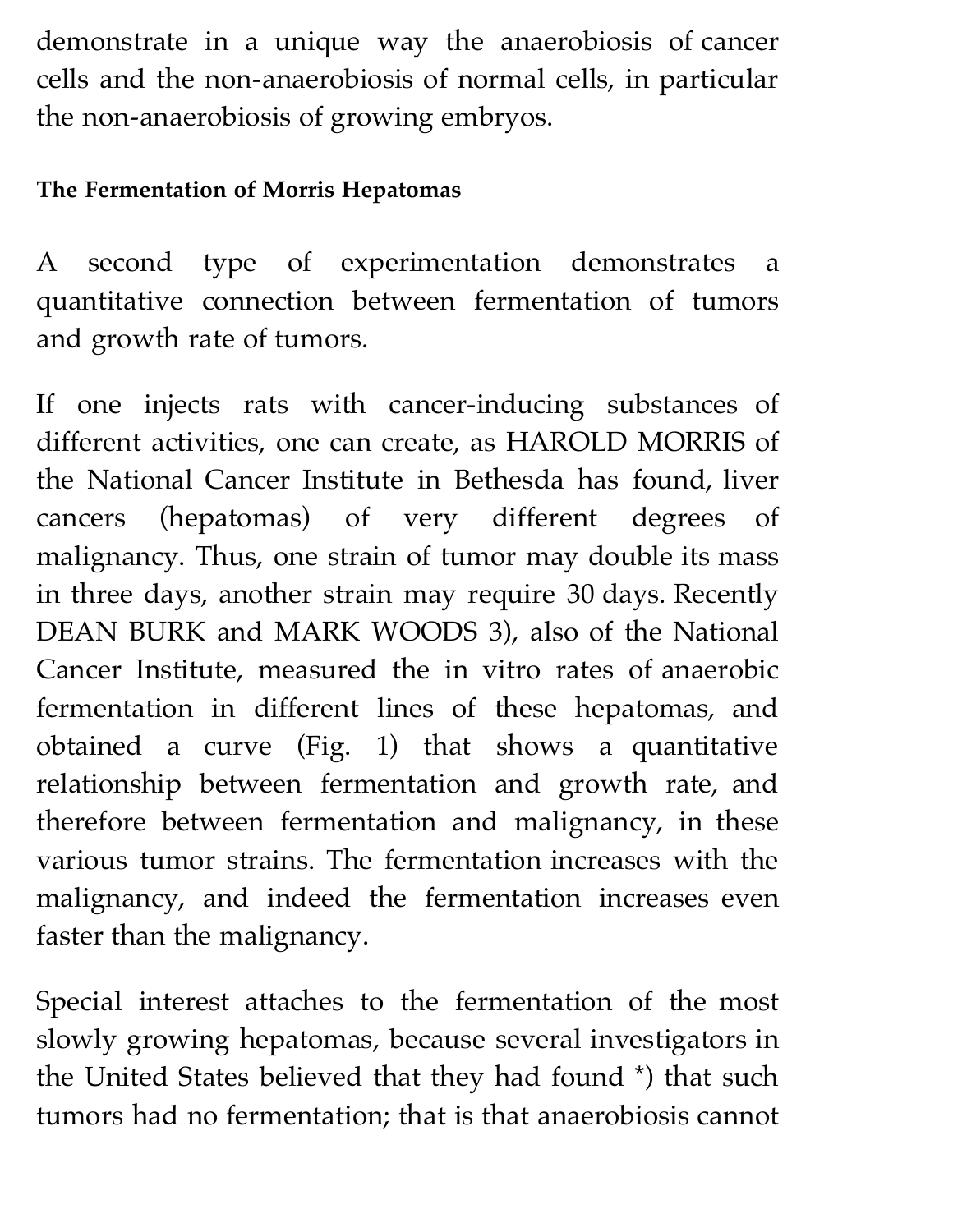be the prime cause of cancer.

\*) For example see C. H. BÖHRINGER SON, Ingelheim am Rhein, the factory Work-Journal "Das Medizinische Prisma" , Vol. 13, 1963. Here a lecture of VAN POTTER (Madison, Wisconsin) is reprinted where owing to the slow-growing Morris-tumors anaerobiosis as prime cause of cancer is rejected and the lack of "intracellular feeding back" is claimed to be the real cause of cancer.



Fig. 1. Velocity of growth and fermentation of the Morris-Hepatomas, according to DEAN BURK and MARK WOODS

DEAN BURK and MARK WOODS saw immediately from their curves that in the region of the zero point the rate of fermentation was so small that it could no longer be measured by the usual gross methodology employed by the aforementioned workers, whereas in the same region the smallest growth rate was always easily measurable. BURK and WOODS saw, in other words, that in the region of the zero pint of their curves the growth test was more sensitive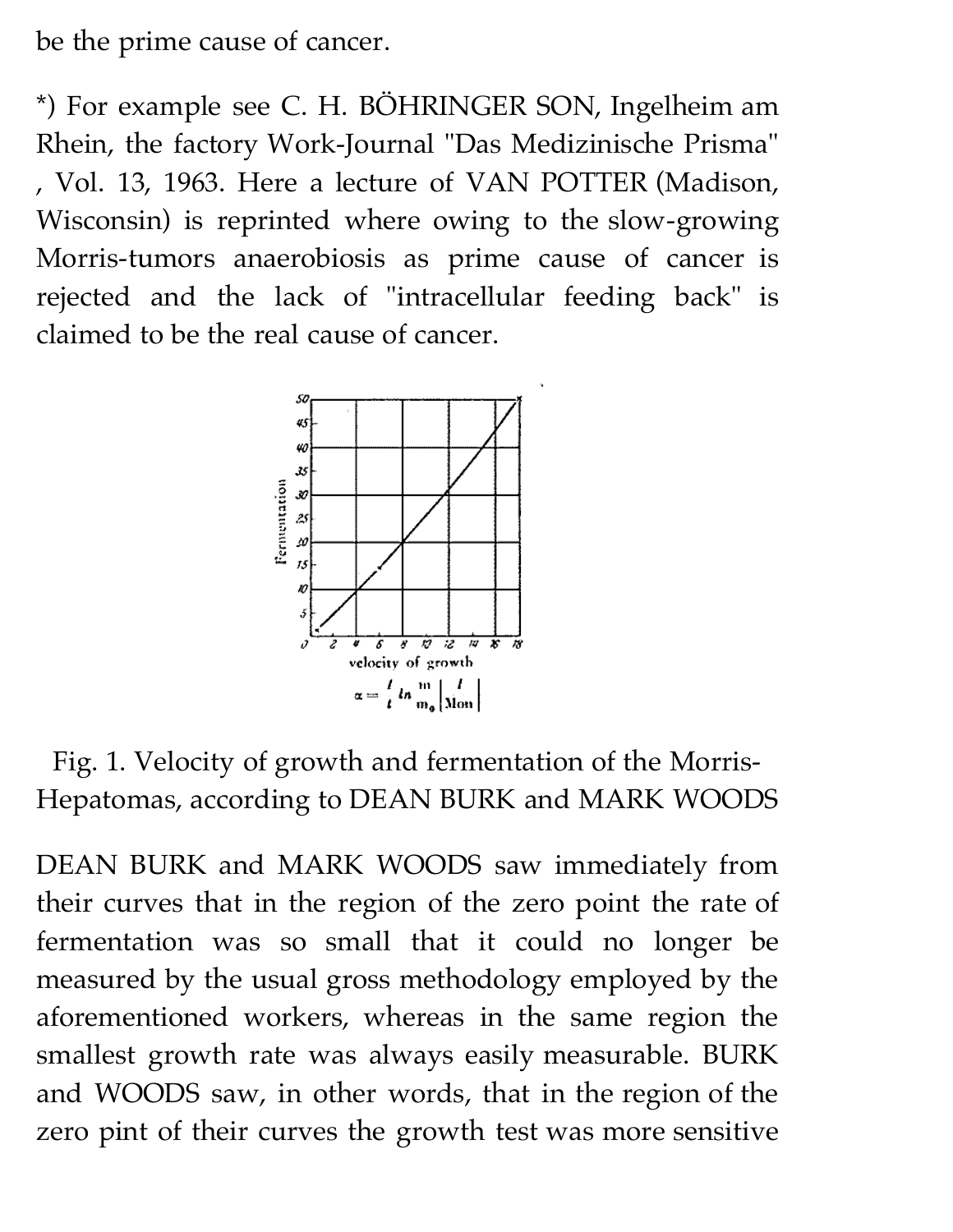than the usual fermentation test. With refined and adequate methods for measuring fermentation of sugar (glucose) they found, what any physical chemist after a glance at the curve would realize, that even the most slow-growing Morris hepatomas fermented sugar.

The results of DEAN BURK and MARK WOODS were confirmed and extended by other workers with independent methods. PIETRO GULLINO, also in Bethesda, developed a perfusion method whereby a Morris hepatoma growing in the living animal could be perfused for long periods of time, even weeks, by means of a single artery and single vein, and the blood entering and leaving any given tumor could be analyzed. GULLINO found with this method that the slow-growing Morris hepatomas always produced fermentation lactic acid during their growth. This was in contrast to liver, where, as known since the days of CLAUDE BERNARD, lactic acid is not produced but consumed by liver; the difference between liver and Morris tumors in vivo is thus infinite (+ vs. -). GULLINO further found that tumors grow in vivo with diminished oxygen consumption. In summary, GULLINO's findings indicate that the slow-growing Morris hepatomas are partial anaerobes. SILVIO FIALA, a biochemist at the University of Southern California, found that not only did the slowgrowing hepatomas produce lactic acid, but also that the number of their oxygen-respiring grana was reduced.

The slow-growing Morris hepatomas are therefore far removed from having refuted the anaerobiosis of tumors.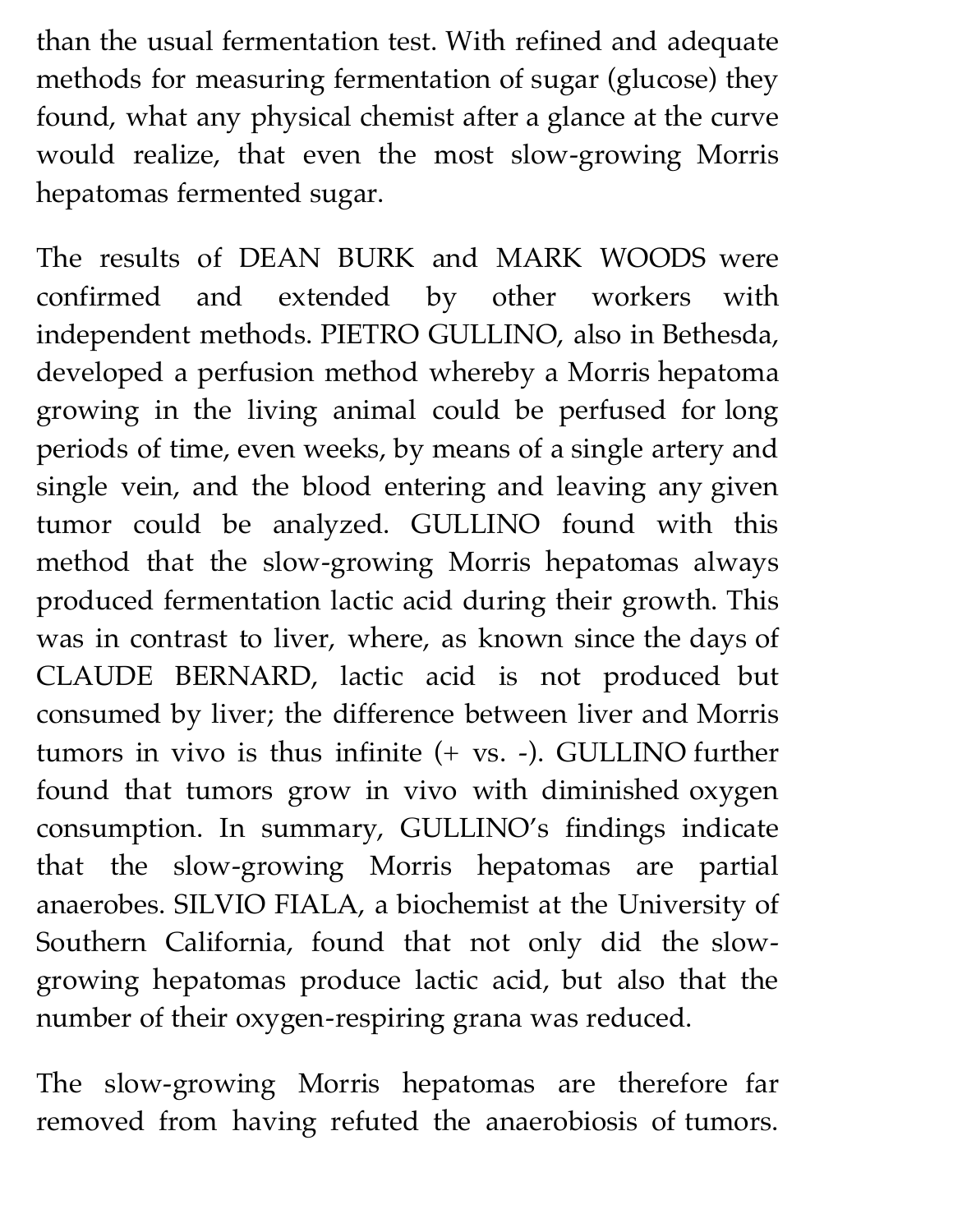On the contrary, they are the best proof of this distinctive characteristic. For forty years cancer investigators have searched for a cancer that did not ferment. When finally a non-fermenting tumor appeared to have been found in the slow-growing Morris tumors, it was shown to be a methodological error.

#### **Transformation of Embryonic Metabolism into Cancer Metabolism**

A third type of experiment, from the institute in Dahlem with coworkers GAWEHN, GEISSLER and LORENZ, is likewise highly pertinent. Having established that anaerobiosis is that property of cancer cells that distinguishes them from all normal body cells, we attacked the question, namely, how normal body cells may become transformed into anaerobes 6)7)8).

If one puts embryonic mouse cells into a suitable culture medium saturated with physiological oxygen pressures, they will grow outside the mouse body, in vitro, and indeed as pure aerobes, [with a pure oxygen respiration,](http://www.nativeremedies-store.com/ShoppingCart.asp?ProductCode=ADZ001&img=980&kbid=17581) without a trace of fermentation. However, if during the growth one provides and oxygen pressure so reduced that the oxygen respiration is partially inhibited, the purely aerobic metabolism of the mouse embryonic cells is quantitatively altered within 48 hours, in the course of two cell divisions, into the metabolism characteristic of fermenting cancer cells. Fig. 2 illustrates the very simple experimental procedure involved.

**[AdapoZen](http://www.nativeremedies.com/products/adaptozen-adaptogens-ph-balance-body.html?img=971&kbid=17581) Info**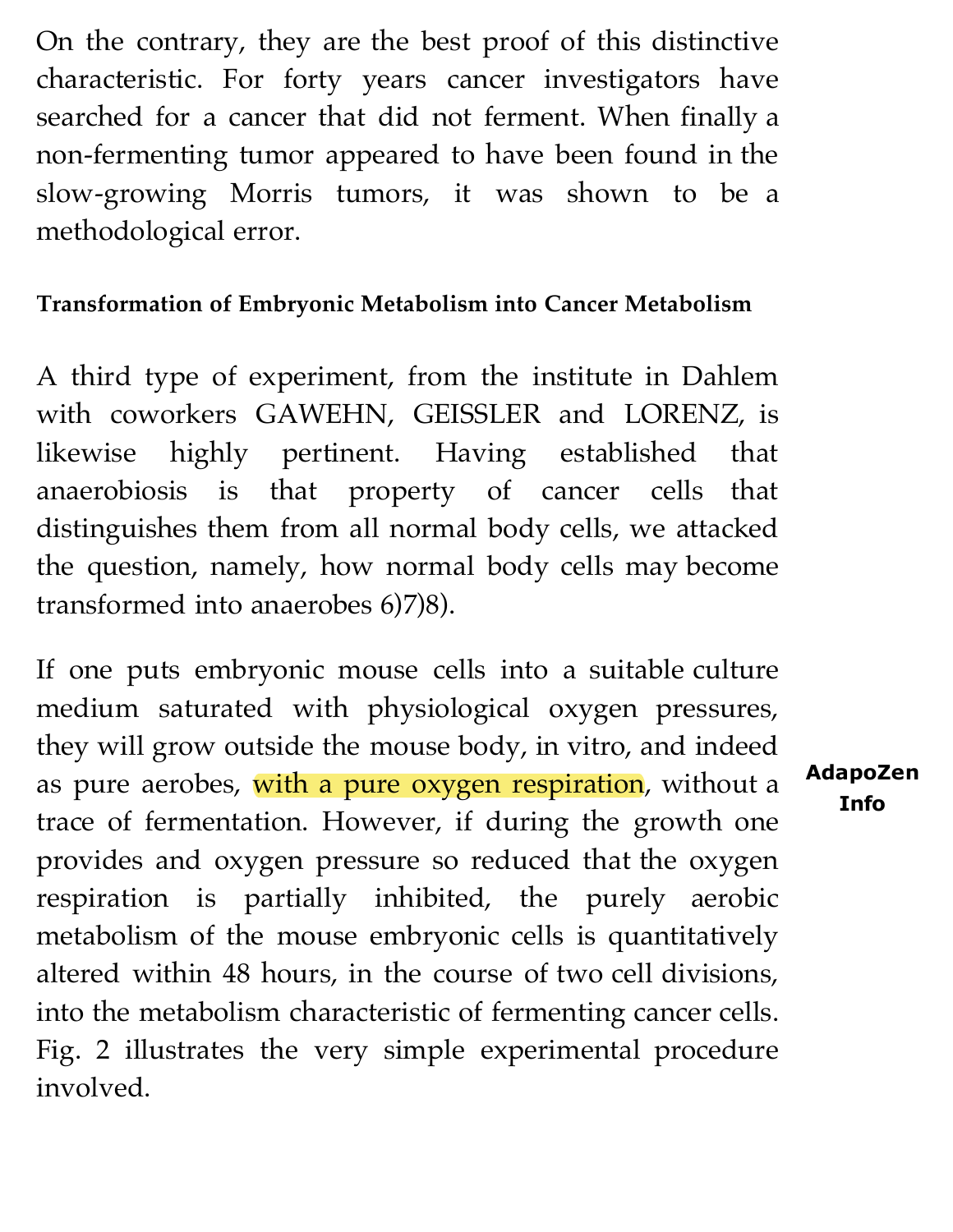If one then brings such cells, in which during their growth under reduced oxygen pressure a cancer cell metabolism has been produced, back under the original high oxygen pressure, and allows the cell to grow further, the cancer metabolism remains. The transformation of embryonic cell metabolism into cancer cell metabolism can thus be irreversible, and important result, since the origin of cancer cells from normal body cells is an irreversible process. It is equally important that these body cells whose metabolism has thus been transformed into cancer metabolism now continue to grow in vitro as facultative anaerobes. The duration of our experiments is still too limited to have yielded results of tests of inoculation of such cells back into mice, but according to all previous indications such cells will later grow as anaerobes upon transplantation into animals. **[Oxygen pO2](http://www.sri.new-planet.net/)**

**Increase**

**partial** 

**pressure of**

In any case, these experiments belong to the most important experiments in the field of cancer investigation since the discovery of the fermentation of tumors. For cancer metabolism, heretofore, measured so many thousand of times, has now been induced artificially in body cells by the simplest conceivable experimental procedure, and with this artificially induced cancer metabolism the body cells divide and grow as anaerobes in vitro\*).

\*) The experiments were at once repeated, when they were published, of course without acknowledgment. See for example Th. Goodfriend, D. M. Sokol and N. O. Kaplan, J. molecular Biol. 15, 18, 1966.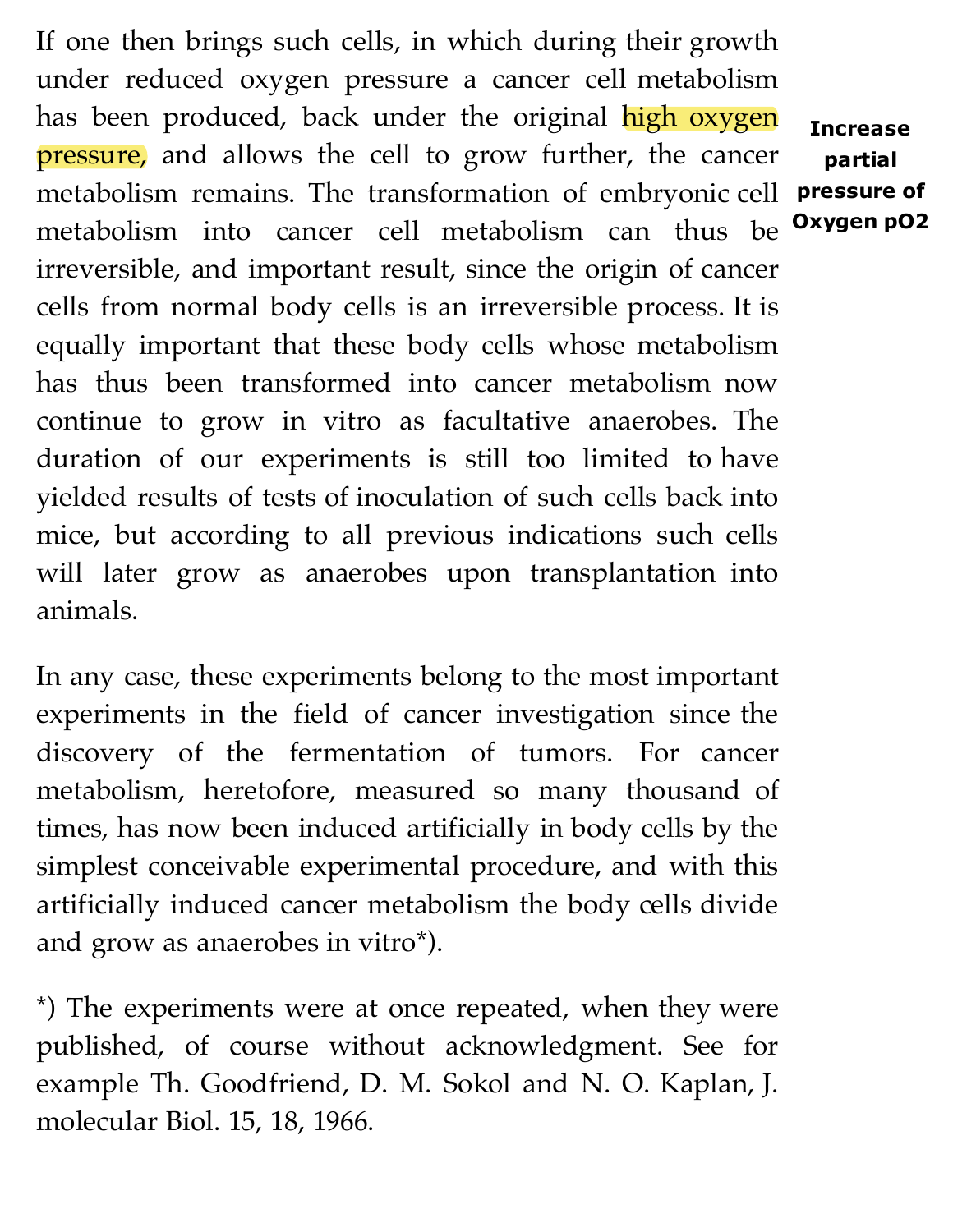In recent months we have further developed our experimental arrangements so that we can measure manometrically the oxygen respiration and fermentation of the growing mouse embryonic cells during the metabolic transformation. Fig. 3 shows the experimental arrangement. We find by such experiments that 35 percent inhibition of oxygen respiration already suffices to bring about such a transformation during cell growth\*\*). Oxygen pressures that inhibit respiration 35 percent can occur at the end of blood capillaries in living animals, so that the possibility arises that cancer may result when too low oxygen pressures occur during cell growth in animal bodies.

\*\*) These experiments show, like the curve of Dean Burk and Mark Woods in Fig. 1, that it is more correct to designate tumor cells as "partial anaerobes" rather than "facultative anaerobes". A body cell is transformed into a tumor cell if only a part of the respiration is replaced by fermentation.

**less O2 Meniger**  $\frac{1}{\sqrt{2}}$  **more O2 more O2**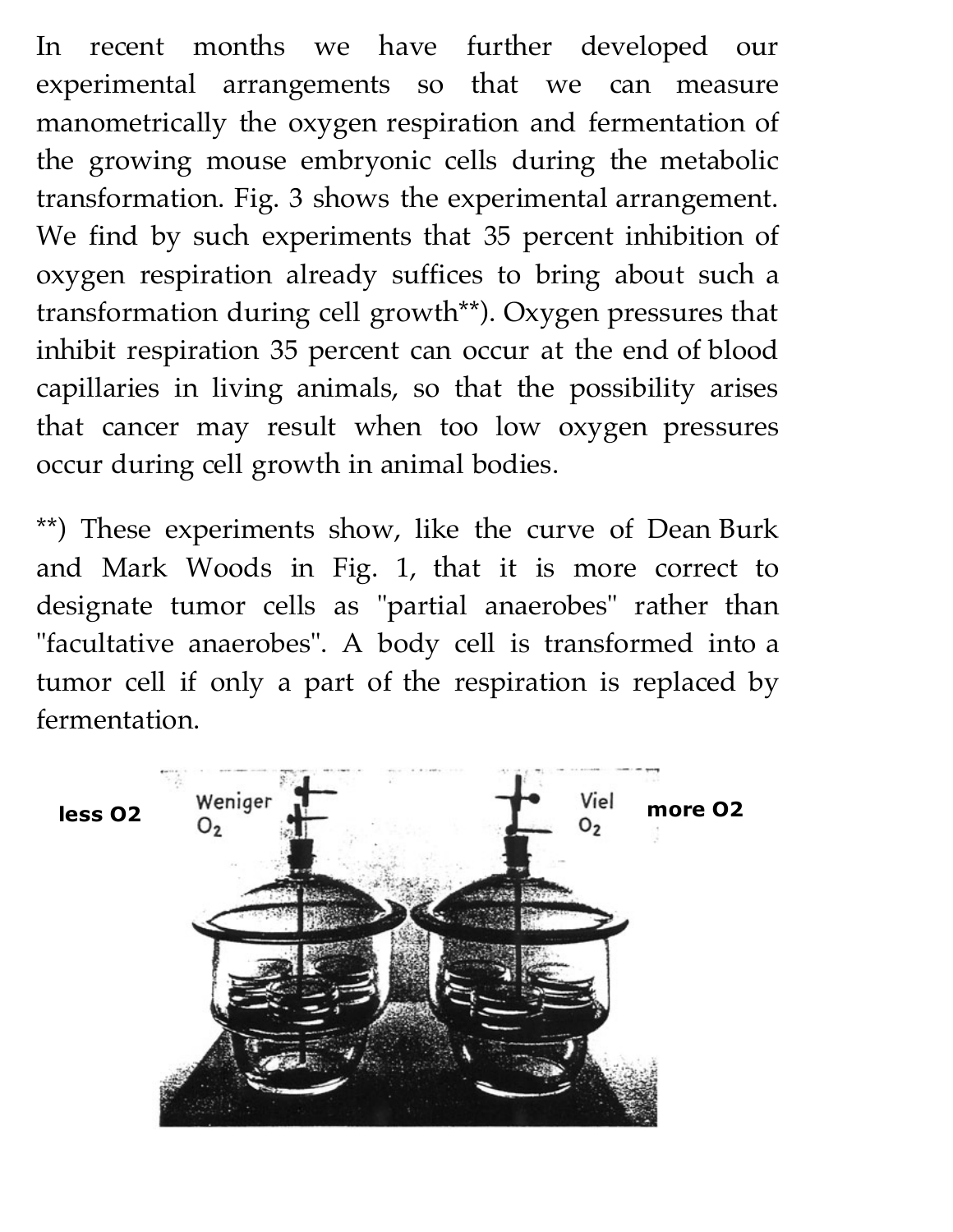Fig. 2. Method to transform embryonic metabolism into cancer metabolism by decreasing the oxygen pressure

(Weniger  $O_2$  = Less  $O_2$  Viel  $O_2$  = Much  $O_2$ )

The induction of cancers by solid materials injected into animals is a further experimental indication of this possibility. If one implants discs of solid substances under the skin of rats, the discs will soon be surrounded by capsules of living tissue that will be nourished with blood vessels from the hypodermis. Sarcomas very frequently develop in these capsules. It is immaterial whether the solid discs are chemically plastics, gold, or ivory, etc. What produces the cancer is not the chemical nature of the solid discs, but the special kind of blood nourishment supplied to the tissue encapsulating the discs. This blood provision varies with the site and in adequacy within a given animal, and induces cancer from the low oxygen pressure in the encapsulating disc.



Fig. 3. Method to measure manometrically respiration and fermentation during the transformation of embryonic into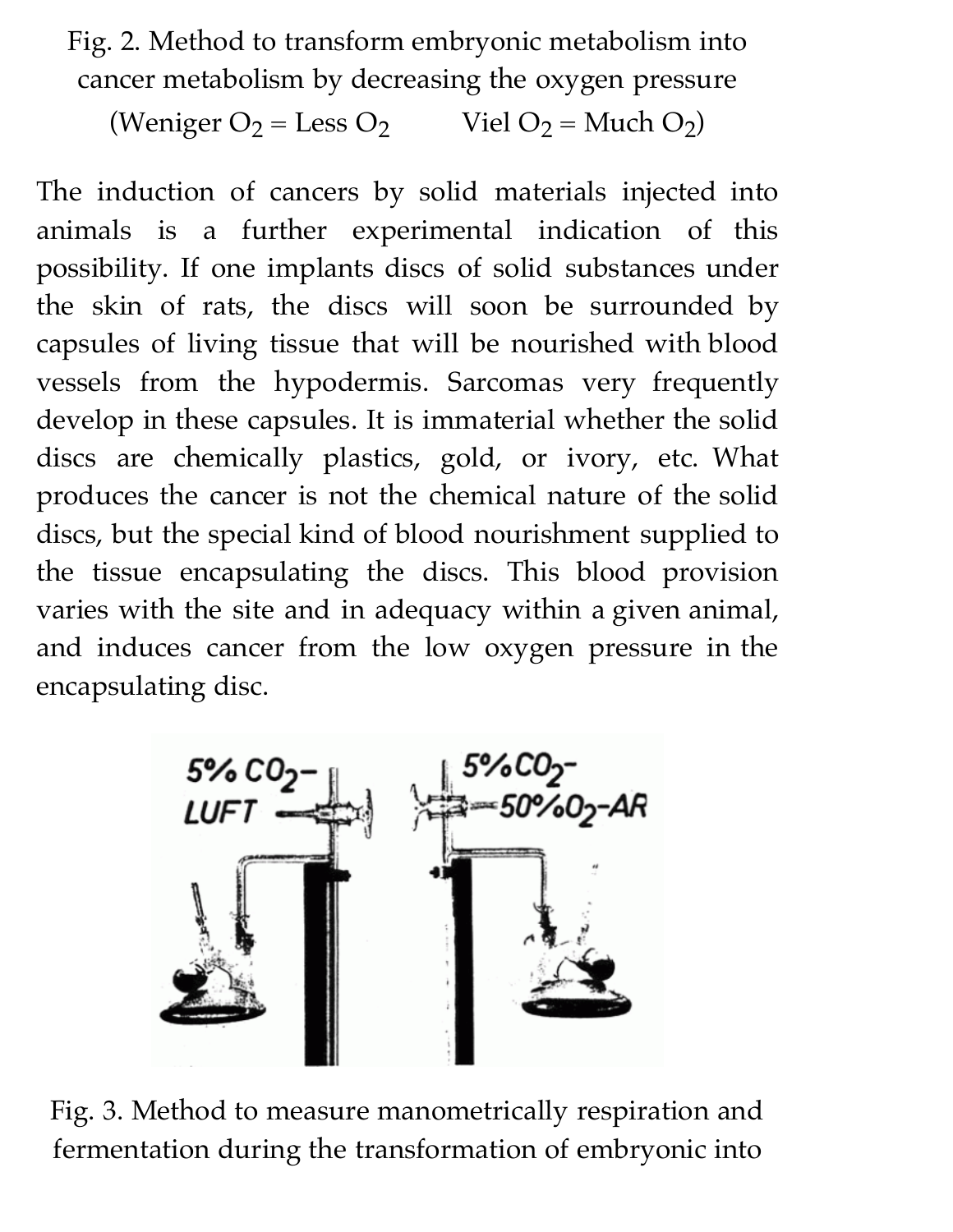### cancer metabolism\*)  $(Luft = Air)$

\*) The vessels are not shaken, because shaking inhibits growth. Therefore, the oxygen pressure in the liquid phase at the bottom of the vessels is much lower than in the gasphase. For example, when the oxygen pressure in the gas phase was 2000 mm H2O it was at the bottom of the vessels 130 mm H2O. (O. Warburg, A. Geissler and S. Lorenz, Zeitschr. für Naturforschung 20b, 1070, 1965.)

### **Thermodynamics**

If a lowered oxygen pressure during cell growth may cause cancer, or, more generally, if any inhibition of respiration during growth may cause cancer, then a next problem is to show why reduced respiration induces cancer. Since we already know that with a lowering of respiration fermentation results, we can re-express our question: Why does cancer result if oxygen-respiration is replaced by fermentation?

The early history of life on our planet indicates that life existed on earth before the earth's atmosphere contained free oxygen gas. The living cells must therefore have been fermenting cells then, and, as fossils show, they were undifferentiated single cells. Only when free oxygen appeared in the atmosphere - some billion years ago - did the higher development of life set in, to produce the plant and animal kingdoms from the fermenting, undifferentiated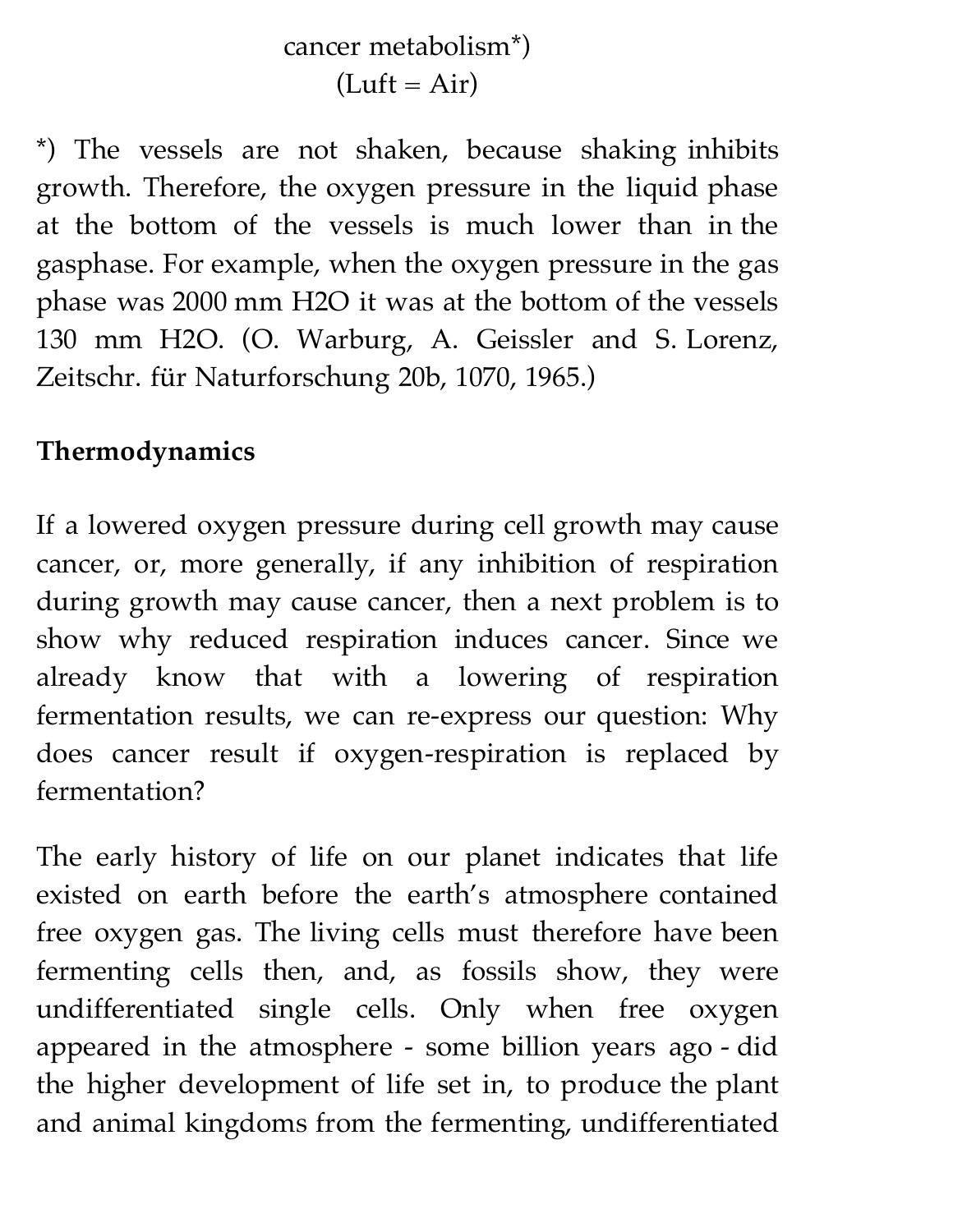single cells. What the philosophers of life have called "Evolution créatrice" has been and is therefore the work of oxygen.

The reverse process, the dedifferentiation of life, takes place today in greatest amount before our eyes in cancer development, which is another expression for dedifferentiation. To be sure, cancer development takes place even in the presence of free oxygen gas in the atmosphere, but this oxygen may not penetrate in sufficient quantity into the growing body cells, or the respiratory apoenzymes of the growing body cells may not be saturated with the active groups. In any case, during the cancer development the oxygen-respiration always falls, fermentation appears, and the highly differentiated cells are transformed to fermenting anaerobes, which have lost all their body functions and retain only the now useless property of growth. Thus, when respiration disappears, life does not disappear, but the meaning of life disappears, and what remains are growing machines that destroy the body in which they grow.

But why oxygen differentiates and why lack of oxygen dedifferentiates? Nobody would dispute that the development of plants and animals and man from unicellular anaerobes is the most improbable process of all processes in the world. Thus there is no doubt, that EINSTEIN descended from a unicellular fermenting organism - to illustrate the miracle, molecular O2 achieved. But according to the thermodynamics of Boltzmann,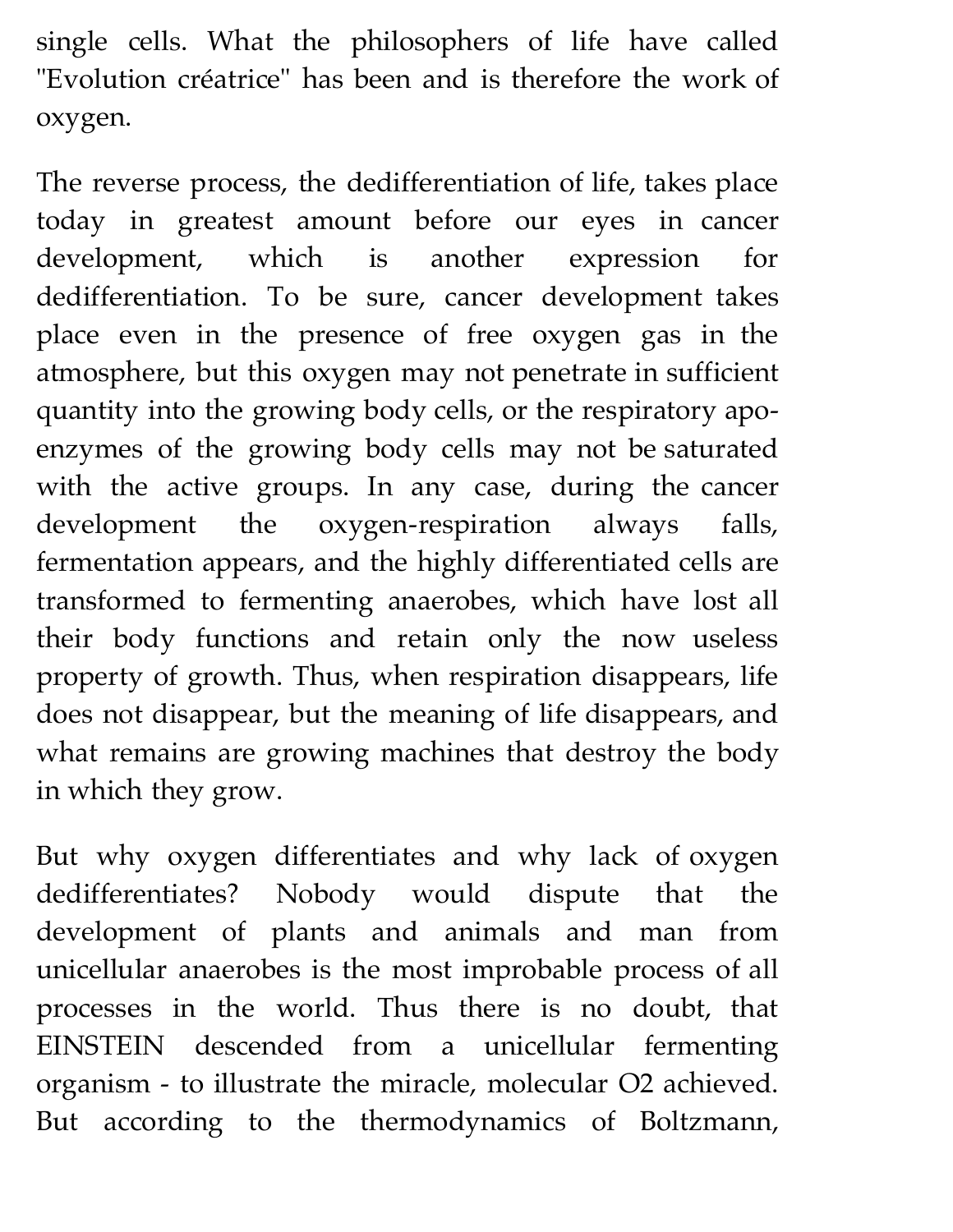improbable processes require work to take place.

It requires work to produce temperature differences in a uniformly temperatured gas; whereas the equalization of such temperature differences is a spontaneous process that does not require work. It is the oxygen-respiration that provides in life this work, and dedifferentiation begins at once when respiration is inhibited in any way. In the language of thermodynamics, differentiation represents a forced steady state, whereas dedifferentiation - that is, cancer - is the true equilibrium state. Or, illustrated by a picture: the differentiated body cell is like a ball on an inclined plane, which, would roll down except for the work of oxygen-respiration always preventing this. If oxygen respiration is inhibited, the ball rolls down the plane to the level of dedifferentiation.

But why respiratory energy and not fermentation energy can differentiate, whereas in general, for example in growth, respiratory energy and fermentation energy are equivalent? Obviously, there would be no cancer if there were not this discrimination of fermentation energy, that is, if fermentation like respiration could differentiate. Then, when respiration is replaced by fermentation, fermentation would take over differentiation, and a high state of differentiation would be maintained even in the fermenting body cells.

#### **Chemistry**

Physics cannot explain why the two kinds of energy are not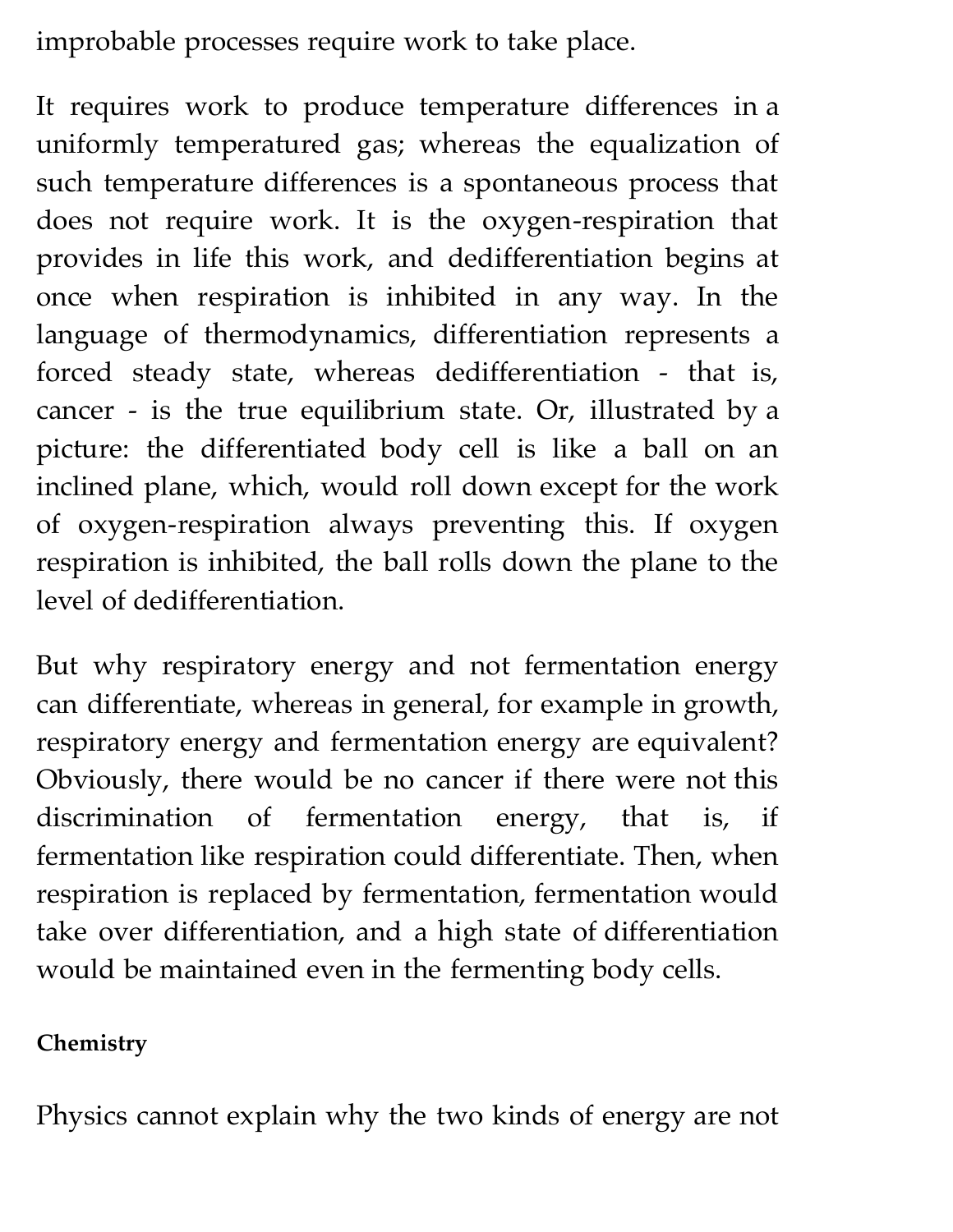equivalent in differentiation; but chemistry may explain it. Biochemists know that both respiration energy and fermentation energy do their work as phosphate energy, but the ways of phosphorylation are different. If one applies this knowledge to carcinogenesis, it seems that only oxidative phosphorylation but not fermentative phosphorylation can differentiate, a result, that may in future explain the mechanism of differentiation.

Yet Biochemistry can explain already today why fermentation arises, when respiration decreases. Figure 4 shows that the pathways of respiration and fermentation are common as far as pyruvic acid. Then the pathways diverge. The endproducts of fermentation is reached by one single reaction, the reduction of pyruvic acid by dihydronicotinamide to lactic acid. On the other hand, the endproducts of the oxidation of pyruvic acid, H2O and CO2, are only reached after many additional reactions. Therefore, when cells are harmed, it is probable that first respiration is harmed.

In this way the frequency of cancer is explained by reasons of probability.

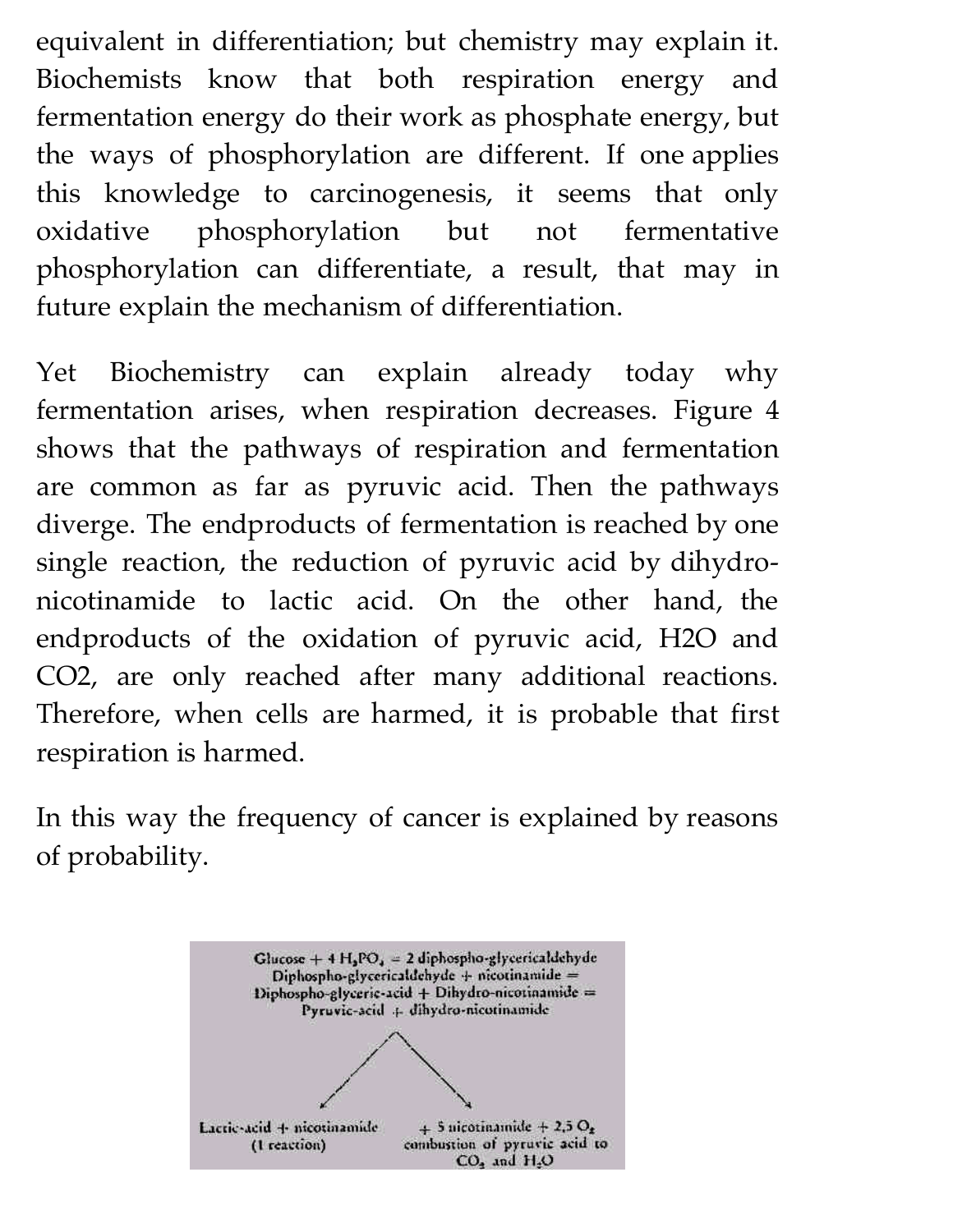#### Figure 4

To sum up:

- 1. Impairment of respiration is [more] frequent than impairment of fermentation because respiration is more complicated than fermentation.
- 2. The impaired respiration can be easily replaced by fermentation, because both processes have a common catalyst, the nicotinamide.
- 3. The consequence of the replacement of respiration by fermentation is mostly glycolysis, with death of the cells by lack of energy. Only if the energy of fermentation is equivalent to the lost energy of respiration, is the consequence anaerobiosis. Glycolysis means death by fermentation, anaerobiosis means life by fermentation.
- 4. Cancer arises, because respiration, but not fermentation, can maintain and create the high differentiation of body cells.

To conclude the discussion on the prime cause of cancer, the virus-theory of cancer may be mentioned. It is the most cherished topic of the philosophers of cancer. If it were true, it would be possible to prevent and cure cancer by the methods of virology; and all carcinogens could be eaten or smoked freely without any danger, if only contact with the cancer virus would be avoided.

It is true that some virus-caused cancer<sup>b)</sup> occur in animals,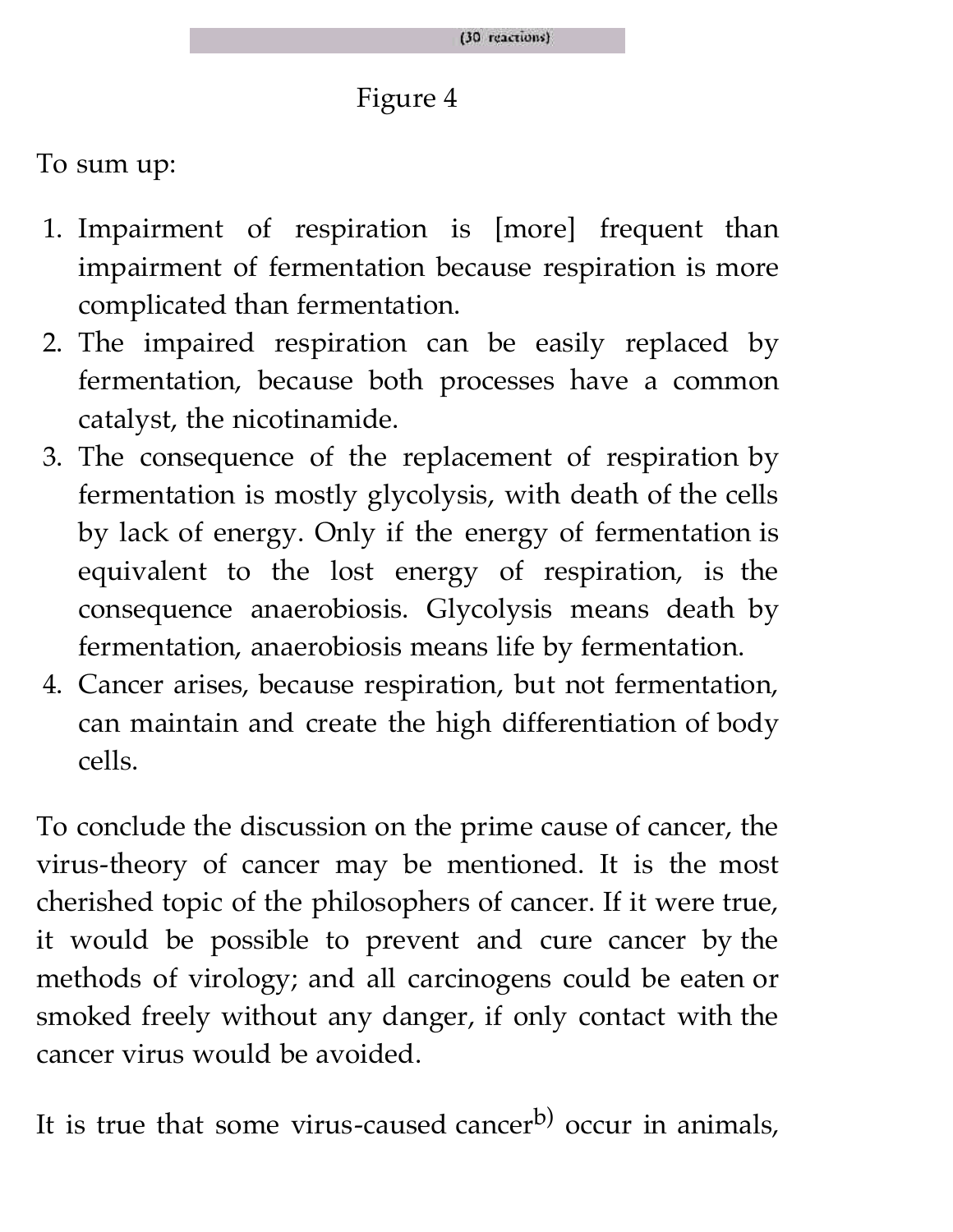but no one sure human virus-cancer has been observed so far, whereas innumerable substances cause cancer without viruses in animals and man. Thus viruses do not meet the demands of Pasteur, that is must be possible to trace the prime cause in every case of the disease. Therefore science classifies viruses as remote causes of cancer, leading to anaerobiosis, the prime cause that meets the demands of Pasteur.

b) The chicken Rous sarcoma, which is labeled today as a virus tumor, ferments glucose and lives as a partial anaerobe like all tumors. O. WARBURG, Bioch. Zeitschrift 160, 307, 1925; F. WIND, Klinische Wochenschrift, Nr. 30, 1926.

Many may remember how anaerobiosis as prime cause of cancer was recently disputed emphatically, when one single cancer - the slow Morris hepatomas - was believed (wrongly) to lack in fermentation. In contrast the virus theory is adhered to although all cancers of man are lacking in virus-origin. This means the surrender of the principles of Pasteur and the relapse into bygone times of medicine.

#### **Applications**

Of what use is it to know the prime cause of cancer? Here is an example. In Scandinavian countries there occurs a cancer of throat and esophagus whose precursor is the so-called Plummer-Vinson syndrome. This syndrome can be healed when one adds to the diet the active groups of respiratory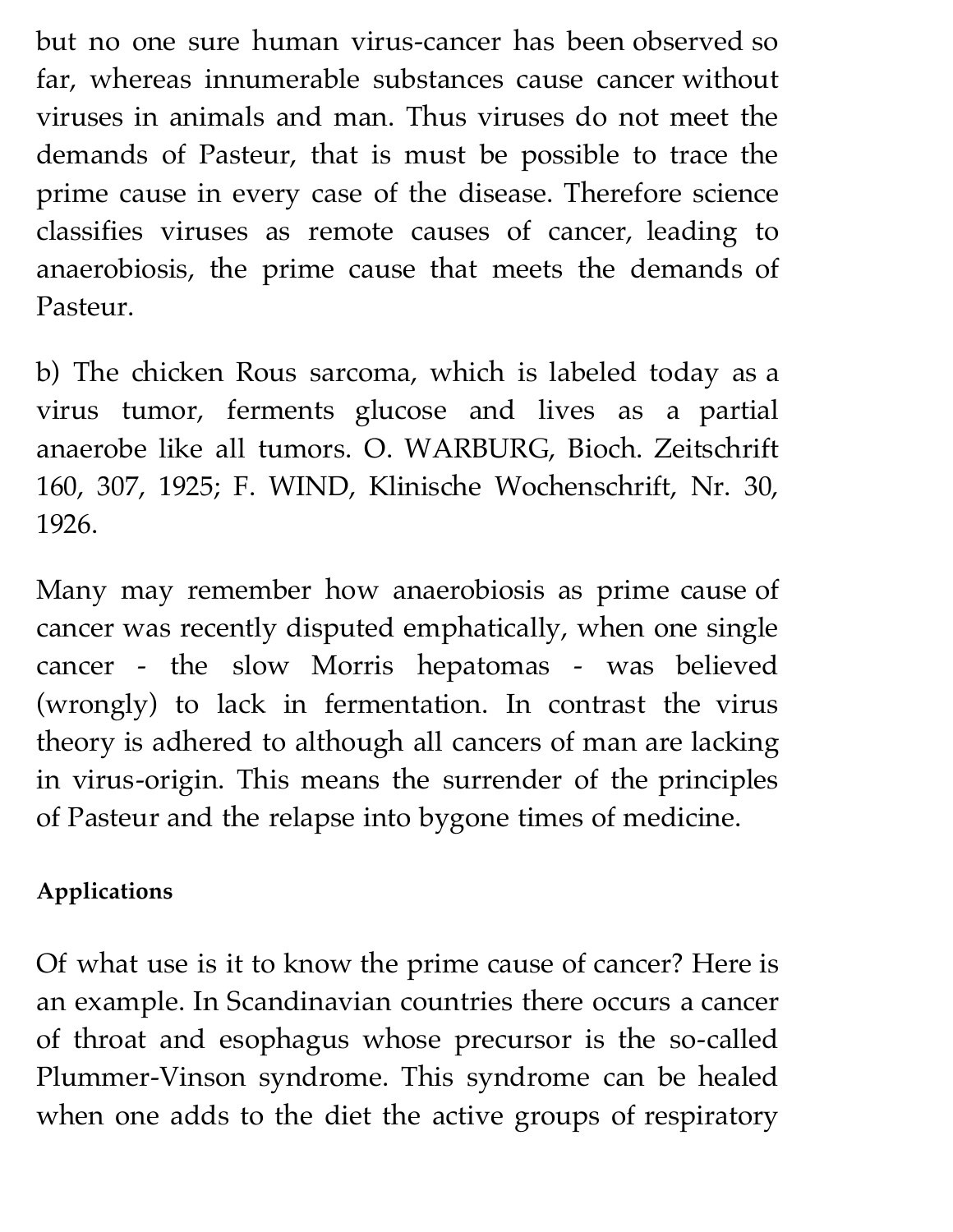enzymes, for example: iron salts, riboflavin, nicotinamide, and pantothenic acid. When one can heal the precursor of a cancer, one can prevent this cancer. According to ERNEST WYNDER 3) of the Sloan-Kettering Institute for Cancer Research in New York, the time has come when one can exterminate this kind of cancer with the help of the active groups of the respiratory enzymes.

It is of interest in this connection that with the help of one of these active groups of the respiratory enzymes, namely nicotinamide, tuberculosis can be healed quite as well as with streptomycin, but without the side effects of the latter c). Since the sulfonamides and antibiotics, this discovery made in 1945 is the most important event in the field of chemotherapy generally, and encourages, in association with the experiences in Scandinavia, efforts to prevent cancer by dietary addition of large amounts of the active groups of the respiratory enzymes. Since there can scarcely be overdosage, such experiments can do no harm.

c) V. CHORINE: C. R. sci. Paris, 220, 150 (1945). – H. FUST and A. STUDER, Schweizerische Z. für allgemeine Pathologie, Band 14; Fasc 5 (1951).

I would like to go further and propose always making dietary additions of large amounts of the active groups of the respiratory enzymes after successful operations when there is danger from metastatic growths. One could indeed never succeed in redifferentiating the dedifferentiated cancer cells, since during the short duration of human life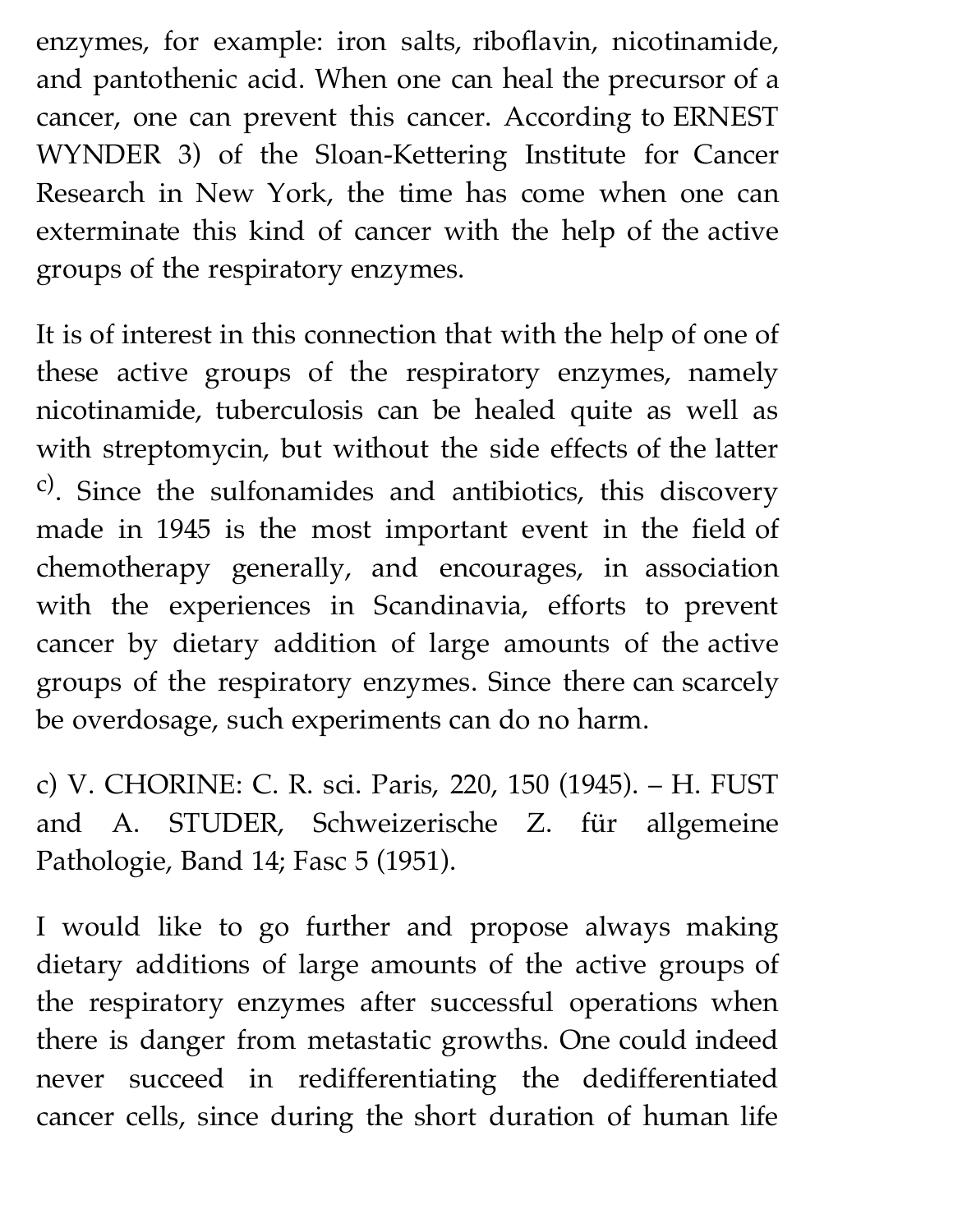the probability of such a back-differentiation is zero. But one might increase the respiration of growing metastases, and thereby inhibit their fermentation, and - on the basis of the curve of DEAN BURK and MARK WOODS obtained with the Morris hepatomas - thereby inhibit the growth of metastases to such an extent that they might become as harmless as the so-called "sleeping" cancer cells in the prostates of elderly men.

#### **A Second Example of Application**

The physicist MANFRED VON ARDENNE has recently attacked the problem of the therapy of cancer. ARDENNE discovered that cancer cells owing to their fermentation, are more acid – inside and on their surface – than normal cells and hence are more sensitive to high temperatures. On this basis, he and his medical colleagues have treated cancer patients, after surgical removal of the primary tumors, by raising the body temperature of the patients to about 109º Fahrenheit for an hour, in the hope that the metastases will then be killed or their growth so slowed up as to become harmless. It is not yet decided whether this idea can be described as a practical success. But the provisional work of ARDENNE is already of great significance in a field where hopes of conventional chemotherapy have been dimmed but might be brightened by combination with extreme or moderate hyperthermy.

A third application. According to an estimate by K. H. Bauer of the Cancer Institute in Heidelberg, at least one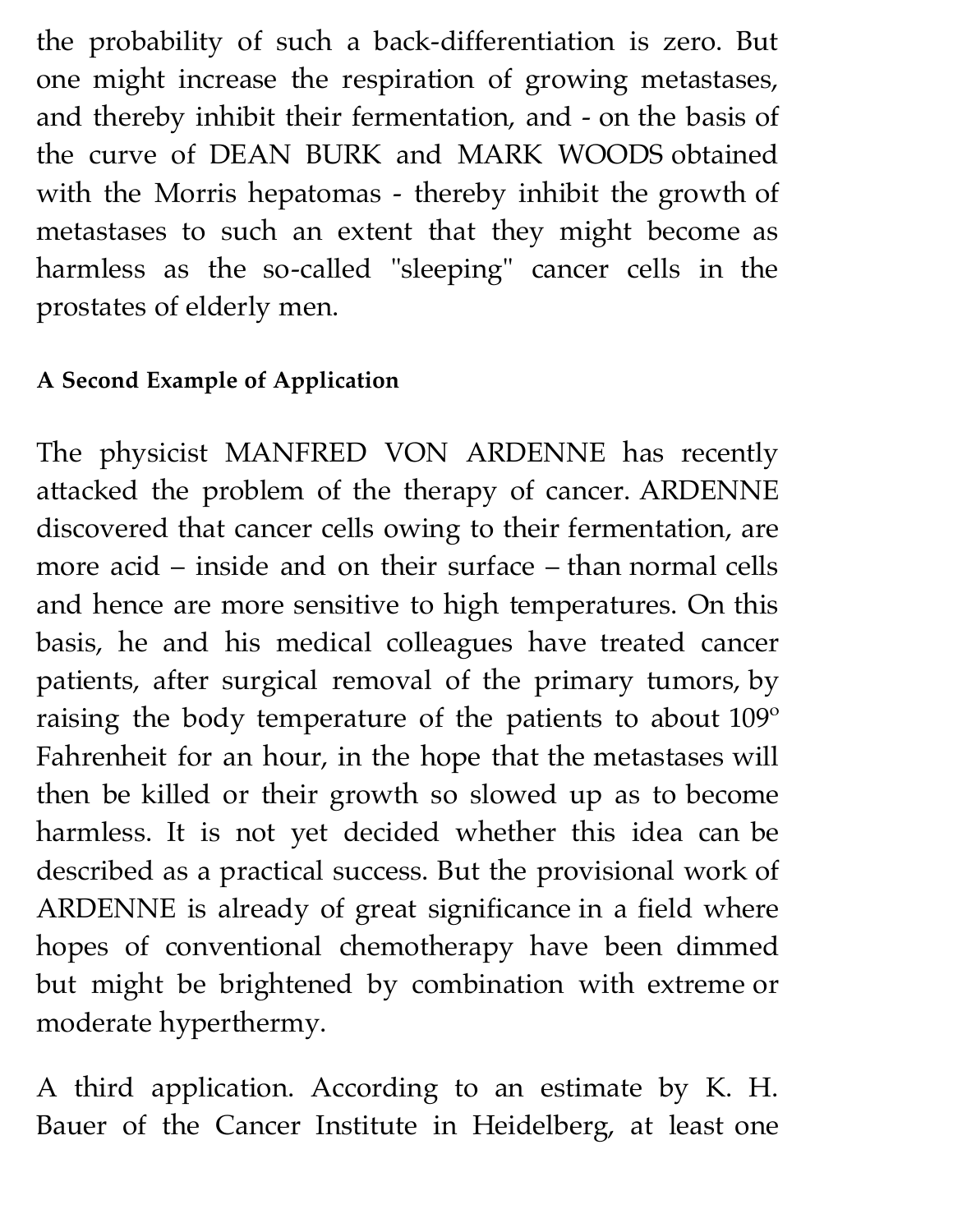million of the now living twenty five million male inhabitants of West Germany will die of cancer of the respiratory tract; still more will die from other cancer. When one considers that cancer is a permanent menace, one realizes that cancer has become one of the most dangerous menaces in the history of medicine.

Many experts agree that one could prevent about 80% of all cancers in man, if one could keep away the known carcinogens from the normal body cells. This prevention of cancer might involve no expenses, and especially would require little further research to bring about cancer prevention in up to 80 percent \*).

\*) Since this estimate was published, some thought  $80\%$ even too low. Yet prevention remained taboo and early diagnosis was the only consolation that was offered.

Why then does it happen that in spite of all this so little is done towards the prevention of cancer? The answer has always been that one does not know what cancer or the prime cause of cancer [might] be, and that one cannot prevent something that is not known.

But nobody today can say that one does not know what cancer and its prime cause [may] be. On the contrary, there is no disease whose prime cause is better known, so that today ignorance is no longer an excuse that one cannot do more about prevention. That prevention of cancer will come there is no doubt, for man wishes to survive. But how long prevention will be avoided depends on how long the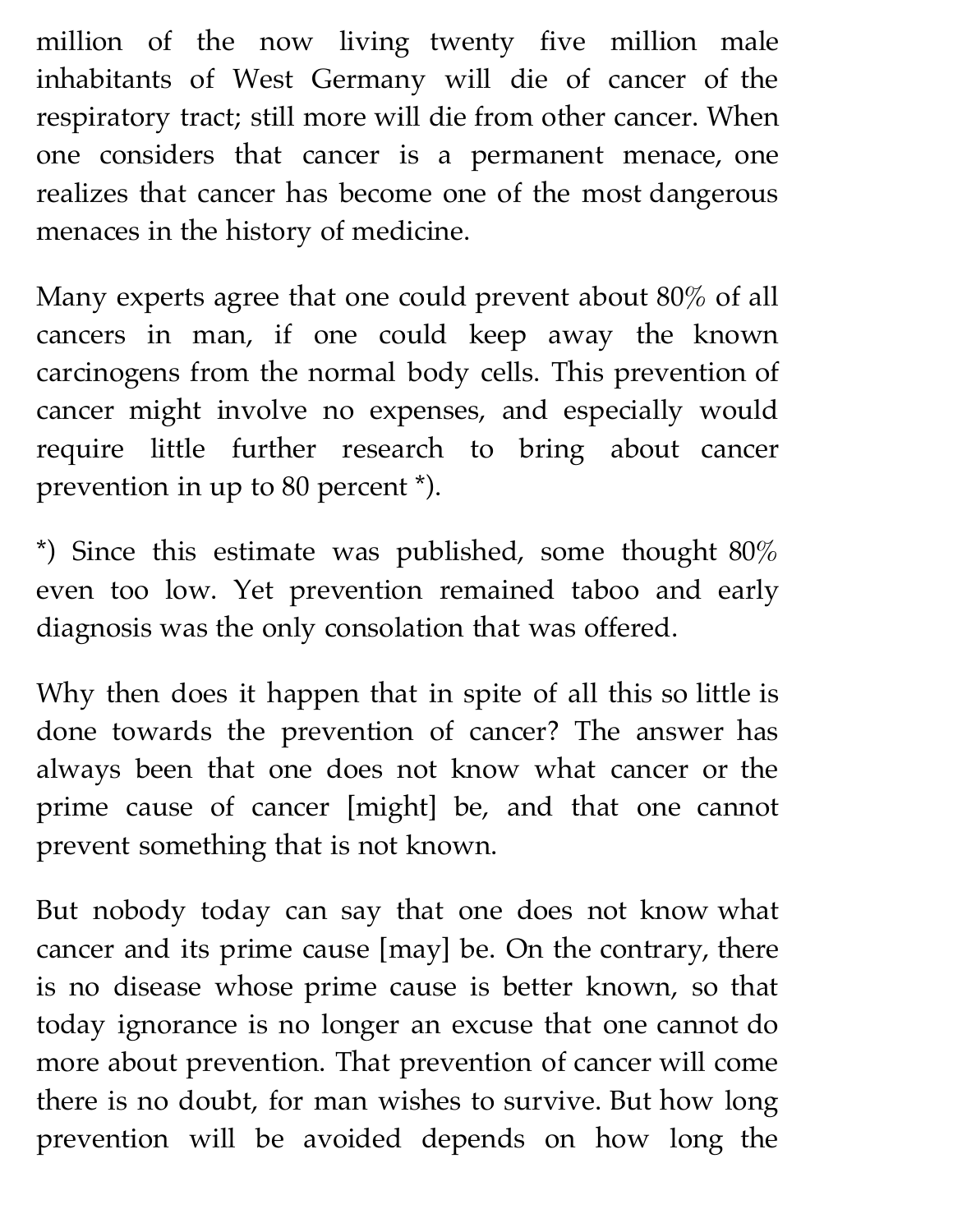prophets of agnosticism will succeed in inhibiting the application of scientific knowledge in the cancer field. In the meantime, millions of men must die of cancer unnecessarily.

Literature to Preface of Second Edition:

1. WILLSTAETTER, WIELAND and EULER, Lectures on enzymes at the centenary of the Gesellschaft Deutscher Naturforscher. Berichte der Deutschen Chemischen Gesellschaft, 55, 3583, 1922. The 3 lectures of the 3 chemists show that in the year 1922 the action of all enzymes was still a mystery. No active group of any enzyme was known.

2. OTTO WARBURG, Biochem. Zeitschrift, 152, 479, 1924.

3. OTTO WARBURG, Heavy Metals as prosthetic groups of enzymes, Clarendon Press, Oxford, 1949.

4. OTTO WARBURG, Wasserstoffübertragende Fermente, Verlag Werner Sänger, Berlin, 1948.

5. DEAN BURK, 1941. On the specificity of glycolysis in malignant liver tumors as compared with homologous adult or growing liver tissues. In Symposium of Respiratory Enzymes, Univ. of Wisconsin Press. pp. 235-245,1942. DEAN BURK, Science 123,314,1956. Woods, M. W., Sandford, K. K., Burk, D., and Earle, W. R. J. National Cancer Institute 23, 1079-1088, 1959. DEAN BURK, Burk, D., Woods, M. and Hunter, J. On the Significance of Glucolysis for Cancer Growth, with Special Reference to Morris Rat Hepatomas. Journ. National Cancer Institute 38, 839-863, 1967.

6. O. WARBURG und F. KUBOWITZ, Bioch. Z. 189, 242, 1927; H. GOLDBLATT und G. CAMERON, J. Exper. Med. 97, 525, 1953.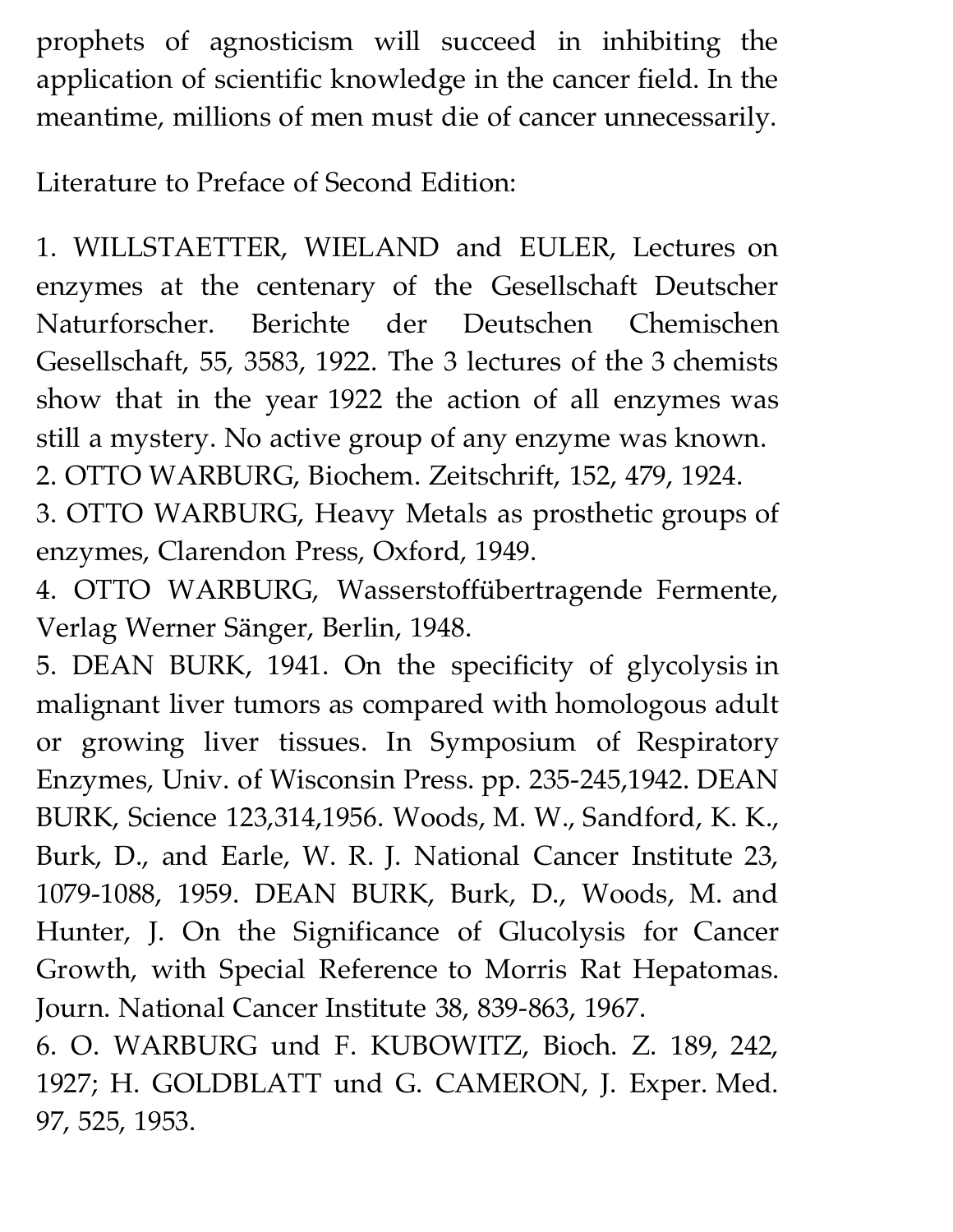7. O. WARBURG, 17. Mosbacher Kolloquium, April 1966. Verlag Springer, Heidelberg, 1966.

8. O. WARBURG, K. GAWEHN, A. W. GEISSLER, D. KAYSER and S. LORENZ, Klinische Wochenschrift 43, 289, 1965.

9. O. WARBURG, Oxygen, The Creator of Differentiation, Biochemical Energetics, Academic Press, New York, 1966.

10. O. WARBURG, New Methods of Cell Physiology, Georg Thieme, Stuttgart, and Interscience Publishers, New York, 1962.

Literature to Preface of First Edition:

1. OTTO WARBURG, A. W. GEISSLER, and S. LORENZ: Über die letzte Ursache und die entfernten Ursachen des Krebses. 17. Mosbacher Kolloquium, April 1966. Verlag Springer, Heidelberg 1966.

2. Any book on vitamins, such as Th. Bersin. Biochemie der Vitamine. Akad. Verlags.-Ges. Frankfurt 1966.

3. ERNEST L. WYNDER, SVEN HULTBERG, FOLKE JACOBSSON, and IRWIN J. BROSS, Environmental Factors in Cancer. Cancer, Vol. 10, 470, 2057.

## **A comment by Wilhelm H on the relationship of cancer researcher Dr. Johanna Budwig with Otto Warburg, Szent-Györgyi and other illustrious scientists:**

The lecture of Warburg is very interesting. It is obviously very good since he was the discoverer of the importance of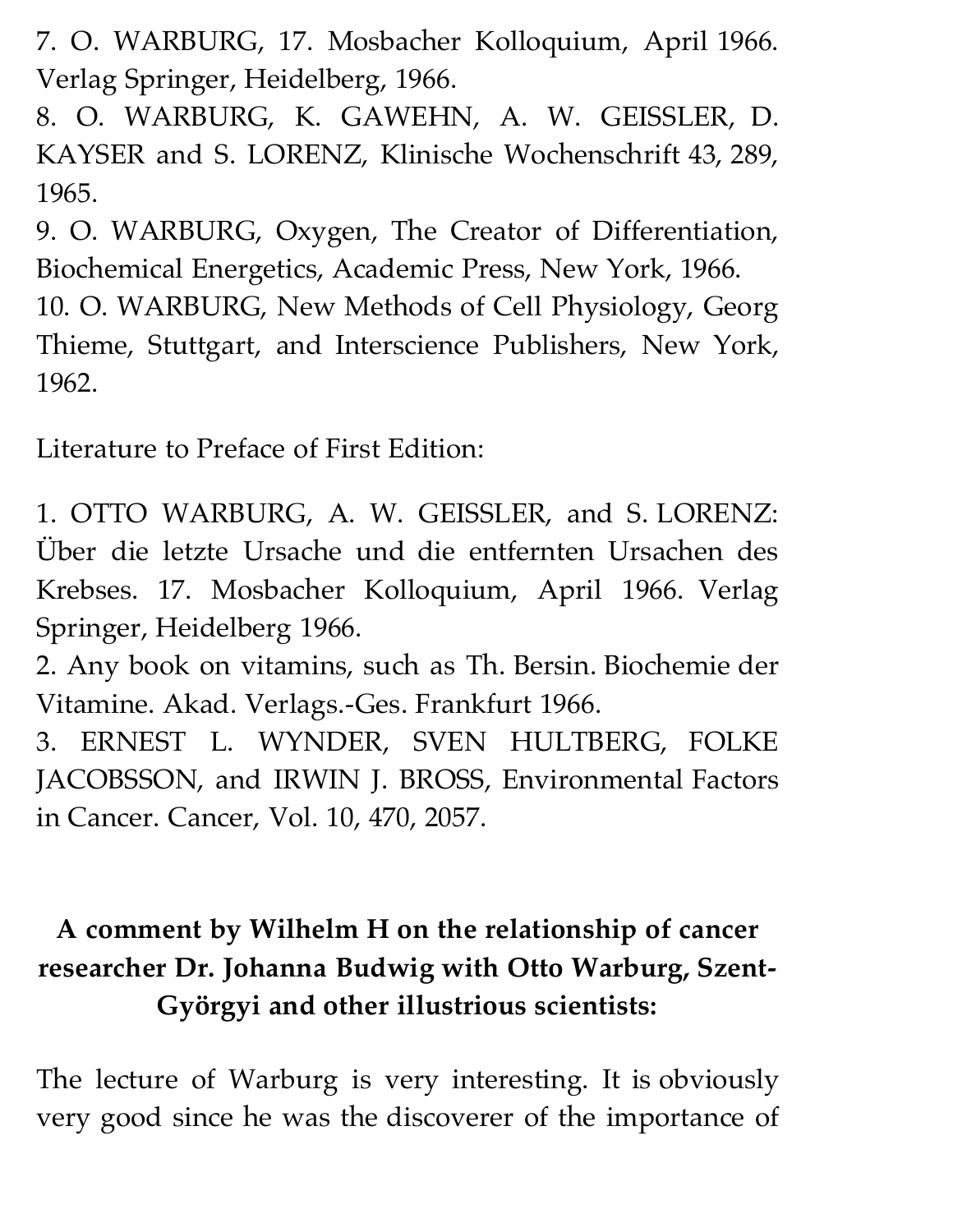oxygen in cell respiration. Yet it was also a sad witness of his closed mind towards Dr. Budwig's discovery. He gave the lecture some 15 years after Dr. Budwig had found the missing link which he had unsuccessfully searched for. Dr. Budwig was by this time in full swing of healing cancer patients with her Oil-Protein Diet. Here is what Dr. Budwig said:

"I assumed that Professor Warburg would recognize the significance of my discovery regarding the essential fatty acids and their role in the electro-kinetic power of the cell. In 1952 I repeatedly sent him my works and wrote to him. He refused to meet with me to discuss it."

Official history unscrupulously omits Dr. Budwig's contribution, and telling the truth tarnishes some shining names. Warburg was not the only Nobel winner to ignore Dr. Budwig's vital discovery. Other giants of scientific history missed the significance of "fat."

Dr. Budwig is quoted in an interview in the following manner: "Szent-Gyorgyi dealt with my published works, but he never acknowledged me," she said bitterly. "For example, he ignored me in his book Electronic Biology and Cancer, even though he was fully aware of my discovery."

More on Budwig's relationships to other scientists at [Linseed and Fatty Acids: Johanna Budwig.](http://www.healingcancernaturally.com/budwig_protocol_x.html#Linseed_and_fatty_acids) For a thorough introduction to the subject of Johanna Budwig's natural healing protocol for cancer and other degenerative disease, see [Dr. Budwig's Healing Diet & Protocol](http://www.healingcancernaturally.com/budwig_protocol.html), including the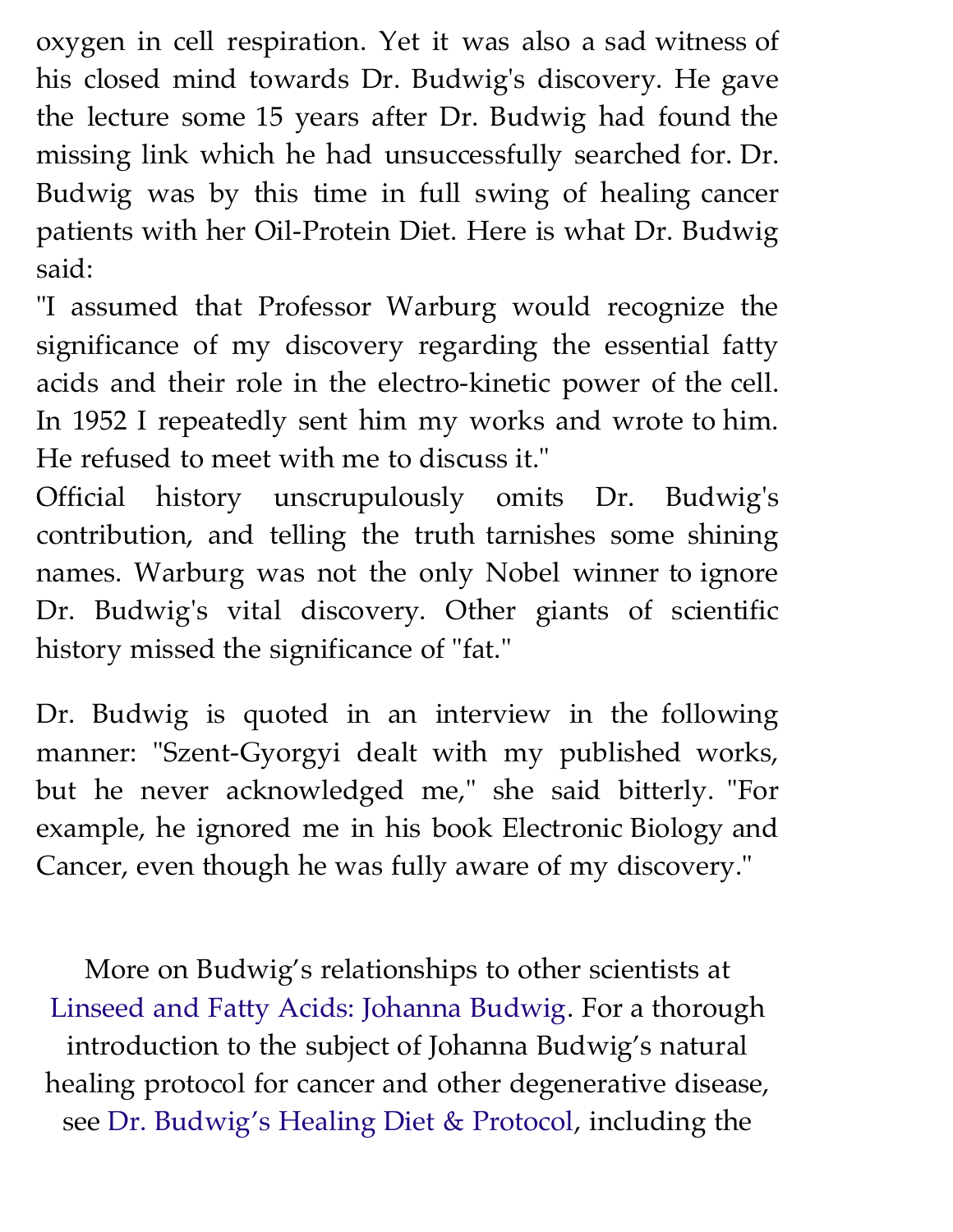complete list of Healing Cancer Naturally articles on Dr. [Budwig's protocol. Unsolicited visitor's comment: "I have](http://www.healingcancernaturally.com/budwig_protocol.html#Budwig_menu) been educating myself on the Budwig protocol and your site is by far the most informative."

Also see [Sugar and Cance](http://www.healingcancernaturally.com/sugar-and-cancer.html)[r and Cancer Bacteria \(breast](http://www.healingcancernaturally.com/causes2.html) cancer).

While the animal research (vivisection results) quoted by Dr. Warburg may indeed be transferrable to humans in that in the cited cases humans react similarly as did the animals, in the great majority of cases the opposite is true, see Animal Experimentation Unscientific: Physicians Convincingly Argue That Animal Testing Seriously [Impedes Progress in Human Medicine While Vivisection](http://www.healingcancernaturally.com/animal-testing-vivisection.html) Industry Profits.

> www.healingcancernaturally.com **Cancer Causes** Page 2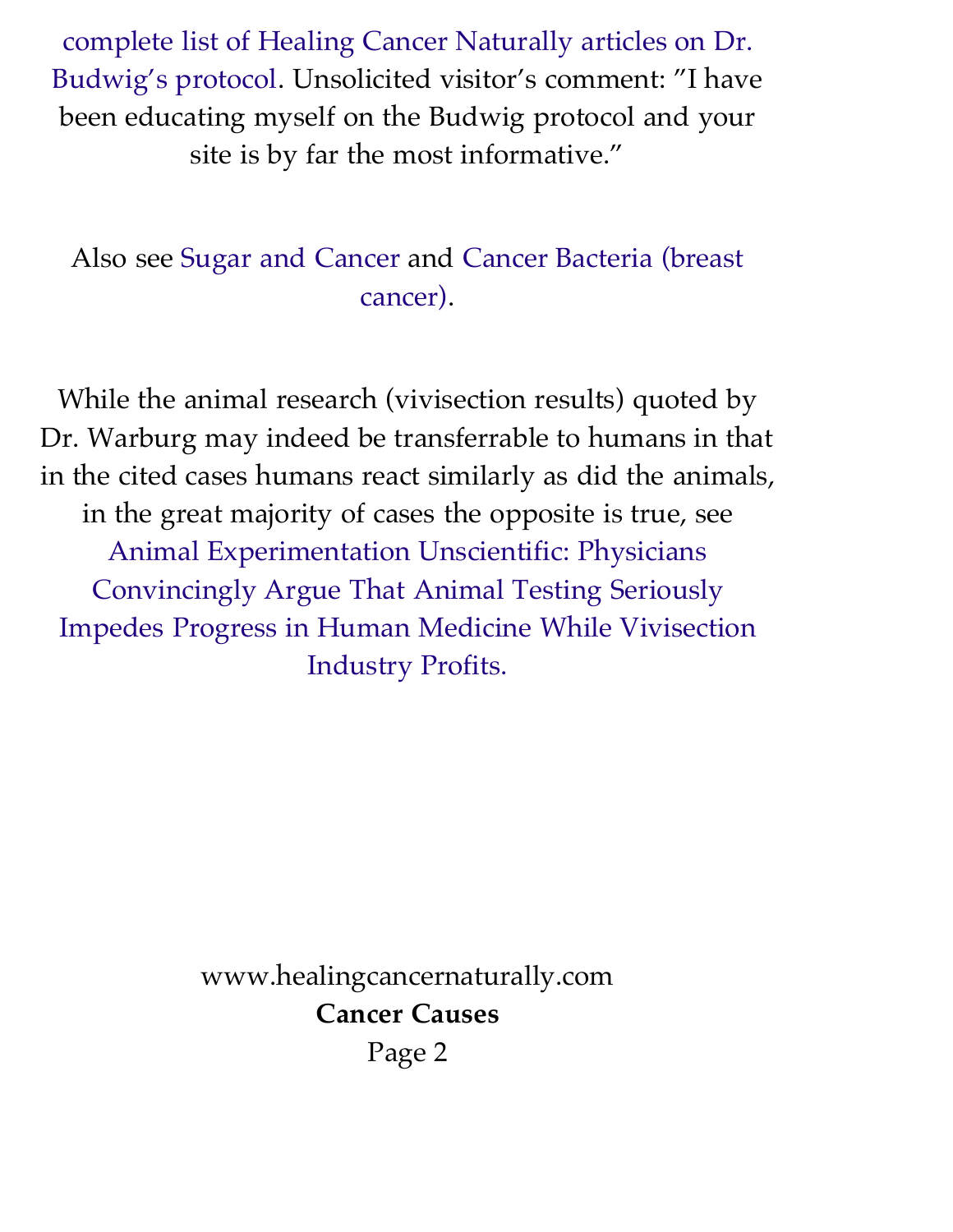## [Introduction and complete list of Healing Cancer Naturally](http://www.healingcancernaturally.com/causes-of-cancer.html) articles on "known", suspected and probable causes of cancere

Suppressed and forgotten cancer microbe research could hold the key to the cause and cure of this dread disease 2004 by Alan Cantwell, Jr., M.D. P.O.Box 29532, Los Angeles, CA 90029 Email: alancantwell at sbcglobal.net

Despite a century of cancer research the cause of breast cancer remains unknown. Age, diet, stress, hormone factors, genetic predisposition, and cancer viruses are all suspected as possible causative factors, but totally ignored are infectious bacteria which have been implicated in breast cancer, as well as other forms of cancer.

Over the past century physicians such as James Young, John Nuzum, Virginia Livingston, and numerous other researchers have reported on the existence of a specific microbe associated with cancer. The microbe is a ubiquitous, pleomorphic organism with a complex life cycle. A review of this literature suggests that the cancer microbe plays an important role in the development of malignancy. Because the etiology of cancer remains unknown, this research deserves further examination and reaappraisal.

### **William Russell (1852-1940) and "the parasite of cancer"**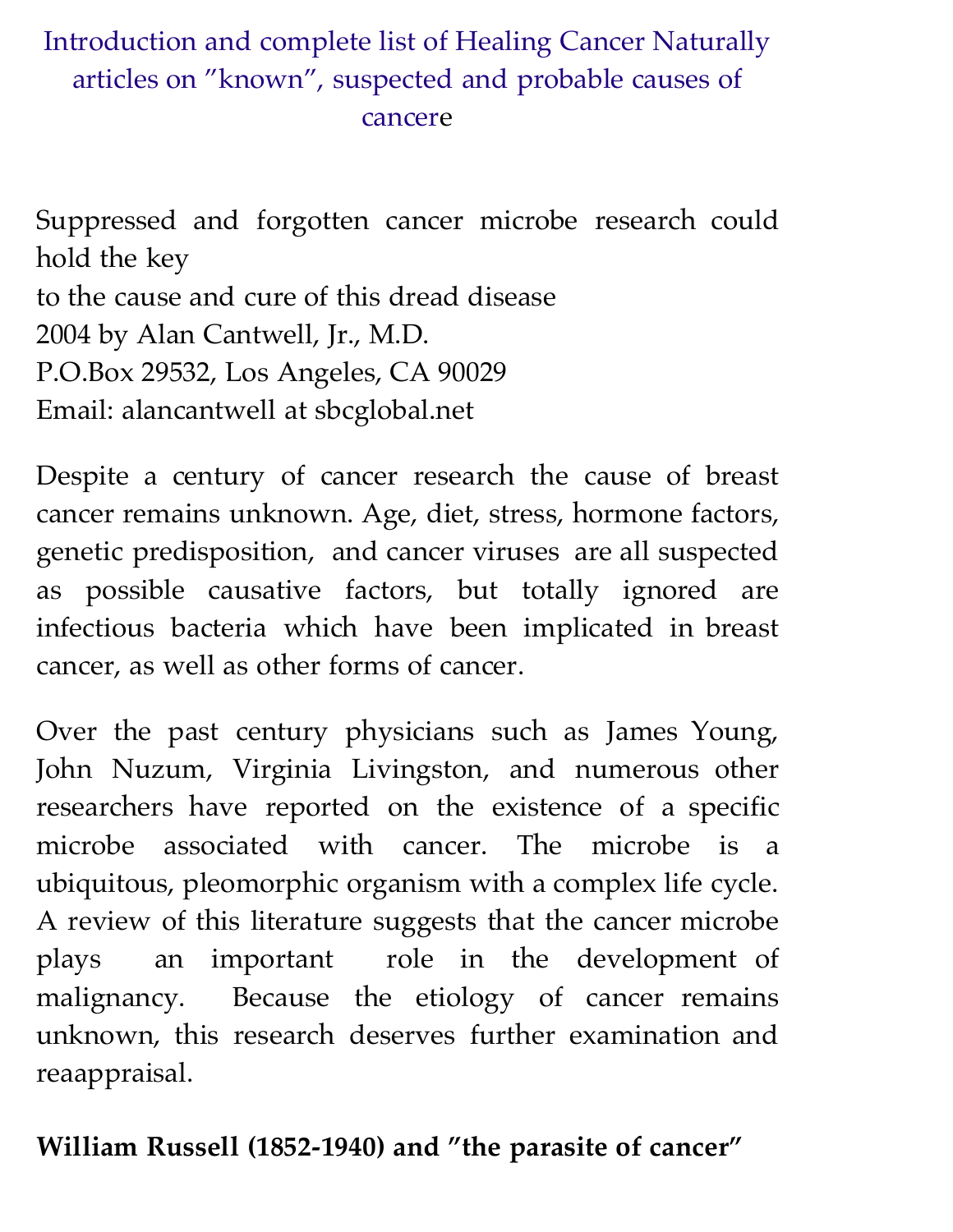A century ago when major diseases like tuberculosis, leprosy, and syphilis were discovered to be bacterial (not viral) infections, many physicians suspected bacteria might also cause cancer. At the close of the nineteenth century ( when the science of microbiology was in its infancy), many different microbes (variously called "cancer coccidia," "sporozoons" and "cancer parasites") were cultured from cancer. A few of these microbes produced cancer tumors when injected into animals, but many did not.

On December 3, 1890 William Russell, a pathologist in the School of Medicine at the Royal Infirmary in Edinburgh, gave an address to the Pathological Society of London in which he outlined his histopathologic findings of "a characteristic organism of cancer" that he observed microscopically in fuchsine-stained tissue sections from all forms of cancer that he examined, as well as in certain cases of tuberculosis, syphilis and skin infection (1).

The parasite was seen within the tissue cells (intracellular) and outside the cells (extracellular). The size of Russell's parasite ranged from barely visible, up to "half again as large as a red blood corpuscle." The large size of some of these bodies suggested a fungal or yeast-like parasite. Russell provisionally classified the parasite as a possible "blastomycete" (a type of fungus); and called the round forms "fuchsine bodies" because of their bluish-red staining qualities.

The idea of a cancer germ (especially one that could also be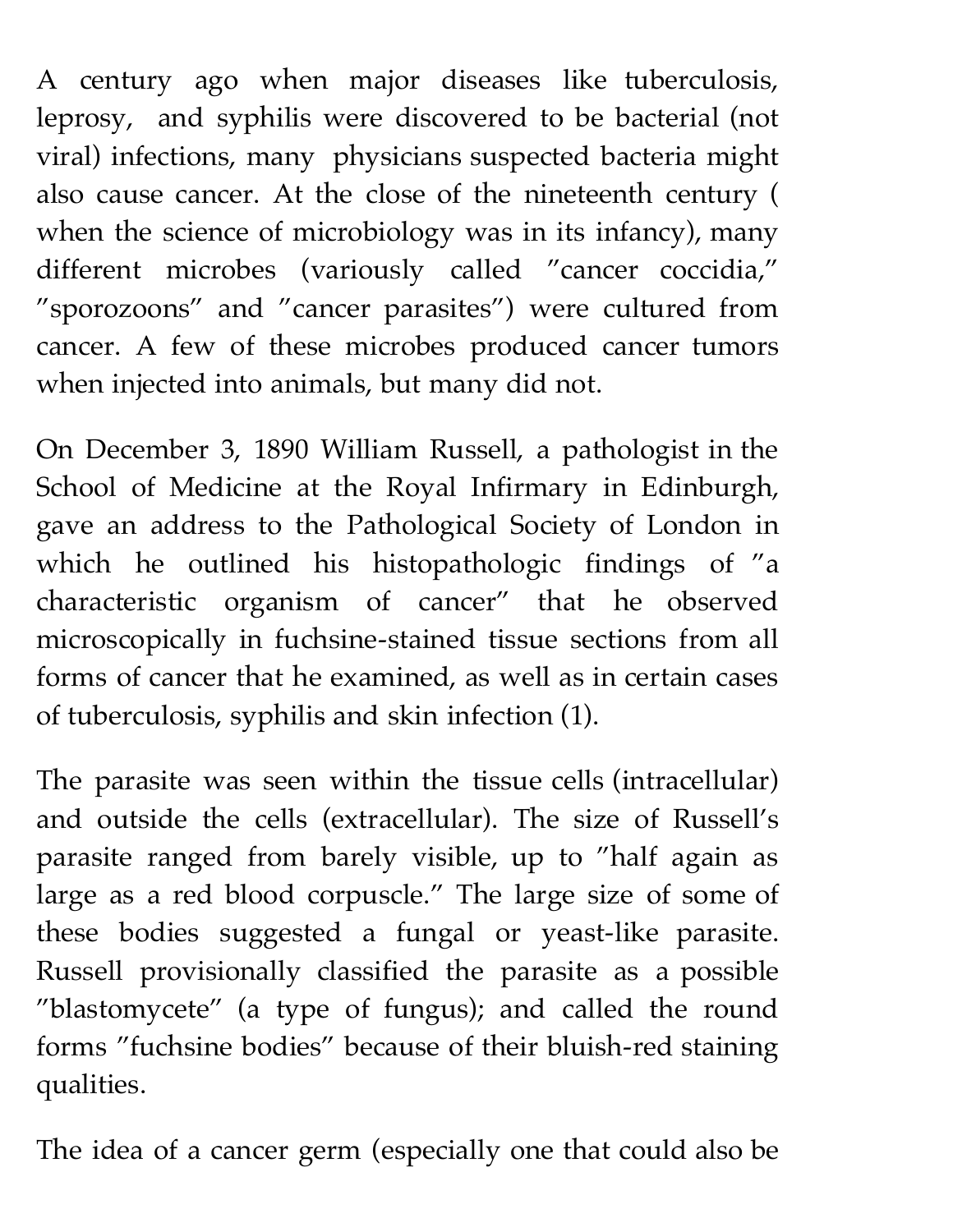identified in TB and syphilis) was received cautiously. Nine years later in 1899, in another report on "The parasite of cancer" appearing in The Lancet (April 29), Russell admitted that finding cancer parasites in diseases other than cancer was indeed a "stumbling block." By this time a considerable number of scientists concluded that Russell bodies were merely the result of cellular degeneration of one kind or another. Furthermore, no consistent microbe was cultured from tumors; and the inoculation of these microbes into animals produced conflicting and often negative results (2).

Russell was trained as a pathologist, not as a microbiologist, and he avoided getting into the bacteriologic controversies regarding various microbes grown from cancer. He simply concluded, "It seems almost needless to add that there remains abundant work to be done in this important and attractive field."

After three years' work at the New York State Pathological Laboratory of the University of Buffalo, Harvey Gaylord confirmed Russell's research in a 36 page report titled "The protozoon of cancer", published in May, 1901, in the American Journal of the Medical Sciences. Gaylord found the smallest round forms, which were the size of ordinary staphylococci, as well as the larger spherical bodies which were the size of fungal spores (3) .Russell's 1899 paper ended his writings of a cancer parasite, but his discovery quickly became known to pathologists as "Russell bodies." These bodies continue to fascinate researchers and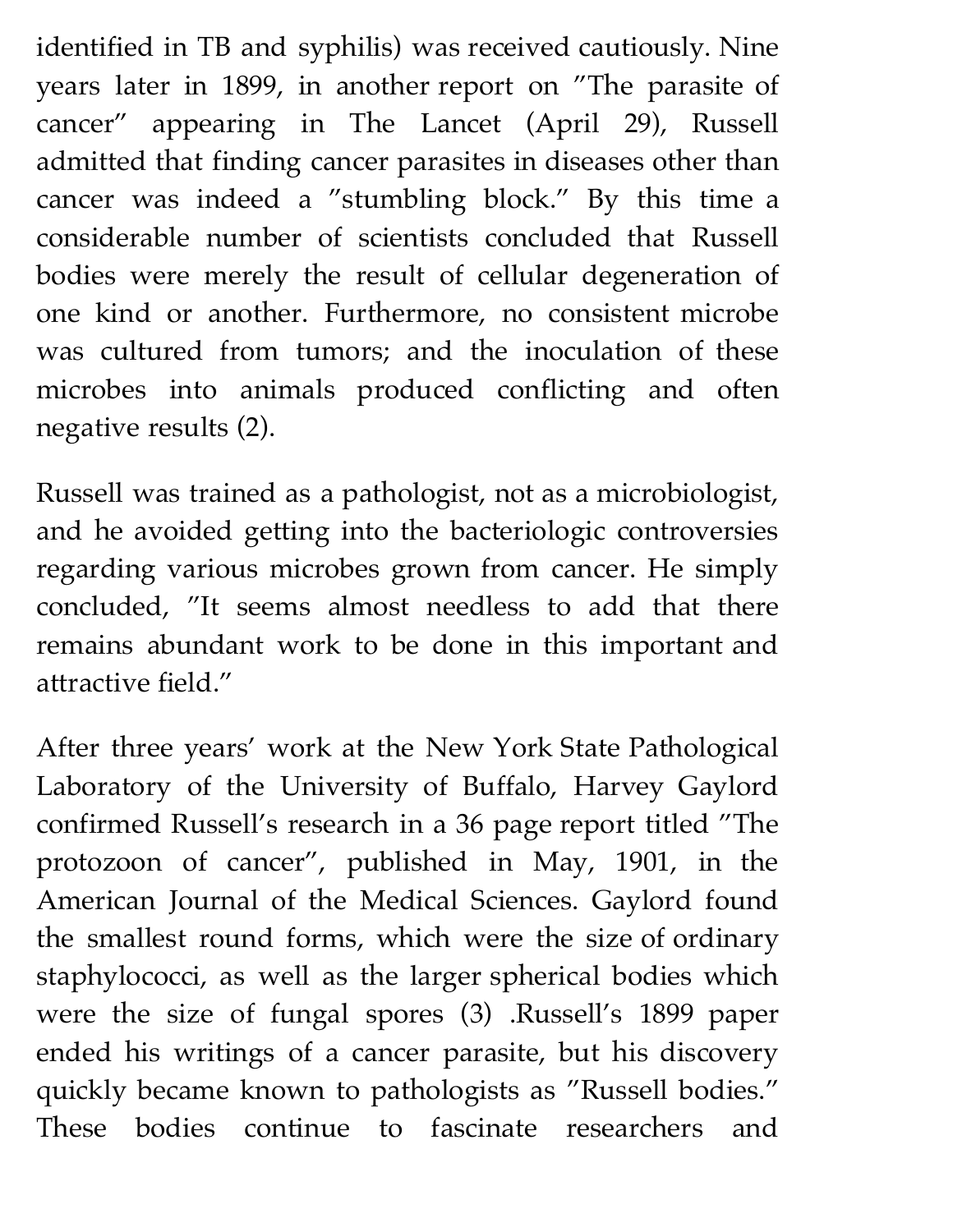physicians (like myself) up to the present time.

When Russell died at the age of 89 in 1940, the British Medical Journal published a large obituary noting that he was universally respected and had served at one time as President of the Royal College of Physicians. No mention was made of his "cancer parasites" or his "bodies", except to remark that "in his earlier years Russell devoted much time to the study of the cancer cell. (For further details, see "The Russell body: The forgotten clue to the bacterial cause of cancer" at www.rense.com/general44/russell)

### **The microbiology of cancer**

The idea of a cancer parasite was finally dismissed in 1919 by noted American pathologist James Ewing. In his popular textbook, *Neoplastic Diseases*, he declared: "Few competent observers consider it (the parasitic theory) as a possible explanation in cancer." In Ewing's opinion, cancer did not act like an infection. Therefore, he concluded that microbes couldn't possibly cause it. He wrote: "The general facts of the genesis of tumors are strongly against the possibility of a parasitic origin." [4] Subsequently, few doctors dared to contradict Ewing by investigating bacteria in cancer.

Nevertheless, during the 1920s a few persistent physicians like pathologist John Nuzum of the University of Illinois College of Medicine; surgeon Michael Scott from Butte, Montana; and obstetrician James Young of Edinburgh, Scotland, continued to publish research showing that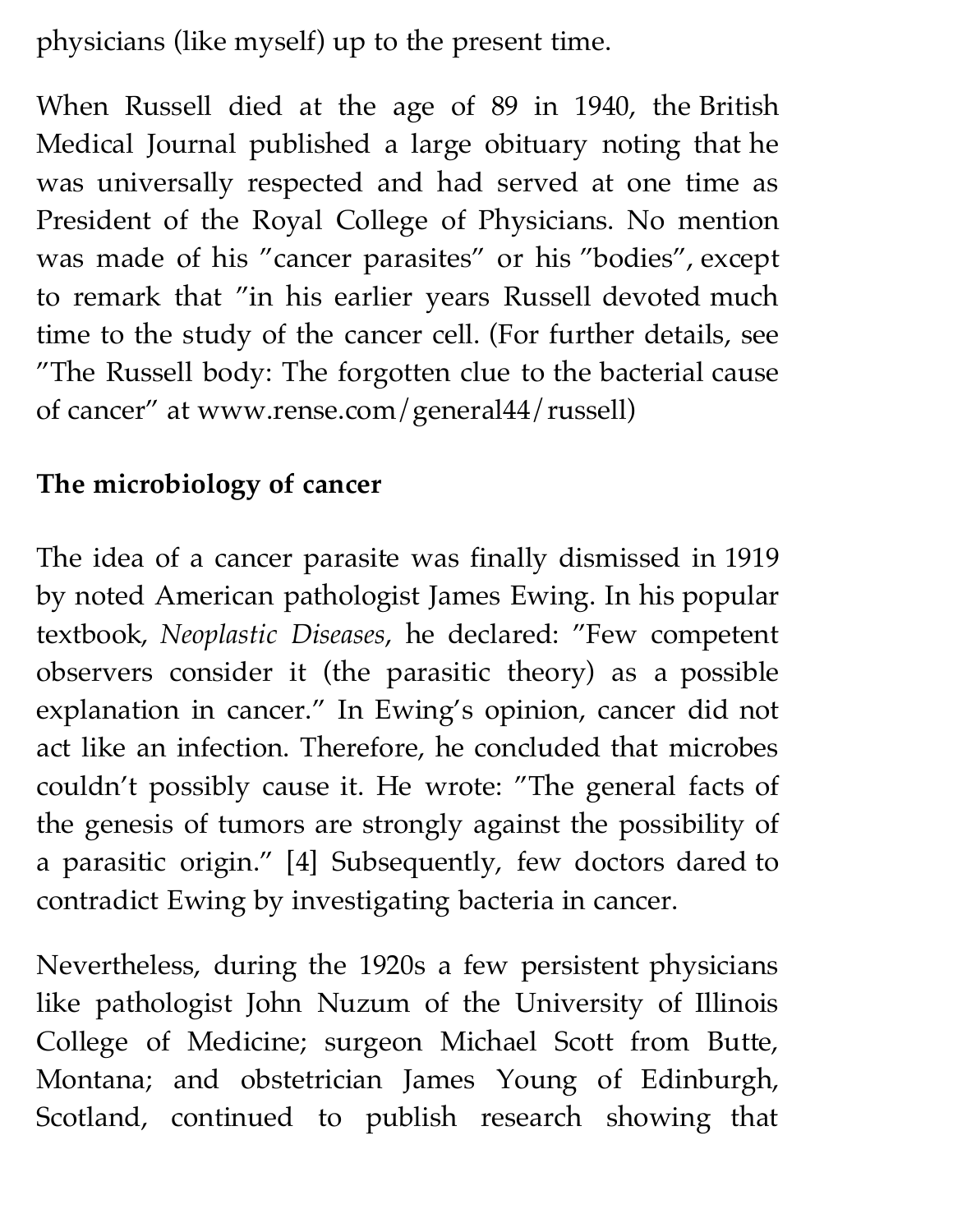bacteria were implicated in breast cancer and other forms of cancer.

Working independently of one another, all three researchers cultured unusual bacteria from breast cancer, as well as from breast cancer tumors in mice. The peculiar growth of the "pleomorphic" cancer germ defied the established laws of microbiology by its ability to change shape and form, depending on how it was cultured in the laboratory, as well as the amount of oxygen supplied for growth and the age of the culture.

At first, the germ was barely visible as tiny round coccal forms. Later, these cocci enlarged into rod-shaped bacteria, which could connect together to form chains resembling a fungus. Small cocci could also enlarge into larger yeast and fungal-like spore forms.

Nuzum grew his "micrococcus" from 38 of 41 early breast cancers, and from the cancerous lymph nodes and metastatic tumors resulting from spread of the cancer to other parts of the body.[5-6] During his 6 years of intensive bacteriological study, he learned the microbe could pass through a filter designed to hold back bacteria, indicating that some forms of the microbe were as small as the size of some viruses. With special stains he detected these small round coccoid forms within the breast cancer tumor cells. Although Nuzum couldn't produce cancer tumors in mice, he was able to induce breast cancer tumors in 2 of 5 dogs injected with the microbe.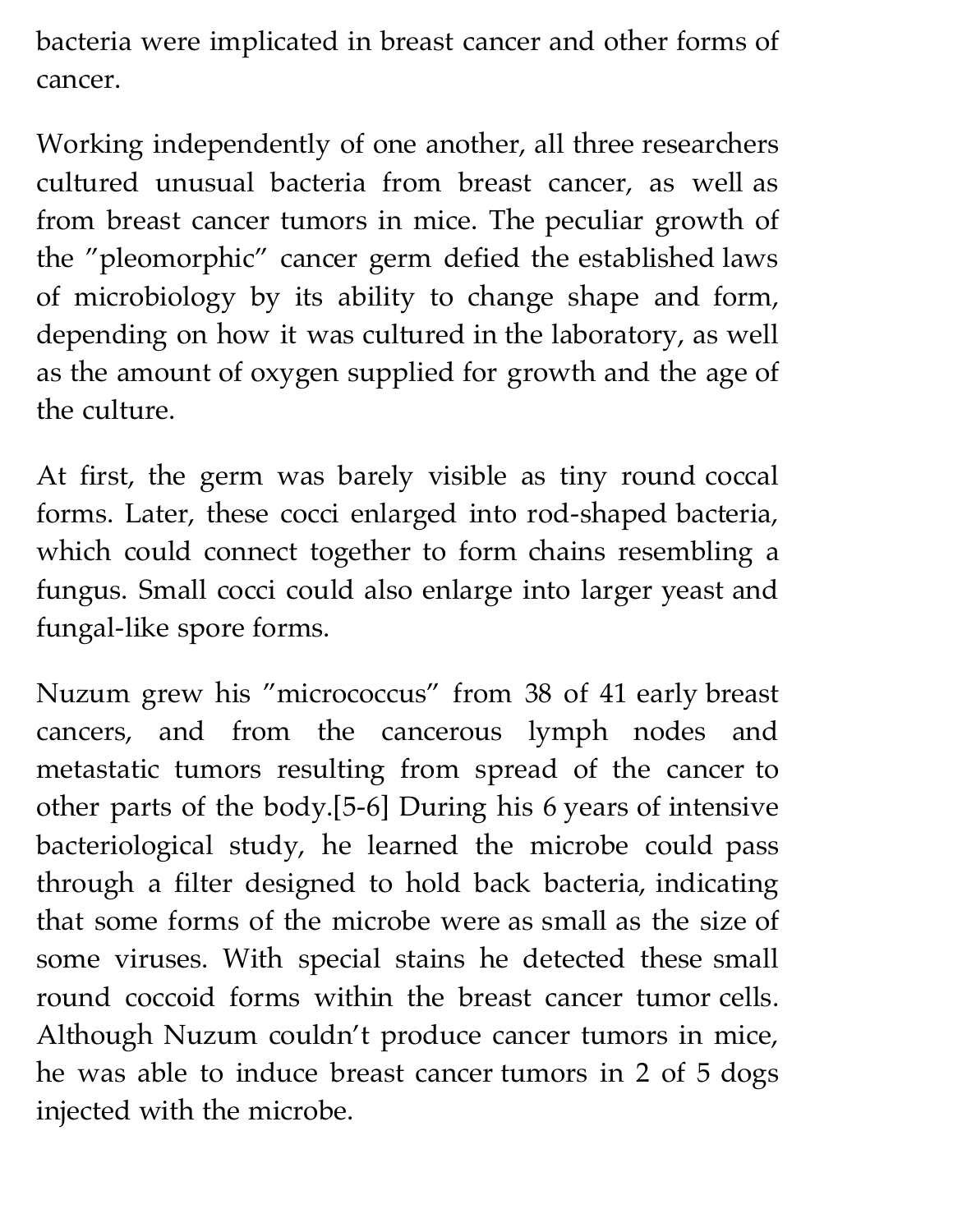In a dangerous human experiment he injected the groin of a 70-year-old man with the bacteria he cultured from breast cancer. After 62 injections over an 18-week period, a skin cancer formed in the man's groin. This experiment showed that breast cancer microbes were also capable of producing a different kind of cancer, such as skin cancer. [6]

Young found his microbe in 16 cases of breast cancer, and in two mice with breast cancer. He identified "spore forms" and clumped "spore balls" in microscopic sections prepared from the mouse tumors. [7-8]

Scott described three stages in the life cycle of his parasite: rod forms, spore or coccus-like forms, and large spore-sacs resembling a fungus. [9-10] He treated cancer patients with an effective antiserum against these microbes, and spent the rest of his life trying to alert his colleagues to the infectious cause of cancer. But the antagonism of the medical profession to Scott's cancer parasites and his antiserum was overwhelming, and he died a forgotten man.

### **Virginia Livingston and the cancer microbe**

During the last half of the twentieth century cancer microbe research was barely kept alive by a quartet of women, now all deceased. The published research of Virginia Wuerthele-Caspe Livingston-Wheeler (a physician), Eleanor Alexander-Jackson (a microbiologist), Irene Diller (a cellular biologist) and Florence Seibert (a chemist) provides indisputable evidence that bacteria are implicated in cancer.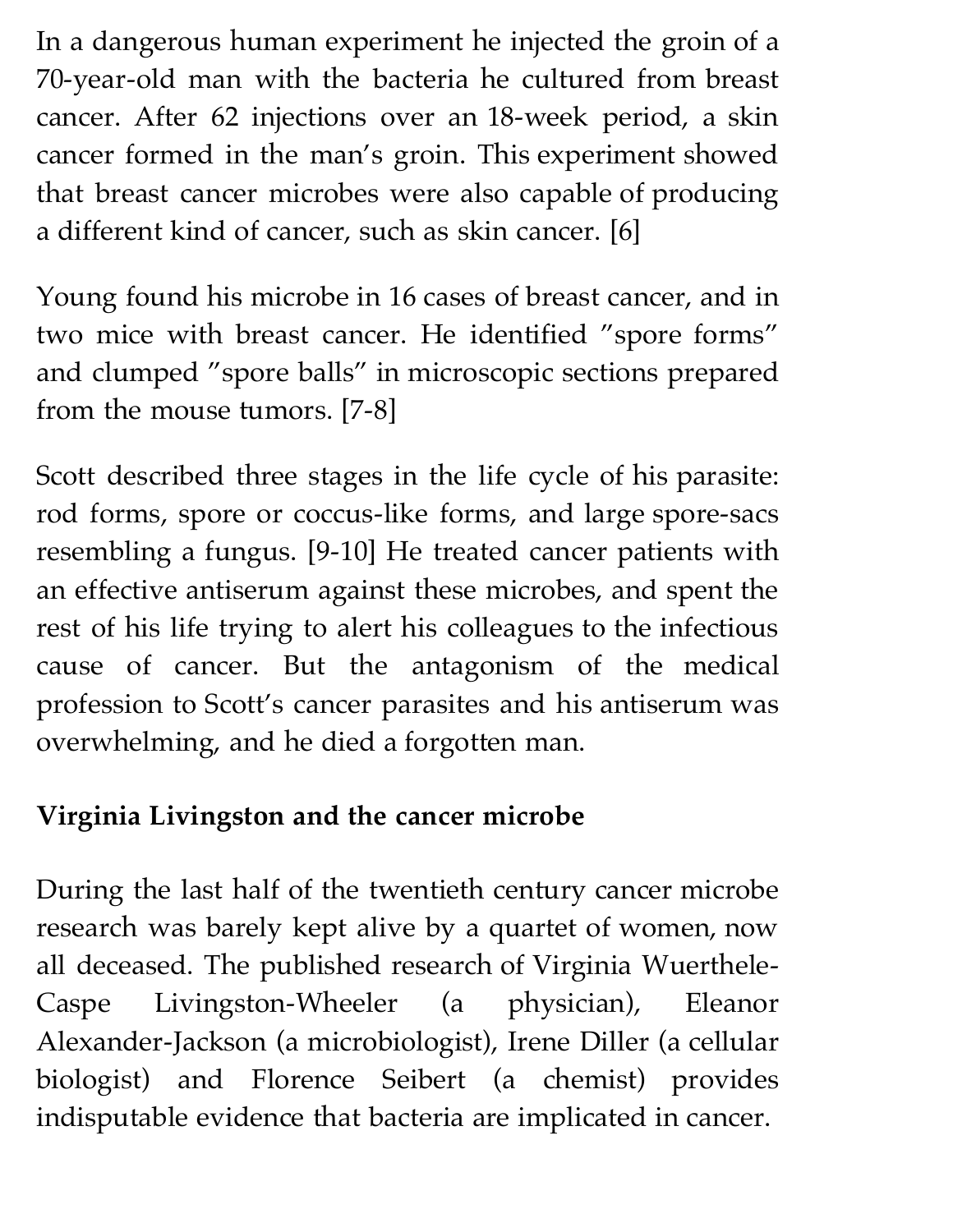Livingston, who never let the male-dominated medical profession intimidate her, independently discovered the cancer microbe in the late 1940s and never stopped talking about it until her death in 1990, at the age of 84. Aided by Alexander-Jackson, who supplied the bacteriologic expertise, they became an unstoppable research team. [11- 15]

The two women found a special stain (the acid-fast stain) that allowed the microbe to be recognized in culture and within the cancer tumor. Like the researchers back in the 1920s, they confirmed the microbe was filterable; and electron microscopic photos provided further proof that the filterable forms were indeed viral-size. Livingston named the microbe "Progenitor cryptocides", which greatly angered cancer experts, microbiologists, and American Cancer Society spokespersons, all of whom insisted the cancer microbe did not exist!

In the 1950s Irene Diller of the Institute for Cancer Research at Fox Chase, Philadelphia, discovered fungus-like microbes in cancer cells. Joining forces with the Livingston team, Diller worked with specially bred mice with a proven cancer incidence. By injecting them with microbes cultured from breast cancer and other tumors, she was able to more than double the cancer incidence of the mice. [16]

She injected healthy animals with cancer bacteria. When cancer tumors developed she successfully cultured the microbe from the tumors—thus proving that these bacteria were implicated in the production of cancer. Utilizing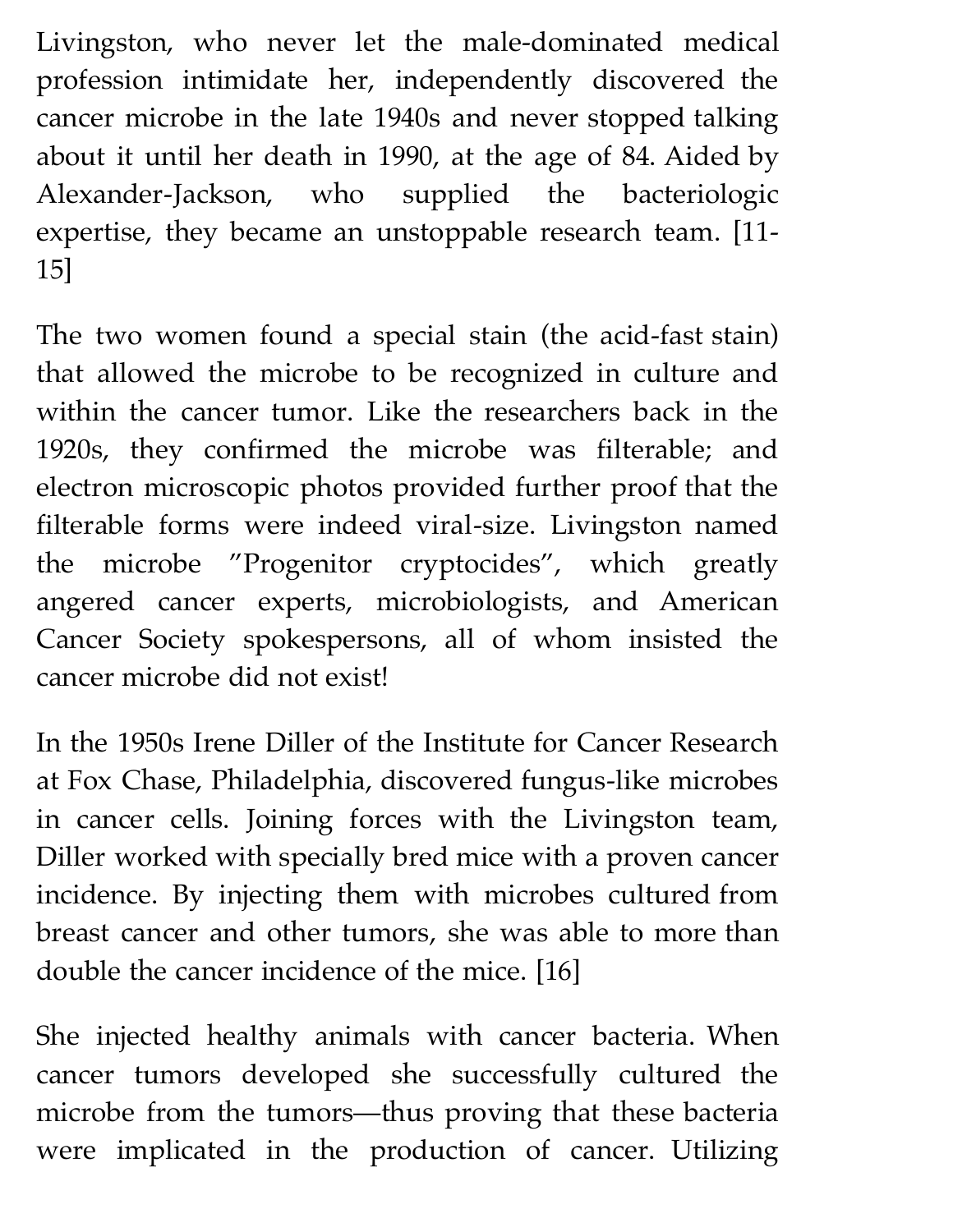Livingston's methods, Diller also grew the microbe from the blood of cancer patients.

### **Florence Seibert and cancer bacteria**

In the early 1960s Florence Seibert became so impressed with Diller's research that she quit retirement to help prove that bacteria cause cancer. Back in the 1920s Seibert devised a method to make intravenous transfusions safe by eliminating contaminating ubiquitous bacteria. Later, as one of the foremost authorities investigating the chemistry and immunology of the acid-fast bacteria that cause tuberculosis, she perfected the skin test for tuberculosis that has been used worldwide ever since. In 1938, she was awarded the famed Trudeau Medal, the highest prize given to tuberculosis research.

Experiments conducted by Seibert and her research team showed these acid-fast and TB-like cancer microbes were not contaminants because they were able to isolate bacteria from every piece of tumor (and every acute leukemic blood) they studied. [17]

In her autobiography, *Pebbles on the Hill of a Scientist*, published privately in 1968, she wrote: "One of the most interesting properties of these bacteria is their great pleomorphism. For example, they readily change their shape from round cocci, to elongated rods, and even to thread-like filaments depending upon what medium they grow on and how long they grow. This may be one of the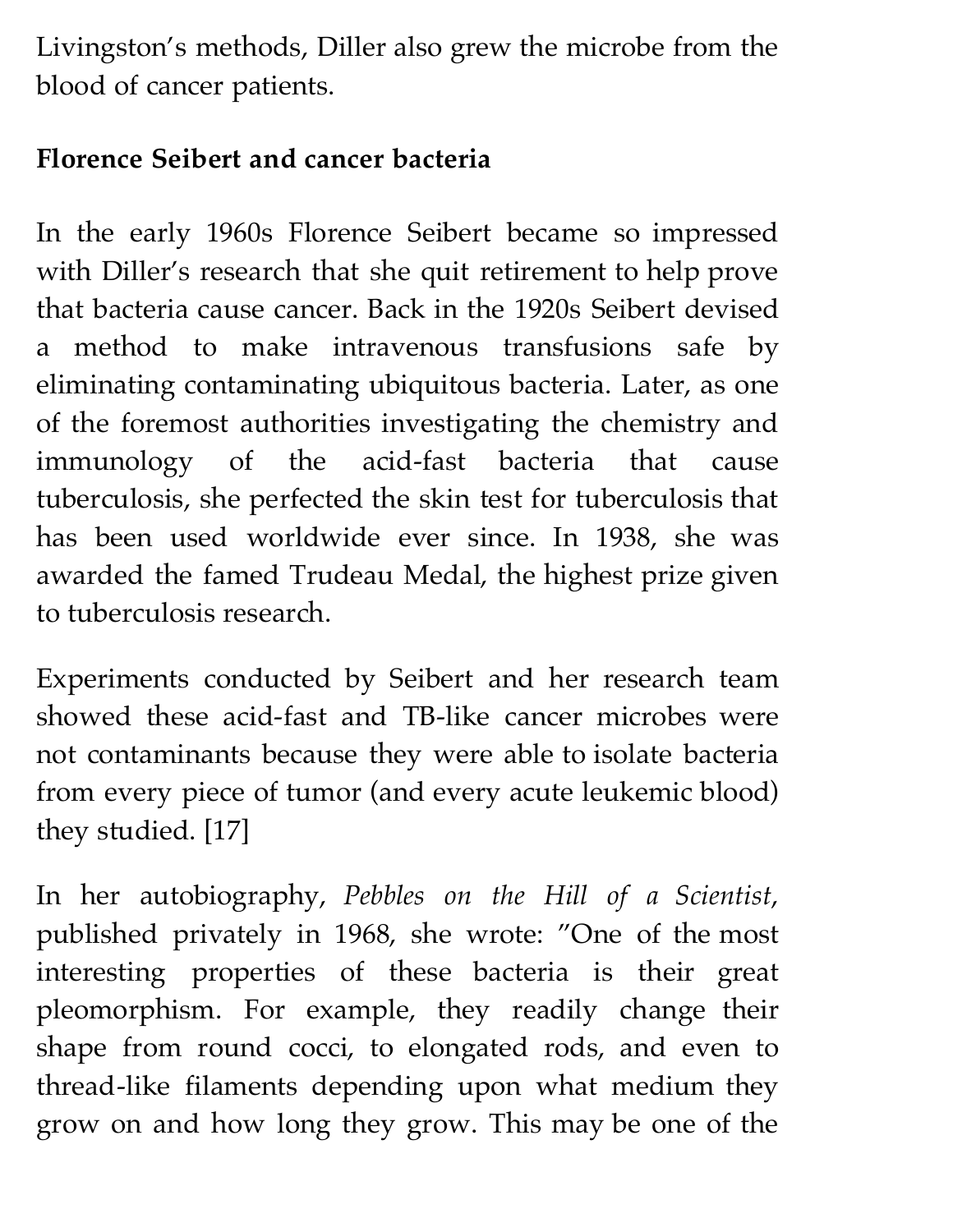reasons why they have been overlooked or considered to be heterogeneous contaminants...And even more interesting than this is the fact that these bacteria have a filterable form in their life cycle; that is, that they can become so small that they pass through bacterial filters which hold back bacteria. This is what viruses do, and is one of the main criteria of a virus, separating them from bacteria. But the viruses also will not live on artificial media like these bacteria do. They need body tissue to grow on. Our filterable form, however, can be recovered again on ordinary artificial bacterial media and will grow on these. This should interest the virus workers very much and should cause them to ask themselves how many of the viruses may not be filterable forms of our bacteria."

Seibert's provocative papers, some published by the prestigious Annals of the New York Academy of Sciences, should have caused a stir. But with the quartet slowly closing in on the infectious cause of cancer, funds from previous supporters (like the American Cancer Society) suddenly dried up. All cancer microbe researchers eventually discovered that studying cancer bacteria was the kiss of death as far as funding was concerned. And without adequate funding, this type of cancer research was made more difficult.

But coming from thirty years of research into the acid-fast bacteria that cause tuberculosis, Seibert knew that the discovery of a pleomorphic and acid-fast microbe in cancer was tremendously important. She fervently believed that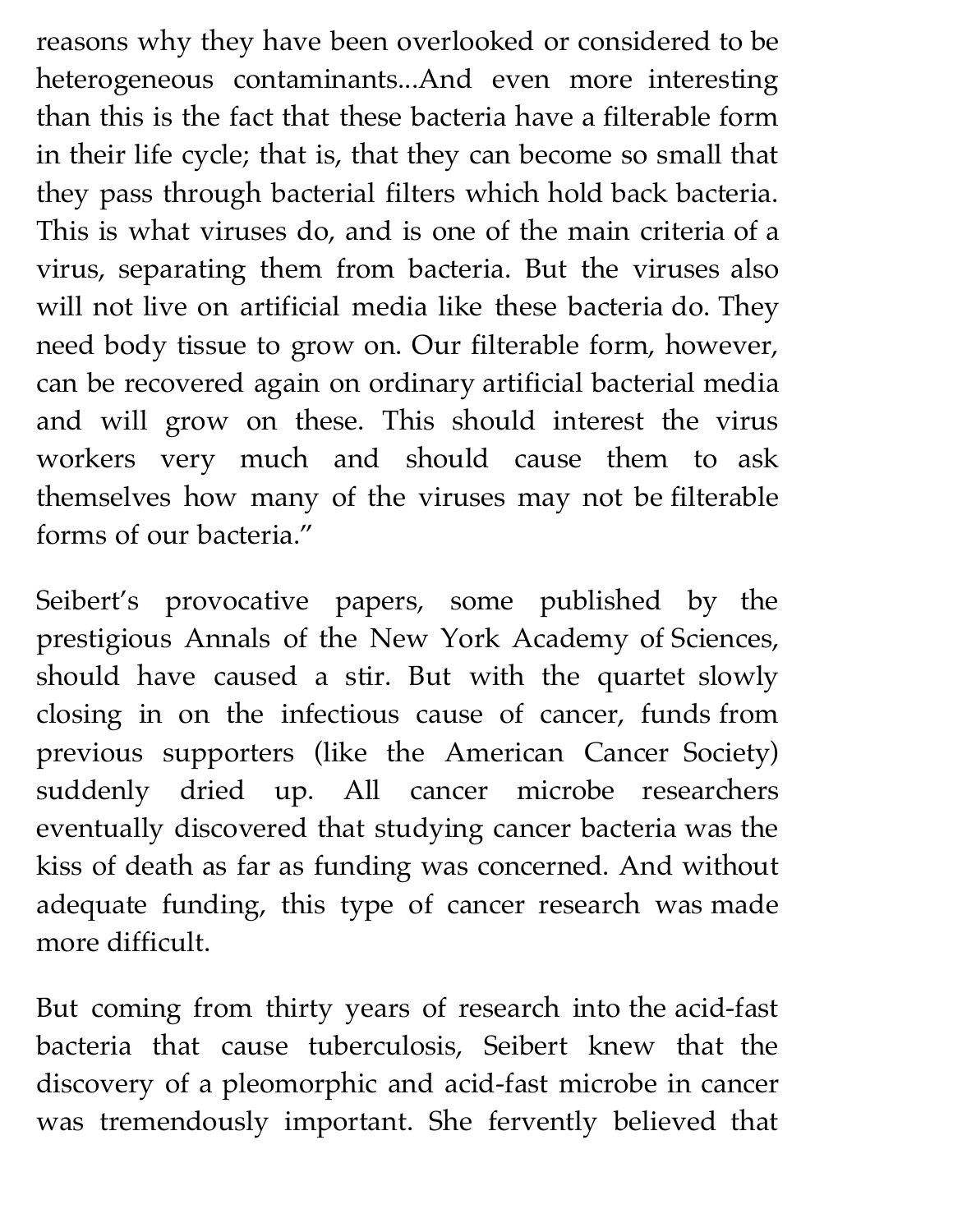knowledge of this microbe would be instrumental in developing a possible vaccine and more effective antibiotic therapy against cancer. In *Pebbles* she confided: "It is very difficult to understand the lack of interest, instead of great enthusiasm, that should follow such results, a lack of certainty not in the tradition of good science. The contrast between the progress made in tuberculosis where we know the cause, where we have good general diagnostic tests, where we have a vaccine and effective antibiotic controls, and that made in cancer with the millions invested, is very striking. Some dedicated scientists should indeed find it rewarding to confirm or deny these painstaking and timeconsuming experiments, for the sake of establishing the first necessary step in the important problem of the etiology of cancer."

Like the other women, Seibert observed the virus-like forms of the cancer microbe within the nucleus of the cancer cells. She theorized this infection could disrupt and transform nuclear genetic material that could lead to malignant change. Even though cancer microbes might appear to be simple and common microbes, their ability to infiltrate the nucleus of cells meant they were far from harmless.

In 1990, at the age of 92, Florence Seibert was inducted into the National Women's Hall of Fame, along with Barbara Jordan (Government), Billie Jean King (Athletics) and Margaret Bourke-White (Arts). When she died the following year her passage was noted in *Time* and *People* magazines, and in major newspapers like *The Los Angeles Times*. All the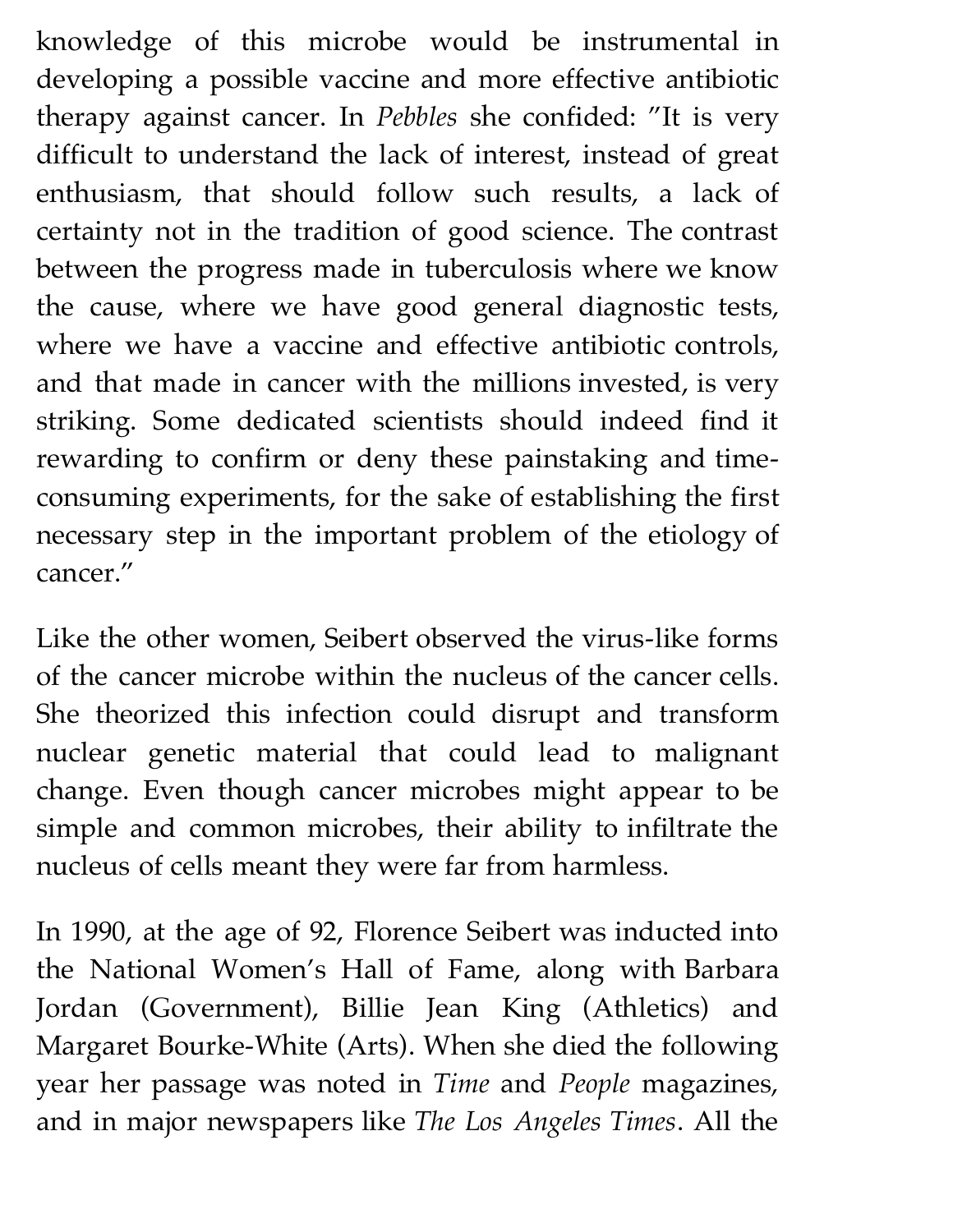obituaries mentioned her contributions to the safety of intravenous fluids and her great achievement with the TB skin test. But not a word was written about her cancer microbe research, to which she devoted the last thirty years of her life.

### **Breast cancer and cancer-associated bacteria**

Each year 190,000 American women are diagnosed with breast cancer. And the prognosis is still dismal for women whose breast cancer has spread to the lymph nodes and beyond. Yet the medical establishment remains adamantly and irrationally opposed to cancer microbe research. It is perhaps understandable from an economic viewpoint that the medical profession would not welcome a proposed infectious cause of cancer that would challenge the highly lucrative multibillion-dollar cancer industry.

Physicians confidently ignore cancer bacteria because they have been carefully taught in medical school that there are no significant bacteria detectible in cancer. They still believe that cancer microbes represent contaminant bacteria or bacteria of no significance. Thus, published reports of cancer microbe research are rarely cited and the subject remains virtually unknown.

The idea of a microbe with virus, bacteria, and fungal-like stages is also anathema to most doctors. However, over the past several decades the study of cell-wall deficient bacteria and "mycoplasma-like" bacteria (which are both bacterial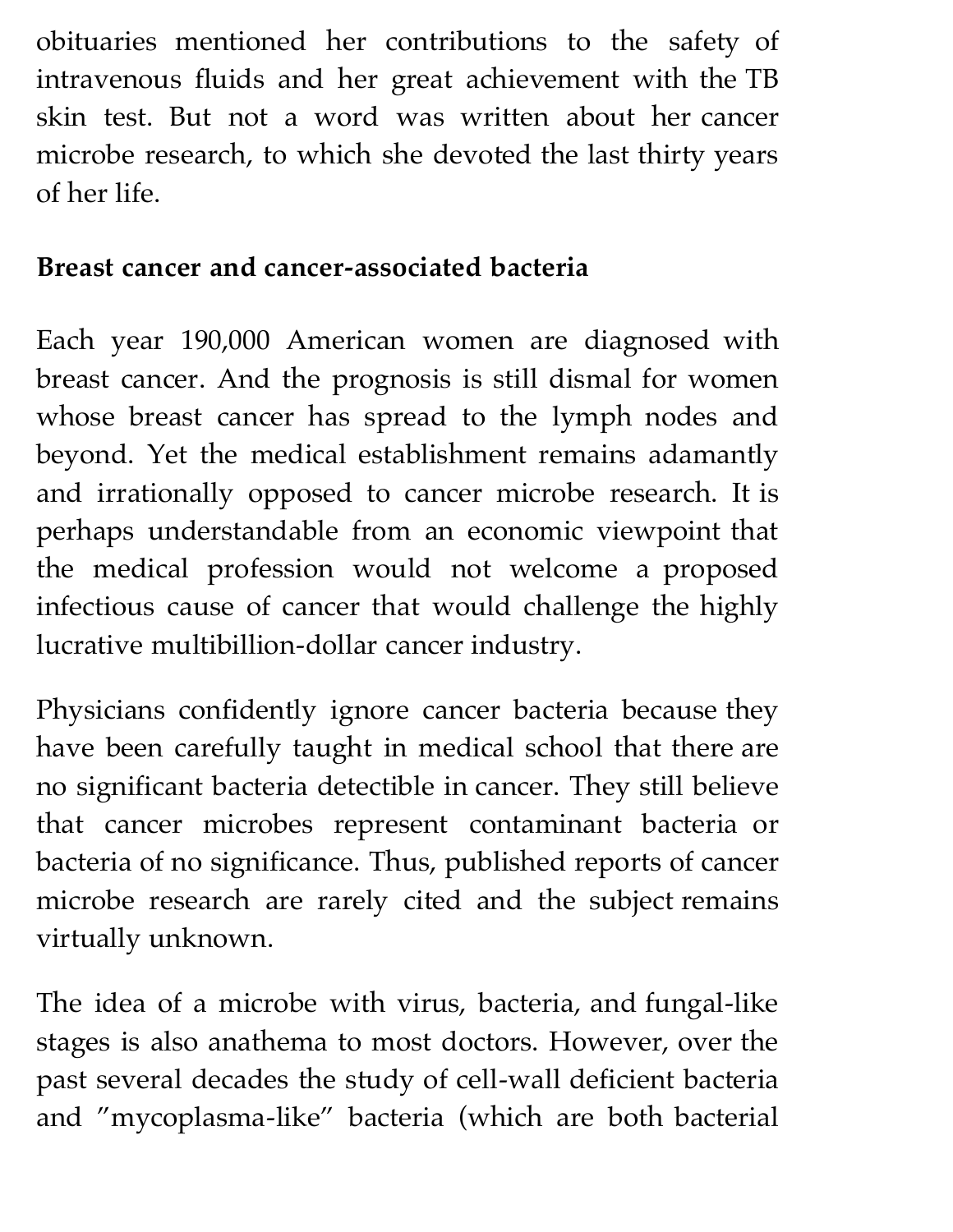and viral-like) indicates that microbes indeed have a complex life cycle. In 1919, when Ewing offered his damning opinion of "cancer parasites", none of these microbiologic peculiarities was recognized!

In some instances, cancer microbe research appears to be deliberately suppressed. For example, the National Cancer Institute informs viewers about Virginia Livingston and states: "There is no scientific evidence to confirm her theories of cancer causation or to justify her treatments." (bccancer.bc.ca/PPI/UnconventionalTherapies/LivingstonTherapy.htm) Obviously, this official judgment is not accurate because, as we have noted, Livingston's discoveries have been confirmed by many competent scientists.

In addition, Livingston has written three books on the cancer microbe: *Cancer: A New Breakthrough* (1972), *The Microbiology of Cancer* (1977), and *The Conquest of Cancer* (1984). [18-20] More recent books on bacteria in cancer include Alan Cantwell's *[The Cancer Microbe](http://www.healingcancernaturally.com/causes3.html#Cantwell_books)* (1990) [as well as his *[Four Women Against Cancer: Bacteria, Cancer & the](http://www.healingcancernaturally.com/causes3.html#Cantwell_books) Origin of Life* published in 2005] and *Can Bacteria Cause Cancer?* (1997) by David J Hess. [21,22]

[Next](http://www.healingcancernaturally.com/causes3.html)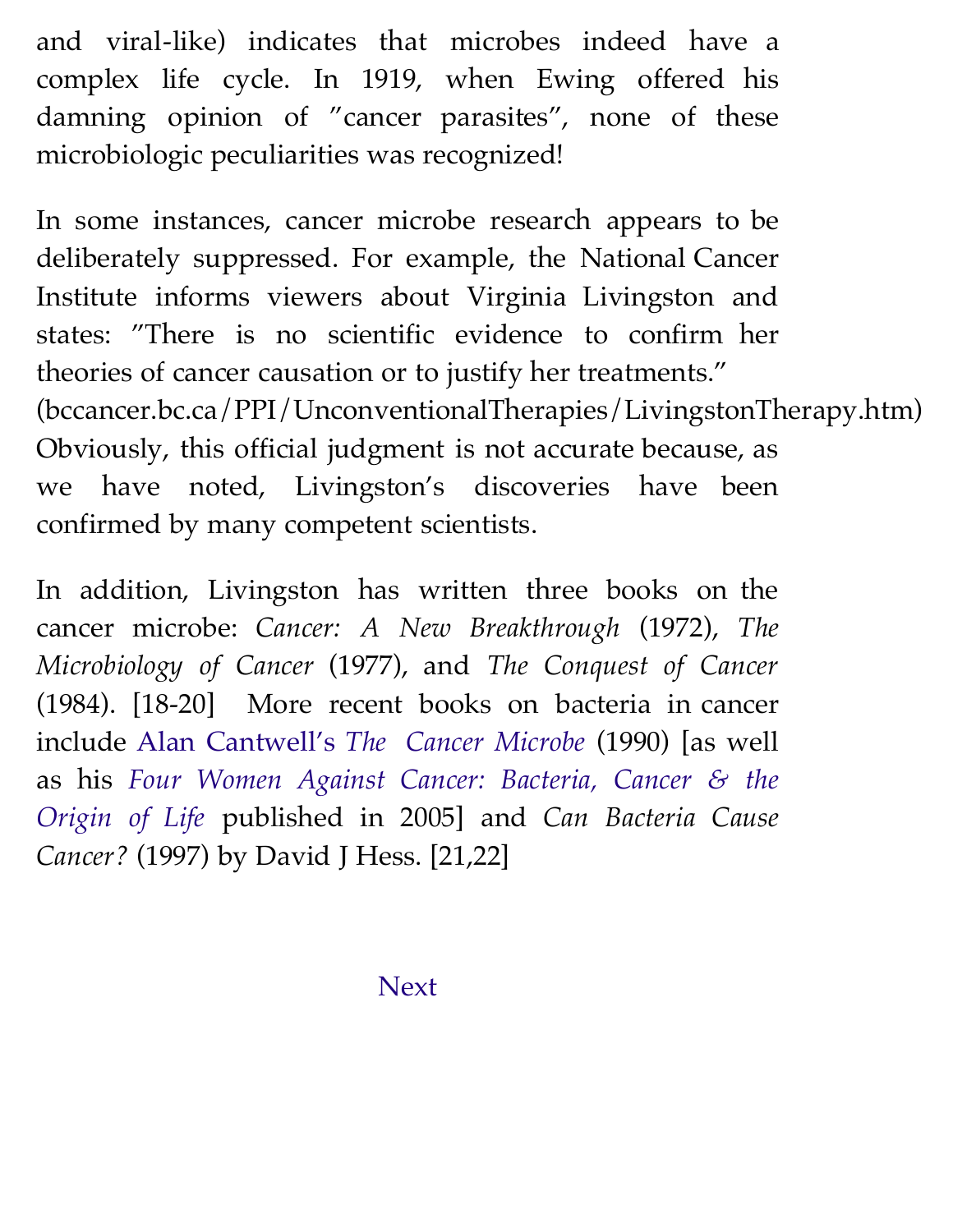## **Cancer Causes** www.healingcancernaturally.com Page 3

## [Introduction and complete list of Healing Cancer Naturally](http://www.healingcancernaturally.com/causes-of-cancer.html) articles on "known", suspected and probable causes of cancer

### **Breast Cancer and Cancer Bacteria** ctd.

Suppressed and forgotten cancer microbe research could hold the key to the cause and cure of this dread disease 2004 by Alan Cantwell, Jr., M.D. ctd. from [previous page](http://www.healingcancernaturally.com/causes2.html)

As discovered by Virginia Livingston, the acid-fast stain is the essential stain to detect cancer bacteria in histopathologic microscopic tissue sections from breast cancer. Using acid-fast staining techiques, bacteria have been identified in breast cancer, lymphoma, Kaposi's sarcoma (the so-called "gay cancer" of AIDS) and other forms of cancer. [23-25] Figure 1-5 show bacteria identified in breast cancer and in the metastasis to the skin. Figure 6-8 show the appearance of Staphylococcus epidermidis cultured from the breast tumor metastasis to the skin. All these microphotographs are from a woman who died of breast cancer at age 40, one year after her breast cancer and several positive lymph nodes were removed. A careful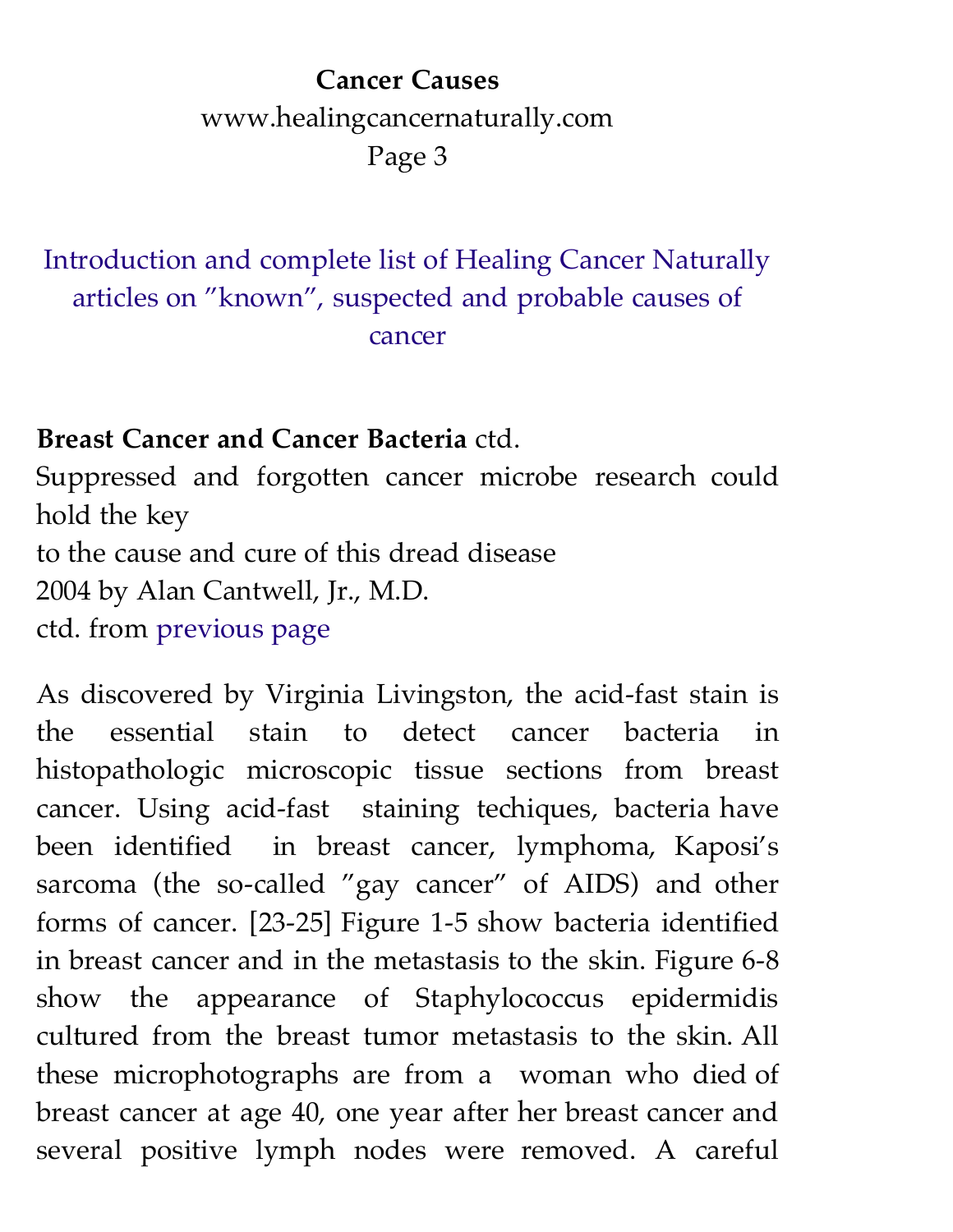perusal of these photographs reveals that the cocci cultured from the tumor are similar, if not identical, to the coccoid forms seen in the original breast cancer tissue. Smaller numbers of microbes were also identified in "normal" and cancer-free breast tissue removed at the time of surgery. This suggests that the bacteria are not "secondary invaders" because they are identifiable in areas *before* the tissue has been invaded by cancer cells. [23]

## Click on each figure to see a larger, higher-resolution rendering.



**Fig. 1**: Histopathologic tissue section from infiltrating ductal carcinoma of the breast. Long arrows point to a cluster of intracellular coccoid forms; short arrows point to scattered extracellular coccoid forms. Intensified Kinyoun's (acid-fast) stain; magnification x 1000, in oil.

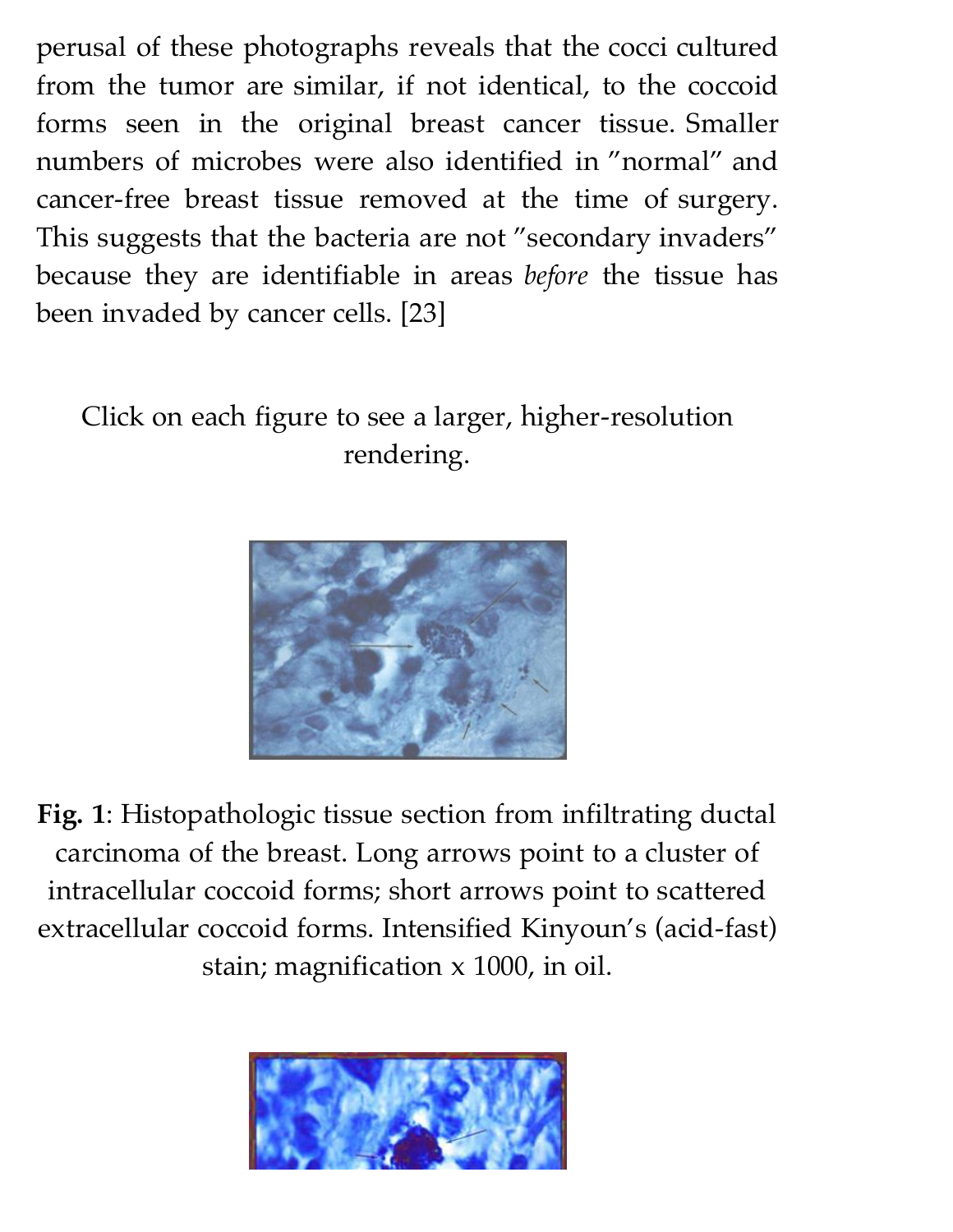

**Fig. 2**: Tissue section of breast cancer. The long arrow points to a collection of variably-sized round & coccoid forms tightly packed around a cell nucleus. The larger round forms have the appearance of Russell bodies. Short arrows point to tiny coccoid forms resembling the size of ordinary staphylococci at the periphery of the cell. Intensified Kinyoun's (acid-fast) stain; magnification x1000, in oil.



**Fig. 3**: Tissue section of breast cancer. Arrows point to a focus of tiny extracellular coccoid forms. Intensified Kinyoun's (acid-fast) stain; magnification x1000, in oil.

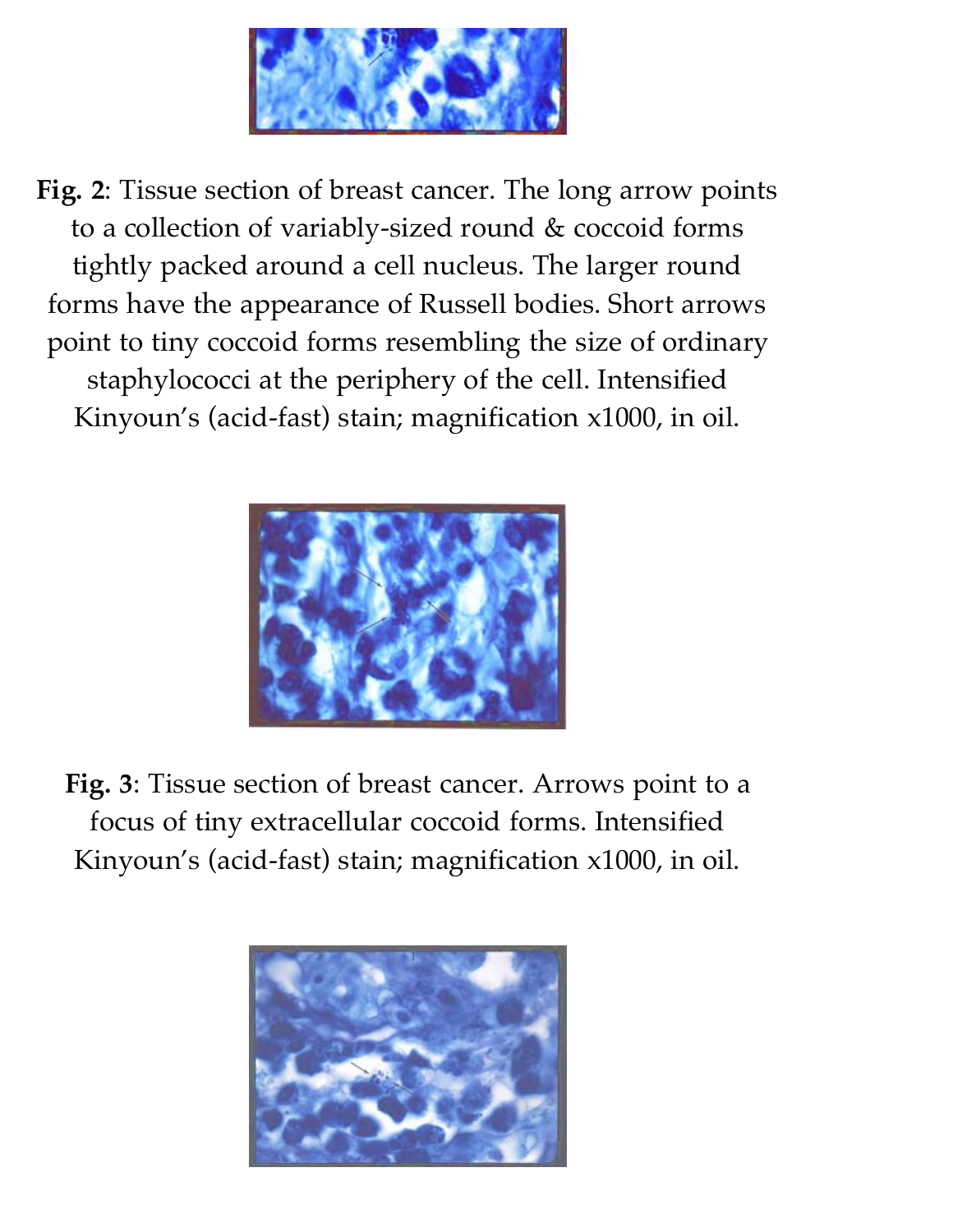**Fig. 4**: Tissue section of breast cancer. Arrows point to a small focus o extracellular coccoid forms scattered among the cancerous cells. Intensified Kinyoun's (acid-fast) stain, magnification x1000, in oil.



**Fig. 5 A, B**: Black and white photo of tissue section of skin showing metastasis of breast cancer to the skin. Arrows point to intra and extracellular collections of coccoid forms in the dermis of the skin. Intensified Kinyoun's (acid-fast) stain, magnification x1000, in oil.

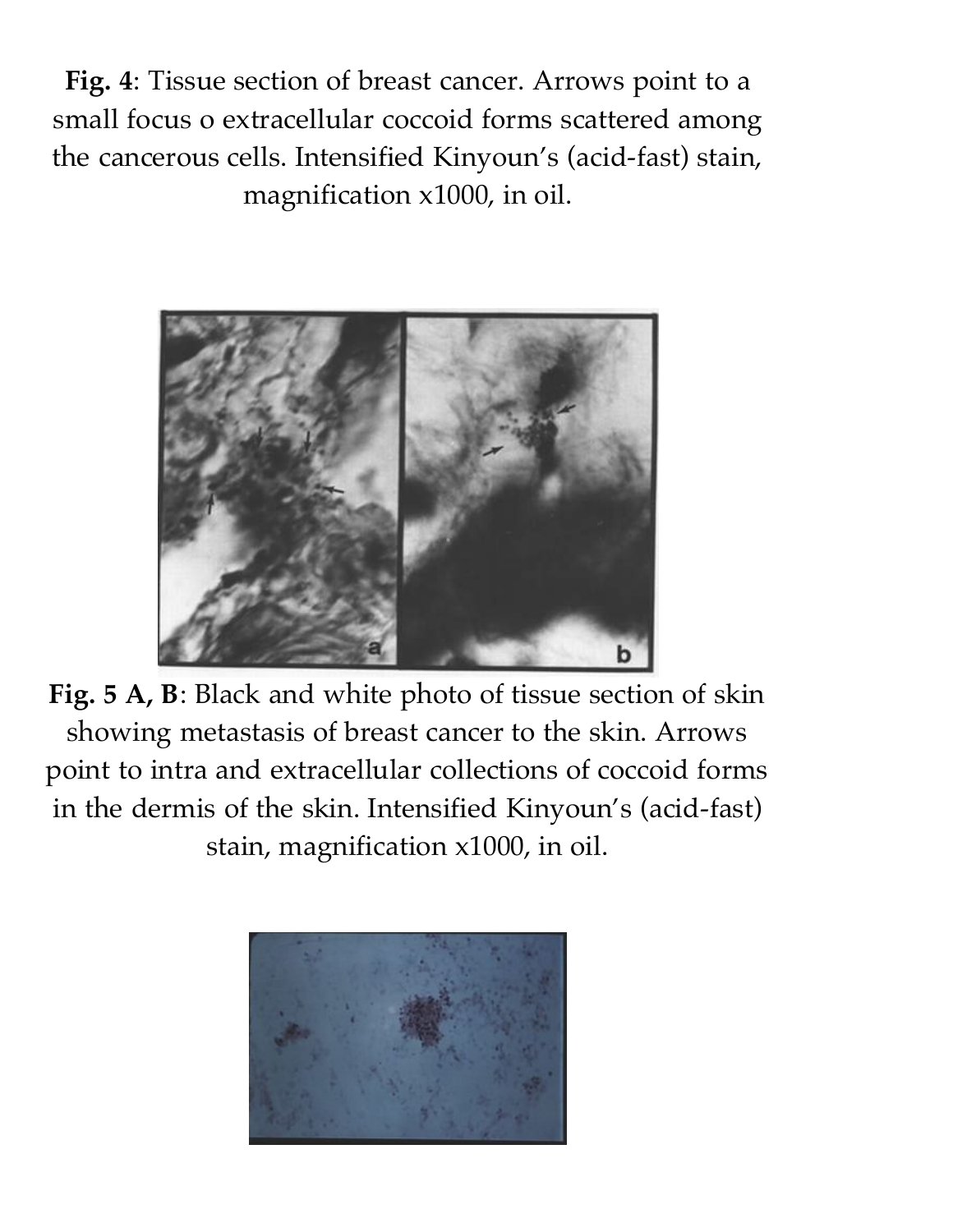**Fig. 6**: Gram's-stained smear of Staphylococcus epidermidis cultured from the metastasis of the breast cancer to the skin, illustrated in fig. 5. The bacteria are Gram-variable; Some of the forms stain purple, the typical color of "Gram-positive"

staphylococci. Other cocci stain pink, suggesting poorlystaining, possible cell-wall-deficient forms of staphylococci.



**Fig. 7**: Same culture as Fig. 6, but showing the appearance of the staphylococci when stained with the Ziehl-Neelson (acid-fast) stain. Note that the size and shape of the staphylococci are identical in size and shape to the small coccoid forms seen in the original breast tumor (Figures 1-4) and in the skin tumor metastasis (Figure 5). Magnification x1000, in oil.

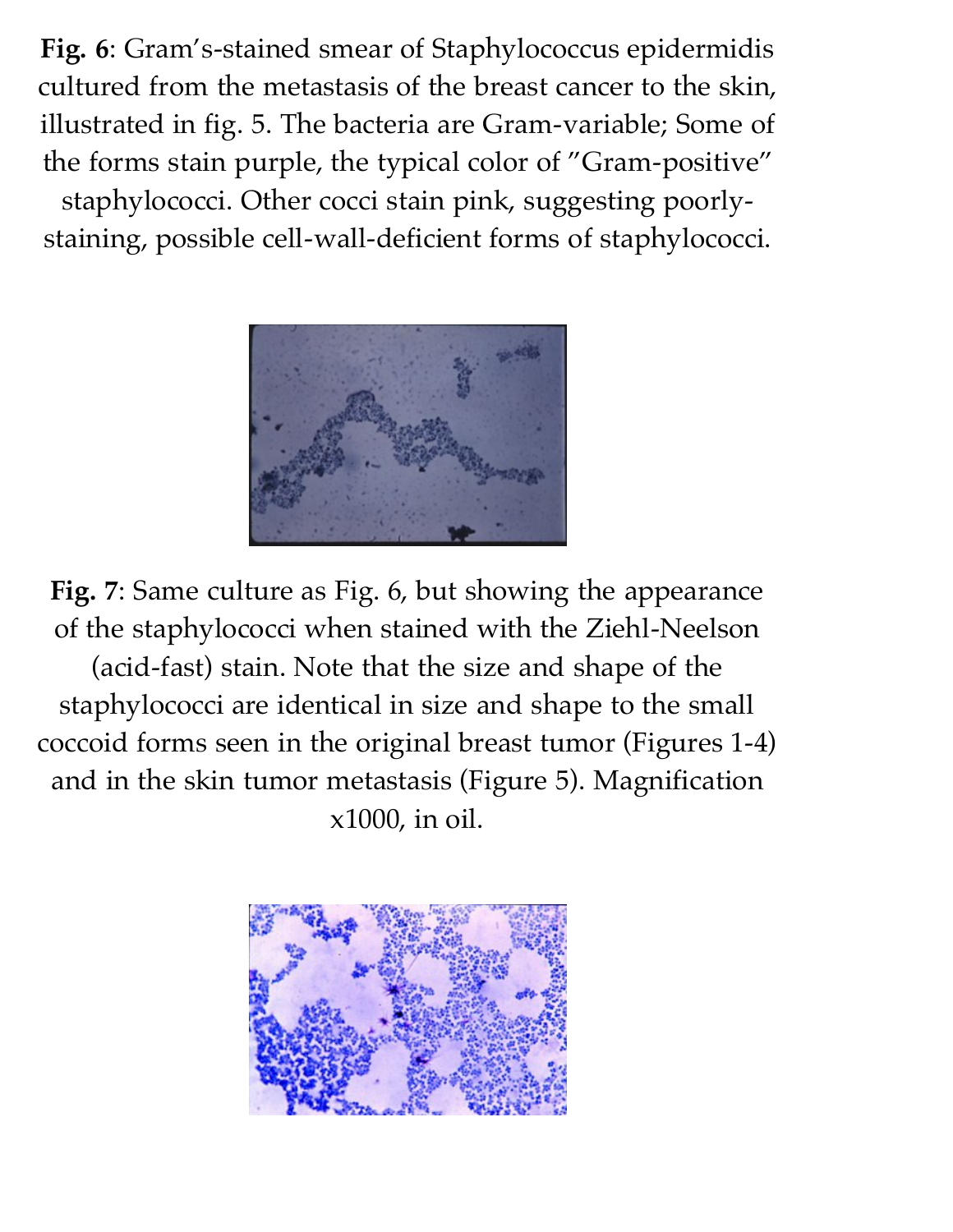**Fig. 8** : Ziehl-Neelson (acid-fast) stain of Staphylococcus epidermidis cultured from a metastatic skin lesion from breast cancer. Note the large dark-stained granules from which acid-fast (red and pink) thin, sharp "spicules" emerge. In their 1970 paper [13], Livingston and Alexander-Jackson showed exactly the same type of acid-fast spicule growth in culture from the urine of a cancer patient (their Figure 12A). (Their research regarding "a specific type of organism cultivated from malignancy" was presented at the New York Academy of Sciences in November 1969.)

#### **Radical treatment and the need for more bacteria research**

The current lack of knowledge about the cause of breast cancer has resulted in the recommendation of some very expensive and death-defying treatments for this horrendous disease. Bone marrow transplants, which carry a 5% death rate, are being proposed as a routine treatment, at a minimal cost of \$100,000 per patient.

As described in Karen Stabiner's *To Dance with the Devil: The New War on Breast Cancer* (1997), the procedure is not pretty. [26] First, a catheter is placed in a woman's chest to deliver the drugs. A surgical treatment is then performed to scrape out bone marrow from her pelvis, followed by 7 days of growth hormone injections. Then starts days of intravenous [chemotherapy](http://www.healingcancernaturally.com/alternative-cancer-treatment-2.html#On%20Chemotherapy) that can cause kidney and bladder damage. A catheter is placed in the bladder, followed by a round of intravenous BCNU, or carmustine, a drug that makes a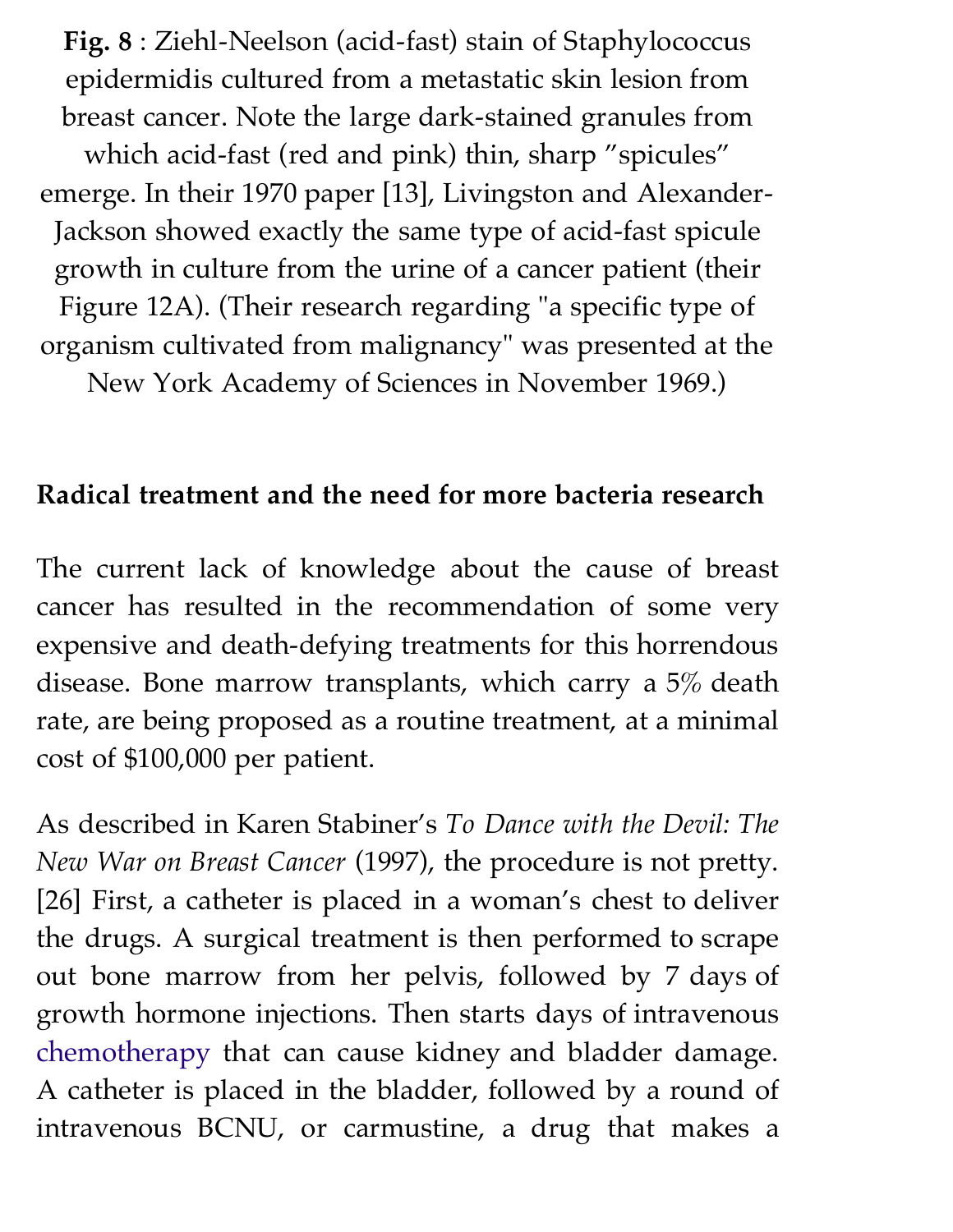woman feel like she is falling down drunk. Patients become sleepy, sullen, disoriented, agitated, and angry. Loss of bowel control and vomiting are common. After all this, women are put into isolation because the white count drops precipitously, making her vulnerable to all sorts of infections. There may be inexplicable spiking fevers and rashes, and the inevitable loss of hair. After three weeks, patients are allowed to go home where they are told to watch for "interstitial pneumonitis," a potentially fatal aftereffect if not diagnosed and treated early.

Bone marrow transplant for breast cancer is not guaranteed, nor is it considered a cure. Women have been known to die of cancer three months after the procedure, proving that some patients do not respond to [chemotherapy](http://www.healingcancernaturally.com/alternative-cancer-treatment-2.html#On%20Chemotherapy) no matter how high the dose.

Even with radiation, chemotherapy and surgery, the cost of dying of cancer is not cheap. At the price patients are paying, physicians should not have the luxury of being ignorant about cancer microbe research, particularly when these microbes can be identified in cancer tumors.

With 40,000 American women dying annually from breast cancer, it is time medical science reevaluated the parasite of cancer that James Ewing so casually dismissed in 1919. Perhaps if he hadn't been so adamant about cancer microbe research, his colleagues might have been able to do more to save him when he himself eventually died of bladder cancer.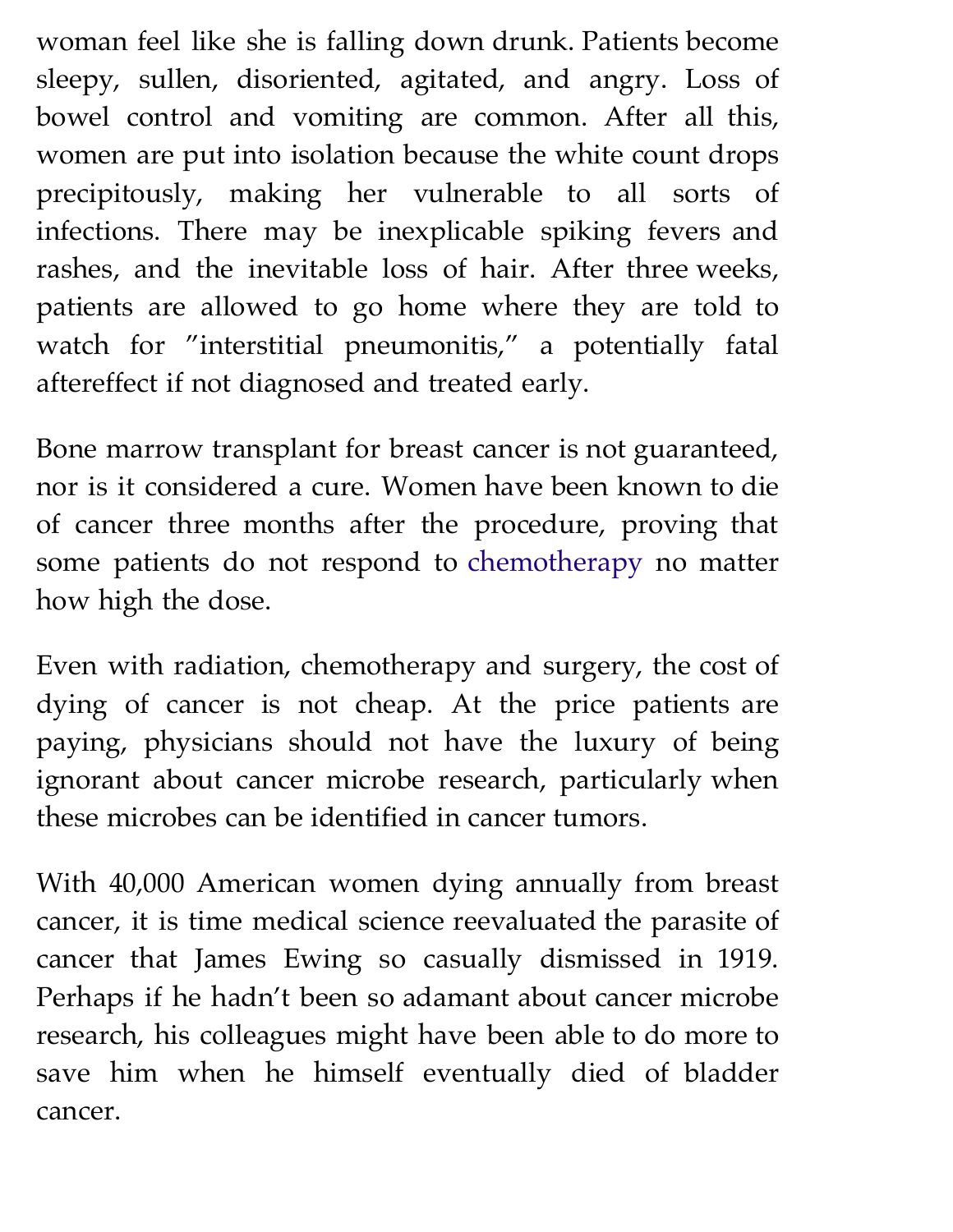#### **References:**

1. Russell W. An address on a characteristic organism of cancer. Br Med J. 1890; 2:1356-1360.

2. Russell W. The parasite of cancer. Lancet. 1899;1:1138- 1141.

3. Gaylord HR. The protozoon of cancer. Amer J Med Sci. 1901;121:501-539.

4. Ewing J: The parasitic theory. In, Ewing J (Ed): *Neoplastic Diseases* (Ed1). Saunders, Philadelphia, 1919, pp 114-126.

5. Nuzum JW: A critical study of an organism associated with a transplantable carcinoma of the white mouse. *Surg Gynecol Obstet 33:167-175, 1921.* 

6. Nuzum JW: The experimental production of metastasizing carcinoma in the breast of the dog and primary epithelioma in man by repeated inoculation of a micrococcus isolated from human breast cancer. *Surg Gynecol Obstet* 11:343-352, 1925.

7. Young J: Description of an organism obtained from carcinomatous growths. *Edinburgh Med J* (New Series) 27:212-221,1921.

8. Young J: An address on a new outlook on cancer: Irritiation and infection. *Brit Med J*, Jan 10, 1925, pp 60-64.

9. Scott MJ: The parasitic origin of carcinoma. *Northwest Med 24:162-166, 1925.*

10. Scott MJ: More about the parasitic origin of malignant epithelial growths. *Northwest Med* 25:492-498, 1925.

11. Wuerthele Caspe (Livingston) V, Alexander-Jackson E, Anderson JA, et al: Cultural properties and pathogenicity of certain microorganisms obtained from various proliferative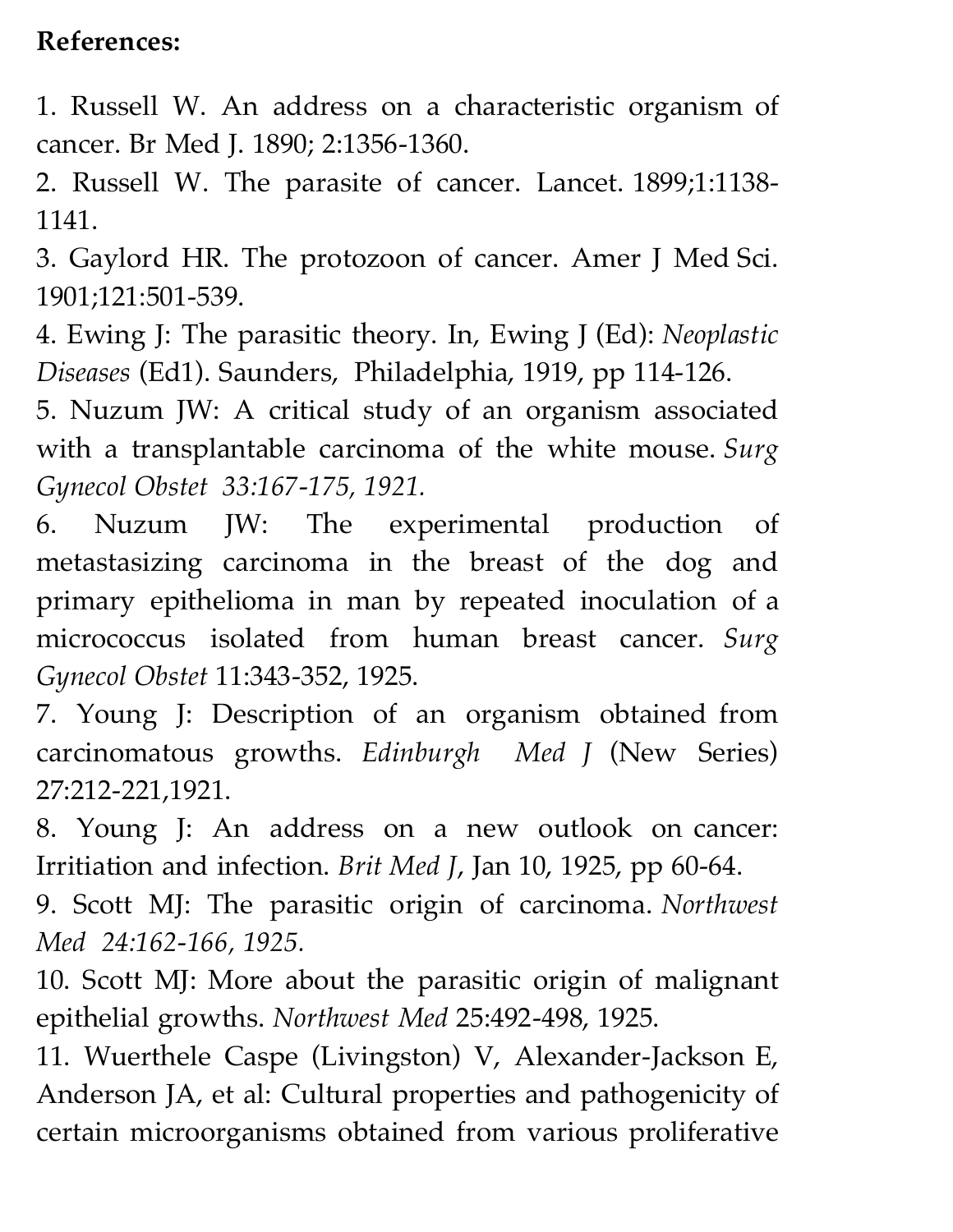and neoplastic diseases. *Amer J Med Sci* 220:628-646, 1950.

12. Wuerthele-Caspe Livingston V, Alexander-Jackson E: An experimental biologic approach to the treatment of neoplastic disease. *J Amer Med Women's Assn* 20:858-866, 1965.

13: Wuerthele-Caspe Livingston VW, Alexander-Jackson E. A specific type of organism cultivated from malignancy: bacteriology and proposed classification. Ann N Y Acad Sci. 1970 Oct 30;174(2):636-54.

14. Wuerthele Caspe Livingston V, Livingston AM: Some cultural, immunological, and biochemical properties of Progenitor cyptocides. *Trans NY Acad Sci* 36(6):569-582, 1974.

15. Alexander-Jackson E: A specific type of microorganism isolated from animal and human cancer: Bacteriology of the organism. *Growth* 18:37-51, 1954.

16. Diller IC: Growth and morphologic variability of pleomorphic, intermittently acid-fast organisms isolated from mouse, rat, and human malignant tissues. *Growth* 26:181-209, 1962.

17. Seibert FB, Yeomans F, Baker JA, et al: Bacteria in tumors. *Trans NY Acad Sci* 34(6):504-533, 1972.

18. Wuerthele Caspe Livingston V: *Cancer, A New Breakthrough*. Nash Publishing Corp, Los Angeles, 1972.

19. Livingston-Wheeler VWC, Wheeler OW: *The Microbiology of Cancer*. Livingston Wheeler Medical Clinic Publication, San Diego, 1977.

20. Livingston-Wheeler VWC, Addeo EG: *The Conquest of Cancer*. Franklin-Watts, New York, 1984.

21. Cantwell AR Jr: *The Cancer Microbe: The Hidden Killer in*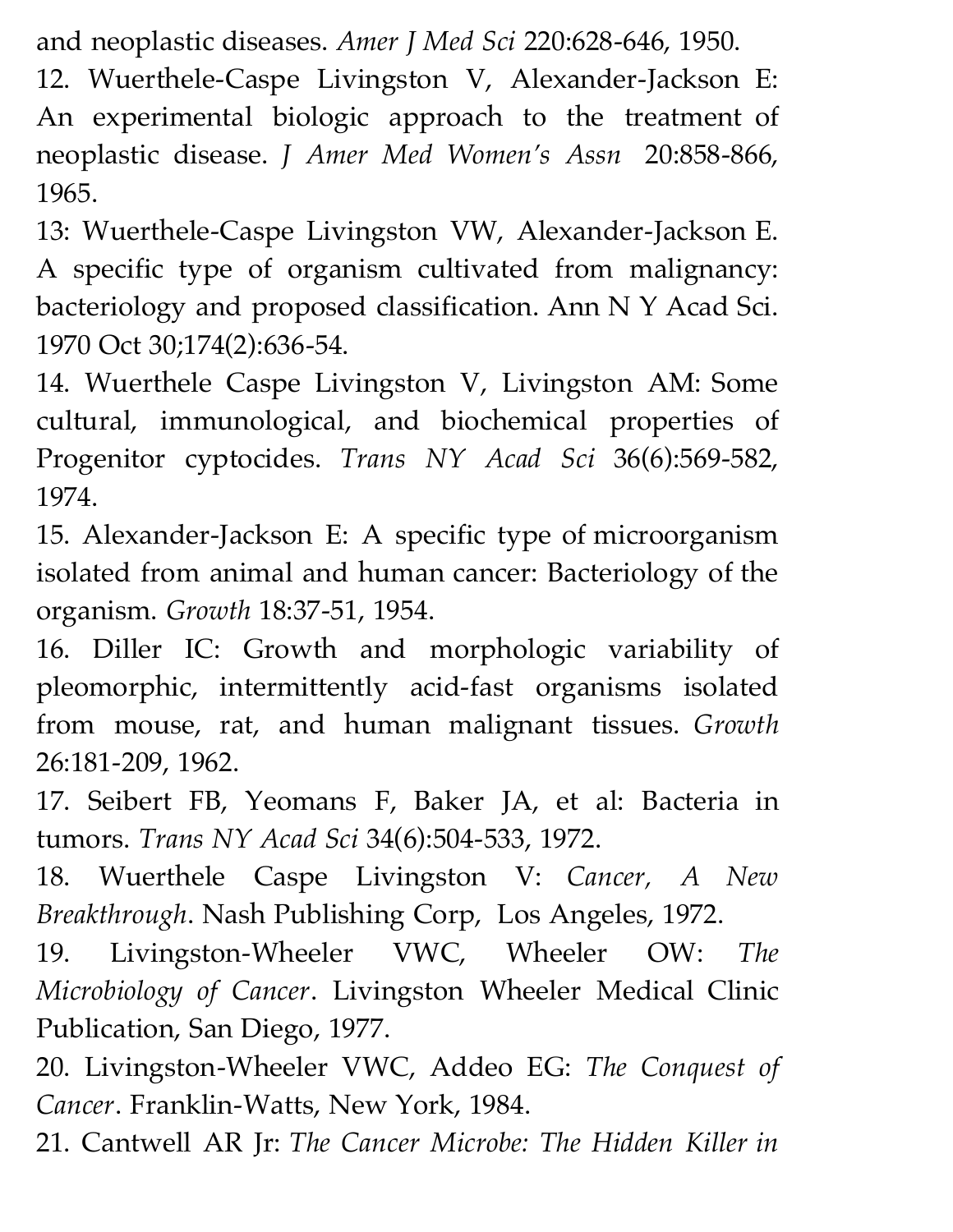*Cancer, AIDS, and Other Immune Diseases*. Aries Rising Press, Los Angeles, 1990.

22. Hess DJ: *Can Bacteria Cause Cancer? Alternative Medicine Confronts Big Science*. New York University Press, New York, 1997.

23. Cantwell AR Jr, Kelso DW: Microbial findings in cancer of the breast and in their metastases to the skin. *J Dermatol Surg Oncol* 7:483-491, 1981.

24. Cantwell AR Jr: Histologic observations of variably acidfast coccoid forms suggestive of cell wall deficient bacteria in Hodgkin's disease. A report of four cases. *Growth* 45:168- 187, 1981.

25. Cantwell AR Jr: Kaposi's sarcoma and variably acid-fast bacteria in vivo in two homosexual men. *Cutis* 32:58-64,68, 1983.

26. Stabiner K: *To Dance with the Devil: The New War on Breast Cancer*. Delacourt Press, New York, 1997.

## **Biography:**



Dr. Cantwell is a retired dermatologist, and an AIDS and cancer researcher. He is the author of "The Cancer Microbe", "AIDS and the Doctors of

Death" and "Four Women Against Cancer: Bacteria, Cancer & the Origin of Life".

(all published by Aries Rising Press, Los Angeles).

Corresponding Address: PO Box 29532, Los Angeles, CA 90029. He can be reached at alancantwell at sbcglobal.net.

You can support this site by buying any of these books (or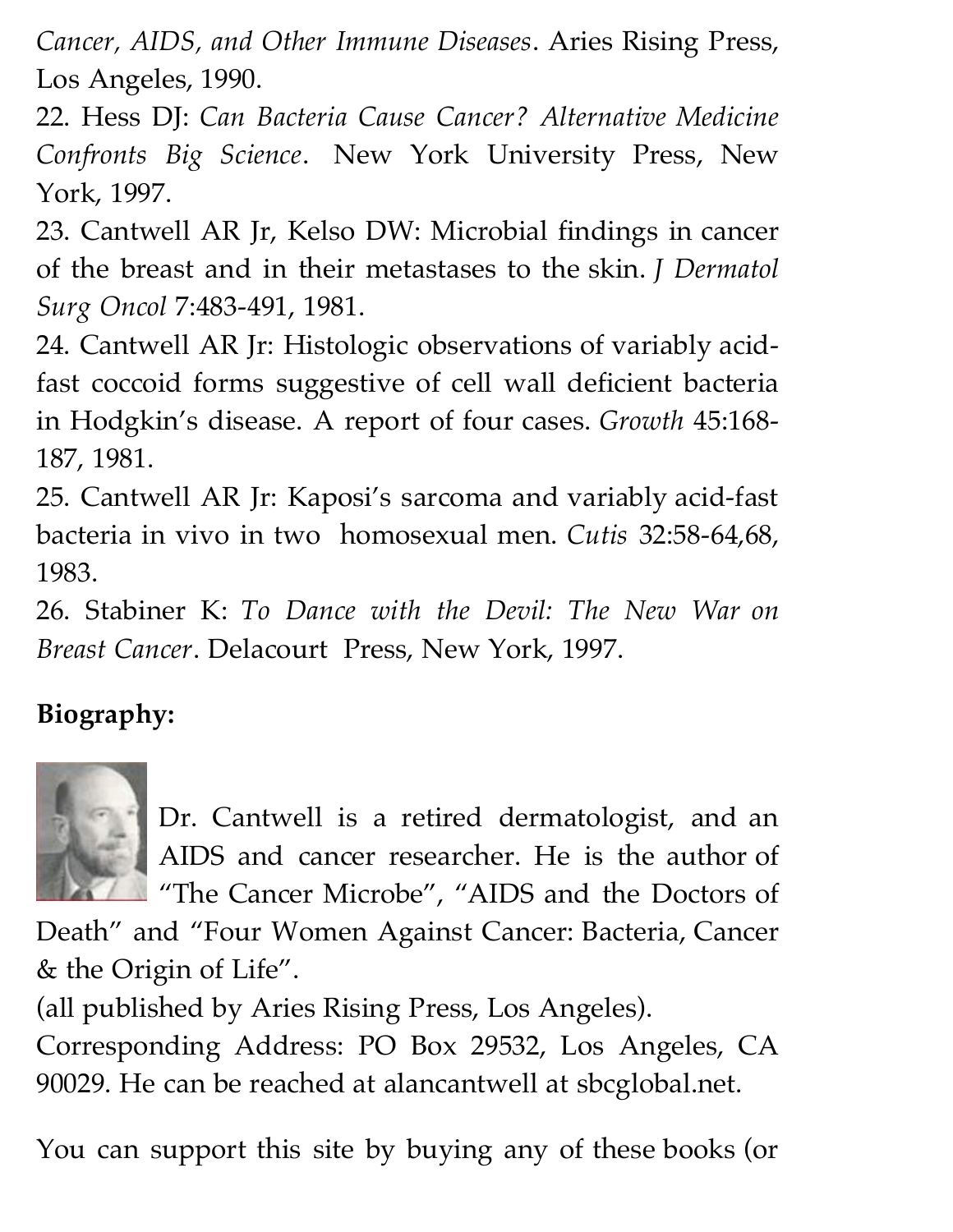other items) through my [Amazon links](http://www.healingcancernaturally.com/contact.html#Support_This_Site) (US, UK & Canada) and take advantage of Amazon's (often) low prices.

["This article was originally published by P](#page-52-0)[atient Focus, Inc](http://patientfocus.org/main/breastBact.htm). The mission of Patient Focus is to build humanity back into cancer treatment and make it more bearable while a cure for cancer continues to escape us. Patient Focus has a keen interest in research pertaining to the microbiology of cancer. Also please note that Dr. Cantwell's work regarding cancerassociated bacteria is not related (in his view) to the research of Hulda Regehr Clark and her theories of cancer causation."

## **Addendum by Dr. Alan Cantwell**

regarding a BBC News report of October 10, 2004, on the subject of "Antibiotic (doxycycline) can 'turn off cancer'" (see below):

"For more than a century a small group of researchers, including myself, have implicated bacteria in cancer (see my book, THE CANCER MICROBE, Aries Rising Press). Now it turns out that a common antibiotic -- doxycycline -- can turn off a gene in mice that leads to liver cancer.

<span id="page-52-0"></span>Let's hope it doesn't take another century for scientists and physicians to follow up on this, and to explain why they keep ignoring cancer-causing bacteria. For more information on "cancer microbes" -- [do an internet search] and type in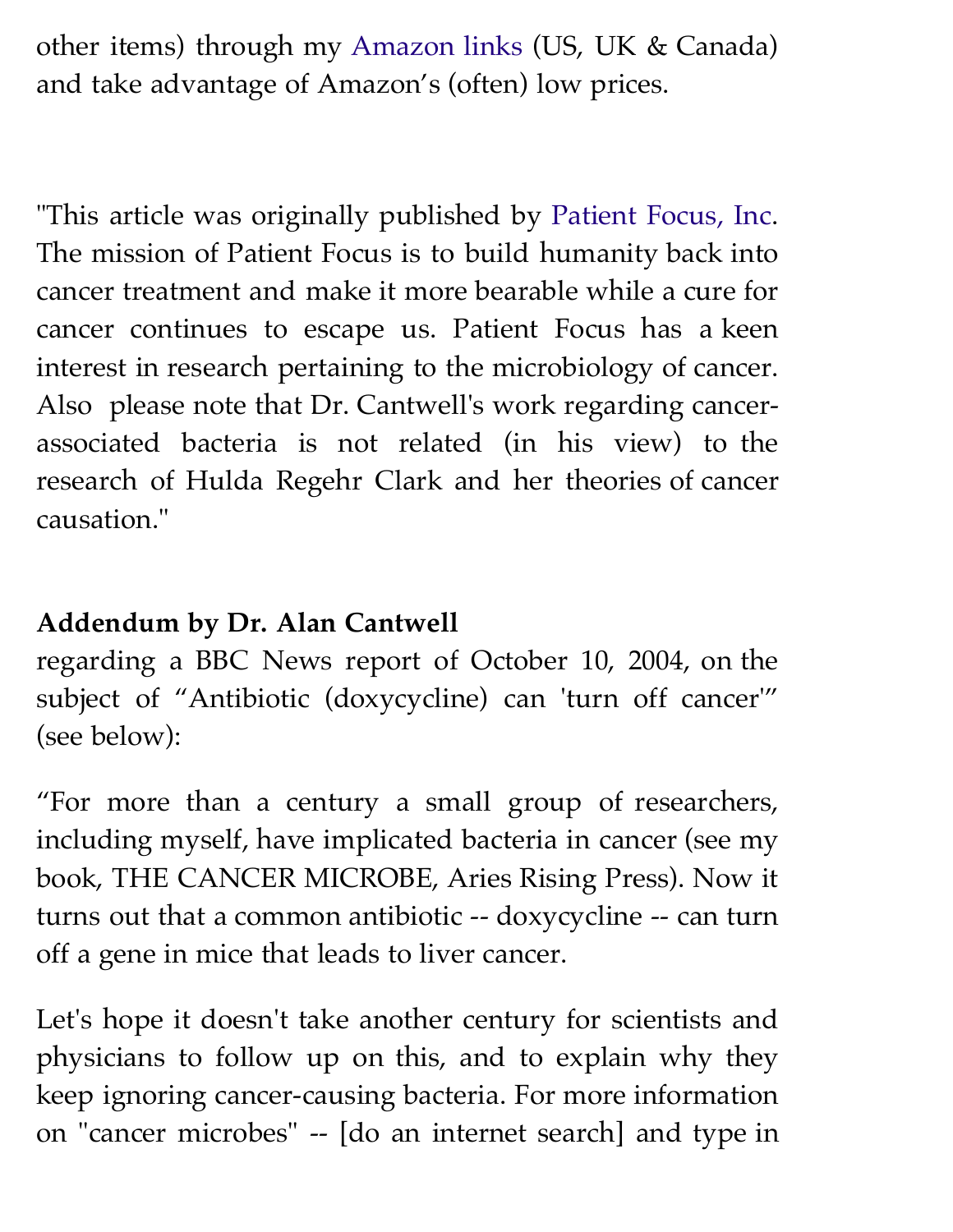those exact words."

### **Antibiotic can 'turn off cancer'**

### adapted from [BBC MMIV](http://news.bbc.co.uk/go/pr/fr/-/2/hi/health/3726124.stm)

Scientists have shown that a common antibiotic can turn off cancer cells in mice, offering hope of new treatments for cancer patients.

The antibiotic worked by turning off a gene called Myc, which is known to trigger cancer.

Mice remained cancer free for as long as they took the drug. When it was stopped they developed liver cancer, the Stanford University team found.

Cancer experts said the Nature study held promise for human cancer drugs.

### **Cancer switch**

The findings might also apply to cancers of the breast, bowel and prostate, the researchers hope.

This is because all of these cancers, as well as liver cancer, begin in cells that line the body called epithelial cells.

According to Cancer Research UK, the gene may contribute to as many as one in seven cancer deaths.

"Drugs blocking Myc might be effective cancer treatments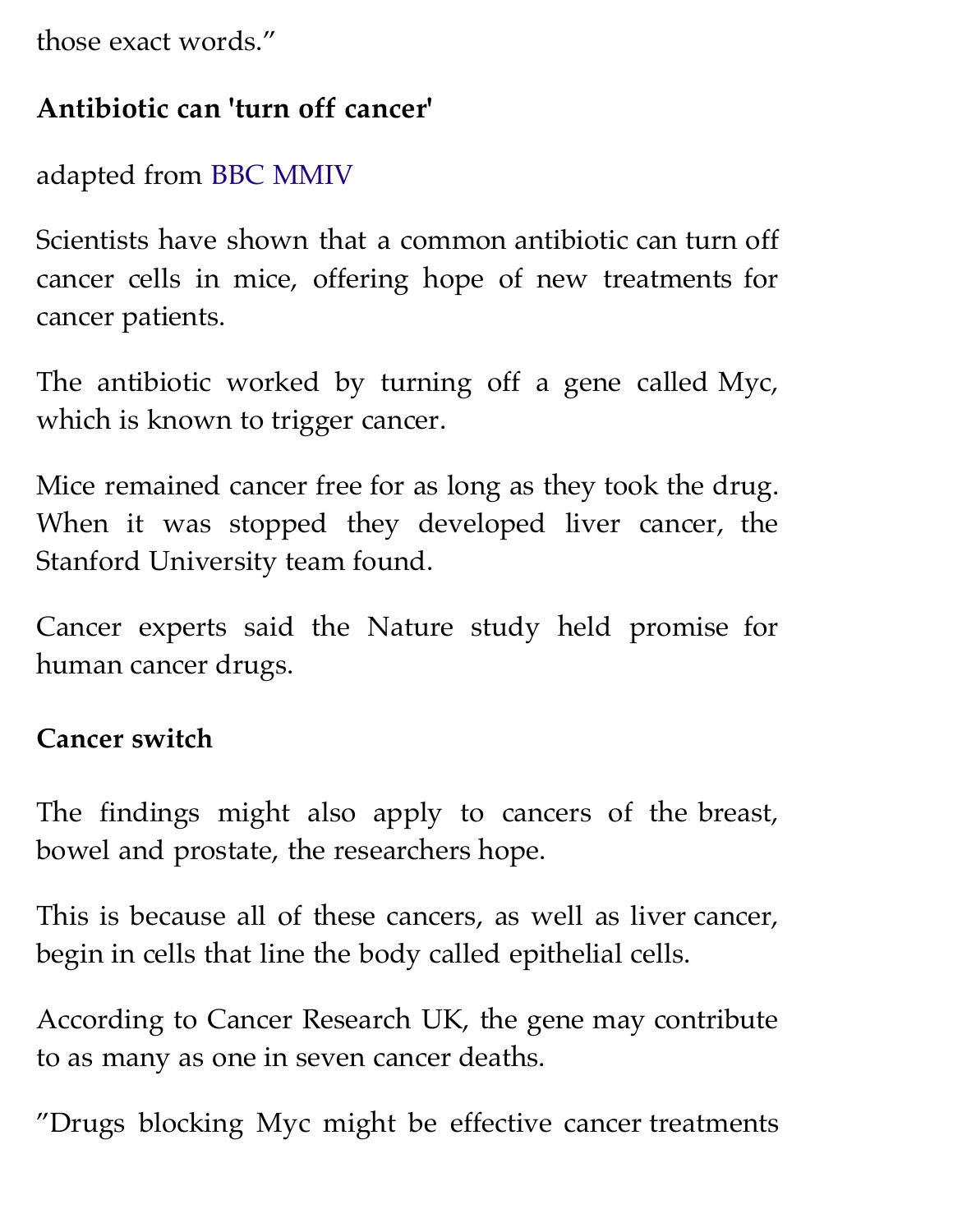in the future." Dr Elaine Vickers from Cancer Research UK

The Stanford scientists studied mice whose liver cells had been altered to carry a modified Myc gene known to cause cancer.

Myc controls cell division. Unlike the normal version of the gene, the modified version stayed permanently switched on, meaning cells were constantly dividing and some became cancerous.

Feeding the mice the antibiotic doxycyline turned the faulty Myc gene off so cancer growth was blocked.

When the researchers stopped the doxycycline the mice developed aggressive liver cancer.

Reintroducing doxycycline into their feed not only turned Myc back off, blocking further cancer growth, but it also turned the cancer cells back to normal.

#### **Reversing cancer**

#### **MMS Cancer, Virus, [Bacteria, Parasites](http://sriinc.projectgreenlife.com)**

Lead researcher Dr Dean Felsher said: "The exciting thing is you can turn cancer cells into something that appears to be normal."

But he said even though the cells looked normal, they still had the ability to become cancerous if the antibiotic were to be stopped.

This could explain why some cancers come back after